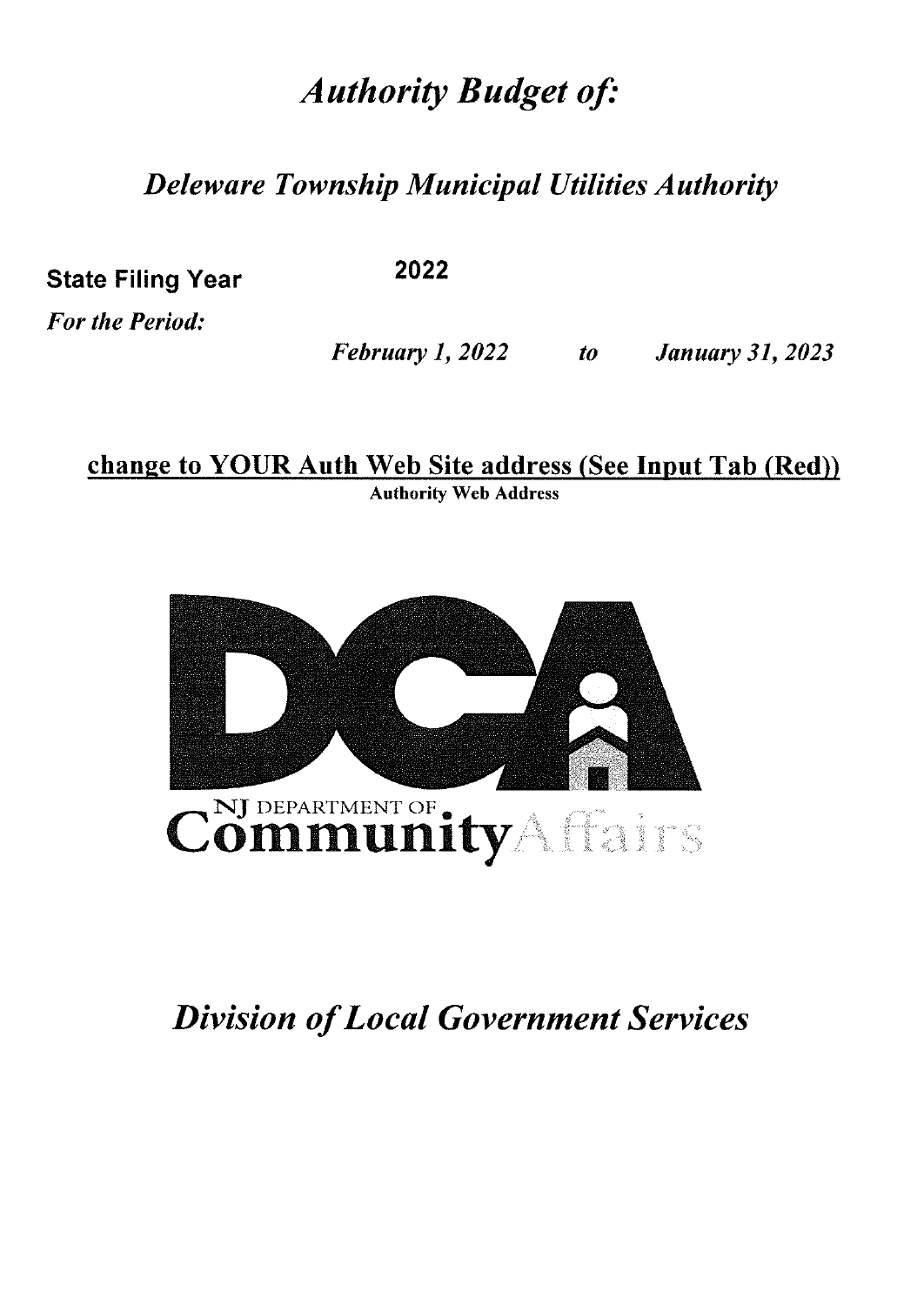## 2022 (2022-2022) AUTHORITY BUDGET

Certification Section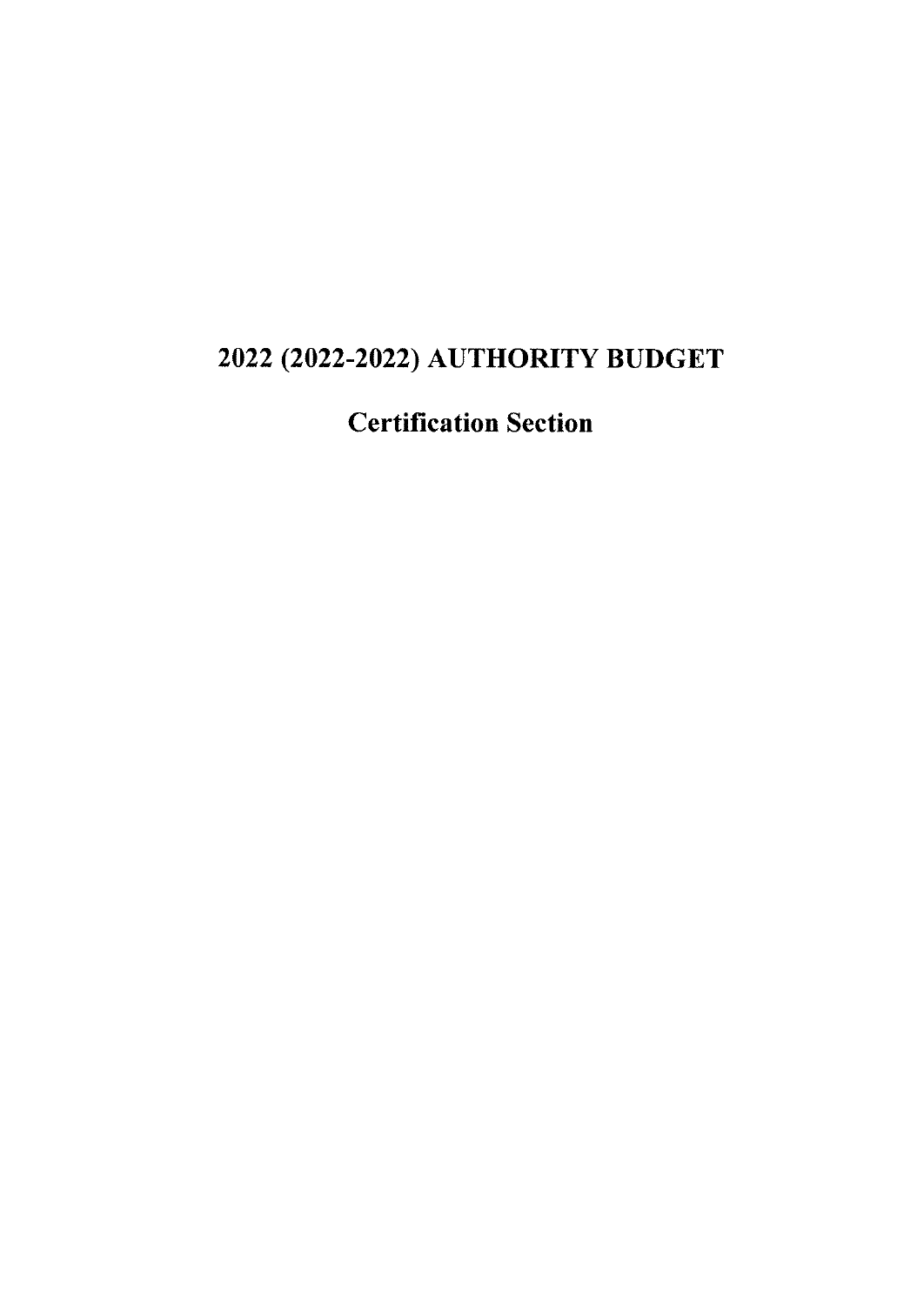## **2022 (2022-2023)**

## **Delaware Township Municipal Utilities**

(Name)

## **AUTHORITY BUDGET**

**FISCAL YEAR: FROM February I, 2022 TO January 31, 2023** 

*For Division Use Only* 

#### **CERTIFICATION OF APPROVED BUDGET**

It is hereby certified that the approved Budget made a part hereof complies with the requirements of *law and the rules and regulations of the Local Finance Board, and approval is given pursuant to N.J.S.A. 40A:5A-11.* 

> *State of New Jersey Department of Community Affairs Director of the Division of Local Government Services*

By: \_\_\_\_\_\_\_\_\_\_\_\_\_\_\_\_\_ Date: \_\_\_\_\_ \_

#### **CERTIFICATION OF ADOPTED BUDGET**

*It is hereby certified that the adopted Budget made a part hereof has been compared with the approved Budget previously certified by the Division, and any amendments made thereto. This adopted Budget is certified with respect to such amendments and comparisons only.* 

> *State of New Jersey Department of Community Affairs Director of the Division of Local Government Services*

By: \_\_\_\_\_\_\_\_\_\_\_\_\_\_\_\_\_ Date: \_\_\_\_\_ \_

Page C-1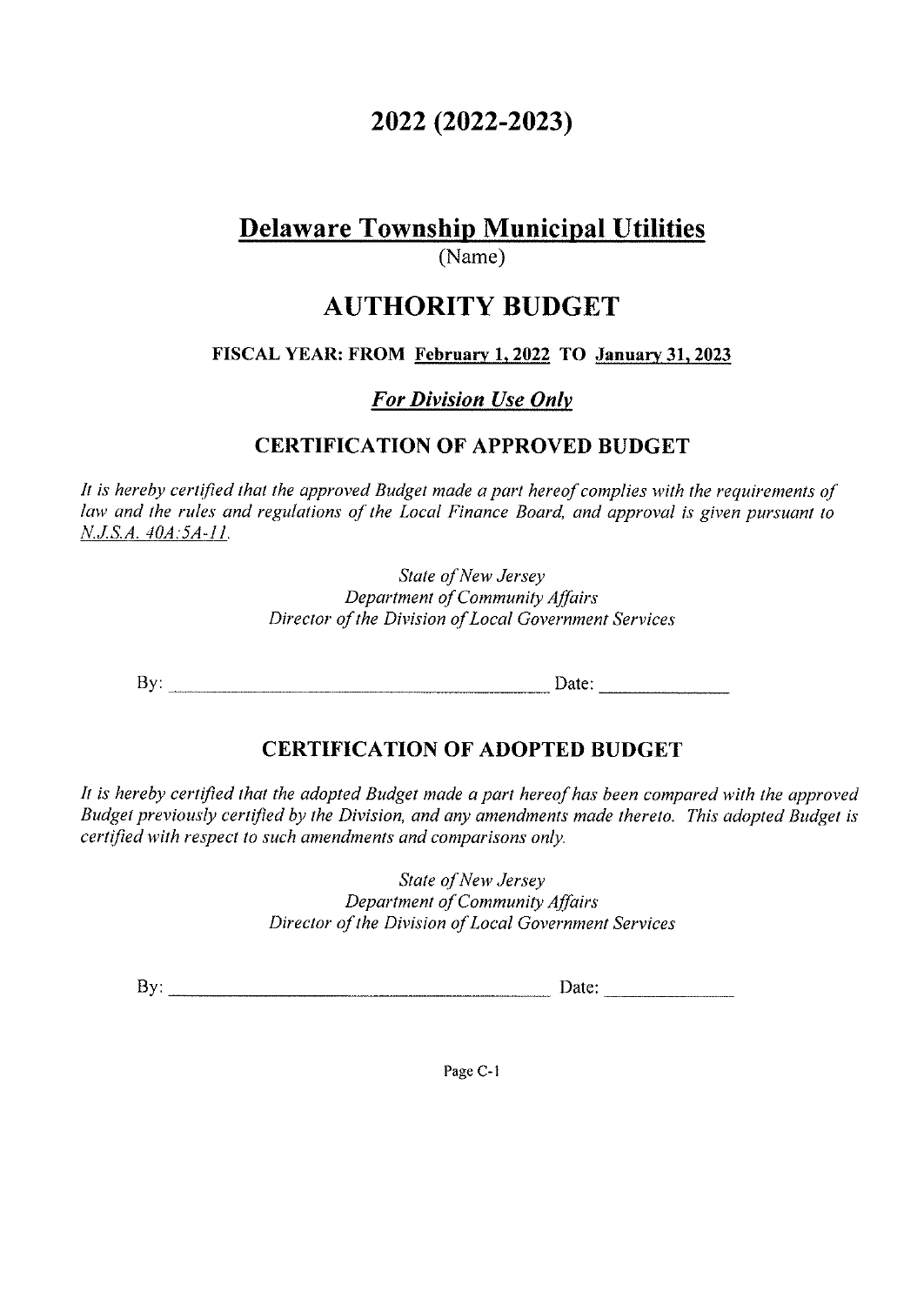## **2022 (2022-2023) PREPARER'S CERTIFICATION**

## **Delaware Township Municipal Utilities**

(Name)

## **AUTHORITY BUDGET**

#### **FISCAL YEAR: FROM: February 1, 2022 TO: January 31, 2023**

It is hereby certified that the Authority Budget, including both the Annual Budget and the Capital Budget/Program annexed hereto, represents the members of the governing body's resolve with respect to statute in that: all estimates of revenue are reasonable, accurate and correctly stated; all items of appropriation are properly set forth; and in itemization, form and content, the budget will permit the exercise of the comptroller function within the Authority.

It is further certified that all proposed budgeted amounts and totals are correct. Also, I hereby provide reasonable assurance that all assertions contained herein are accurate and all required schedules are completed and attached.

| Preparer's Signature: |                           |                          |                    |  |  |  |  |  |
|-----------------------|---------------------------|--------------------------|--------------------|--|--|--|--|--|
| Name:                 | James Mathews             |                          |                    |  |  |  |  |  |
| Title:                | Acting Chairman/Treasurer |                          |                    |  |  |  |  |  |
| Address:              | P.O. Box 103              |                          |                    |  |  |  |  |  |
|                       |                           | Sergeantsville, NJ 08557 |                    |  |  |  |  |  |
| Phone Number:         | $(908)-812-2940$          | Fax Number:              | $(908) 782 - 4295$ |  |  |  |  |  |
| E-mail address        | Jim.mathews@live.com      |                          |                    |  |  |  |  |  |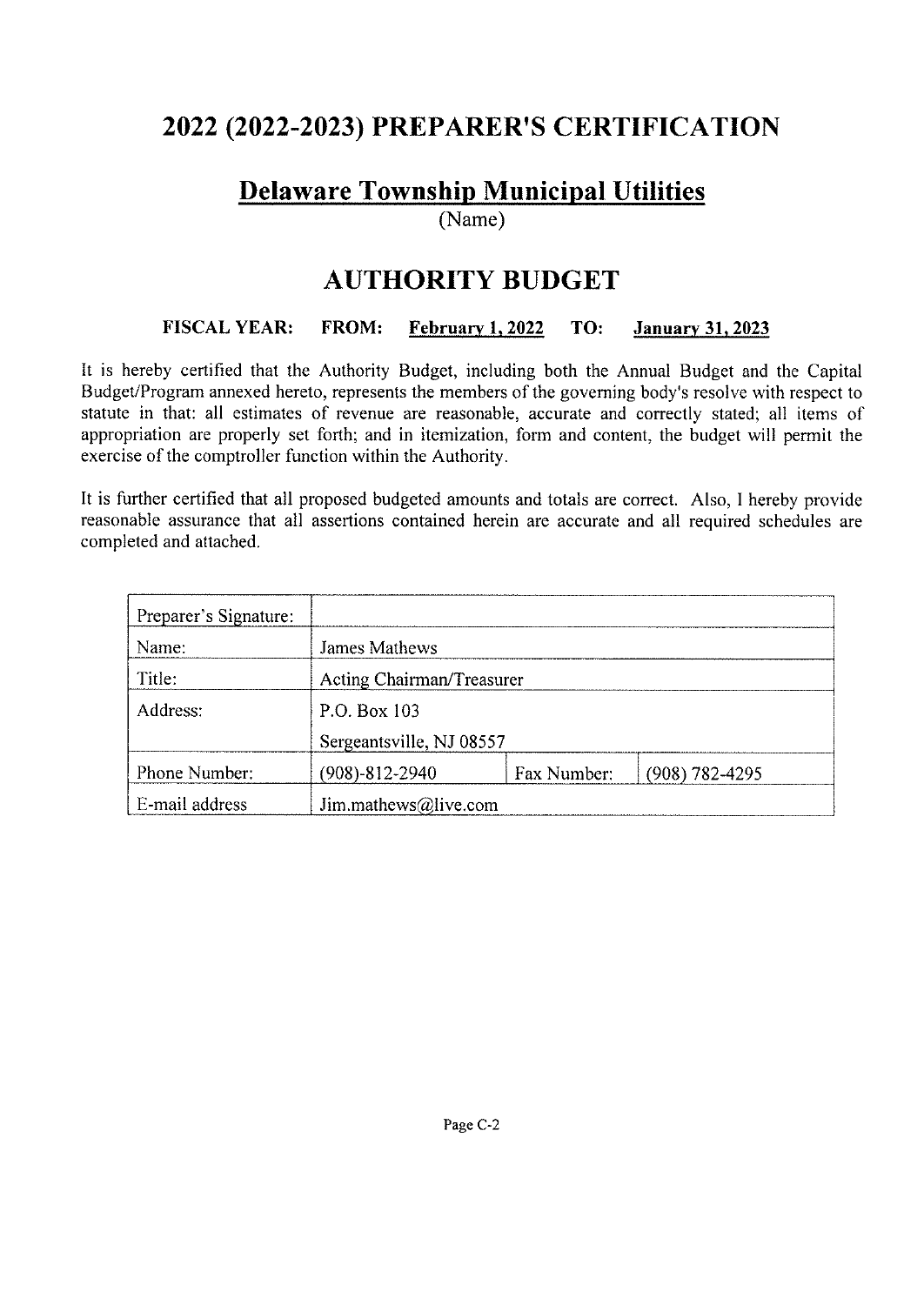## **2022 (2022-2023) APPROVAL CERTIFICATION**

## **Delaware Township Municipal Utilities**

(Name)

## **AUTHORITY BUDGET**

#### **FISCAL YEAR: FROM: February I, 2022 TO: January 31, 2023**

It is hereby certified that the Authority Budget, including all schedules appended hereto, are a true copy of the Annual Budget and Capital Budget/Program approved by resolution by the governing body of the Delaware Township Municipal Utilities Authority, at an open public meeting held pursuant to N.J.A.C.  $5:31-2.3$ , on the  $7th$  day of October , 2021.

It is further certified that the recorded vote appearing in the resolution represents not less than a majority of the full membership of the governing body thereof.

| Officer's Signature: |                           |                          |                              |  |  |  |  |  |
|----------------------|---------------------------|--------------------------|------------------------------|--|--|--|--|--|
| Name:                | <b>James Mathews</b>      |                          |                              |  |  |  |  |  |
| Title:               | Acting Chairman/Treasurer |                          |                              |  |  |  |  |  |
| Address:             | P.O. Box 103              |                          |                              |  |  |  |  |  |
|                      |                           | Sergeantsville, NJ 08557 |                              |  |  |  |  |  |
| Phone Number:        | $(908)$ 812-2940          |                          | Phone Number: (908) 812-2940 |  |  |  |  |  |
| E-mail address       | Jim.mathews@live.com      |                          |                              |  |  |  |  |  |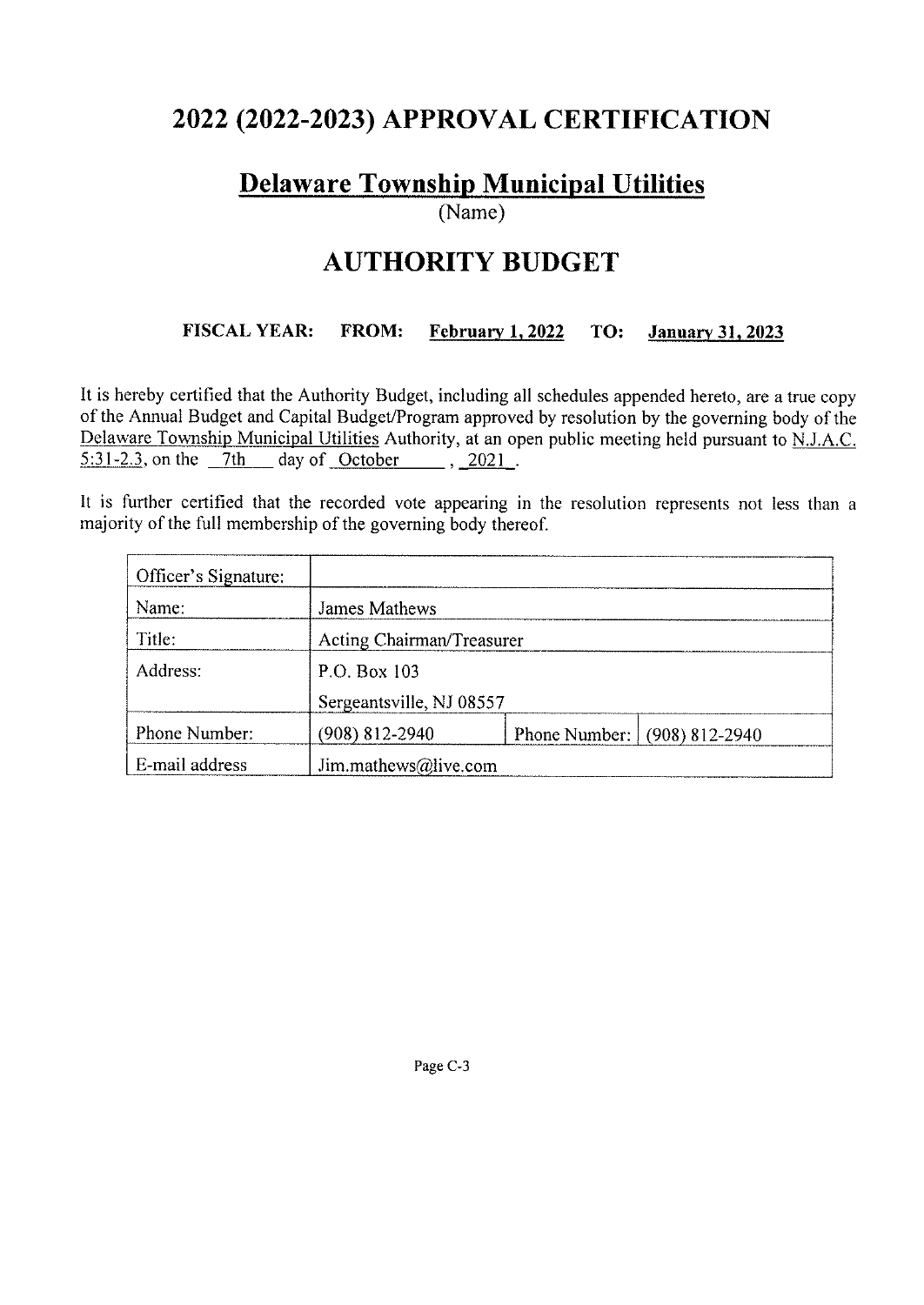## **INTERNET WEBSITE CERTIFICATION**

| <b>Authority's Web Address:</b>       | www.delawaretwp.org                                                                                               |  |
|---------------------------------------|-------------------------------------------------------------------------------------------------------------------|--|
|                                       | All authorities shall maintain either an Internet website or a webpage on the municipality's or county's Internet |  |
|                                       | website. The purpose of the website or webpage shall be to provide increased public access to the authority's     |  |
|                                       | operations and activities. N.J.S.A. 40A:5A-17.1 requires the following items to be included on the Authority's    |  |
|                                       | website at a minimum for public disclosure. Check the boxes below to certify the Authority's compliance with      |  |
| N.J.S.A. 40A:5A-17.1.                 |                                                                                                                   |  |
|                                       |                                                                                                                   |  |
|                                       | A description of the Authority's mission and responsibilities                                                     |  |
|                                       | Budgets for the current fiscal year and immediately preceding two prior years                                     |  |
|                                       | The most recent Comprehensive Annual Financial Report (Unaudited) or similar financial                            |  |
|                                       | information (Similar Information is such as PIE Charts, Bar Graphs etc. for such items as                         |  |
|                                       | Revenues, Expenditures, and other information the Authority deems relevant to inform the                          |  |
| public)                               |                                                                                                                   |  |
|                                       |                                                                                                                   |  |
|                                       | The complete (All Pages) annual audits (Not the Audit Synopsis) of the most recent fiscal year and                |  |
| immediately two prior years           |                                                                                                                   |  |
|                                       | The Authority's rules, regulations and official policy statements deemed relevant by the governing                |  |
|                                       | body of the authority to the interests of the residents within the authority's service area or                    |  |
| jurisdiction                          |                                                                                                                   |  |
|                                       |                                                                                                                   |  |
|                                       | Notice posted pursuant to the "Open Public Meetings Act" for each meeting of the Authority,                       |  |
|                                       | setting forth the time, date, location and agenda of each meeting                                                 |  |
|                                       |                                                                                                                   |  |
|                                       | The approved minutes of each meeting of the Authority including all resolutions of the board and                  |  |
|                                       | their committees; for at least three consecutive fiscal years                                                     |  |
|                                       |                                                                                                                   |  |
|                                       | The name, mailing address, electronic mail address and phone number of every person who                           |  |
|                                       | exercises day-to-day supervision or management over some or all of the operations of the                          |  |
| Authority                             |                                                                                                                   |  |
|                                       | A list of attorneys, advisors, consultants and any other person, firm, business, partnership,                     |  |
|                                       | corporation or other organization which received any remuneration of \$17,500 or more during the                  |  |
|                                       | preceding fiscal year for any service whatsoever rendered to the Authority.                                       |  |
|                                       |                                                                                                                   |  |
|                                       | It is hereby certified by the below authorized representative of the Authority that the Authority's website or    |  |
|                                       | webpage as identified above complies with the minimum statutory requirements of N.J.S.A. 40A:5A-17.1 as           |  |
|                                       | listed above. A check in each of the above boxes signifies compliance.                                            |  |
| Name of Officer Certifying compliance | James Mathews                                                                                                     |  |
|                                       |                                                                                                                   |  |

Title of Officer Certifying compliance Acting Chairman/Treasurer

Signature

Page C-4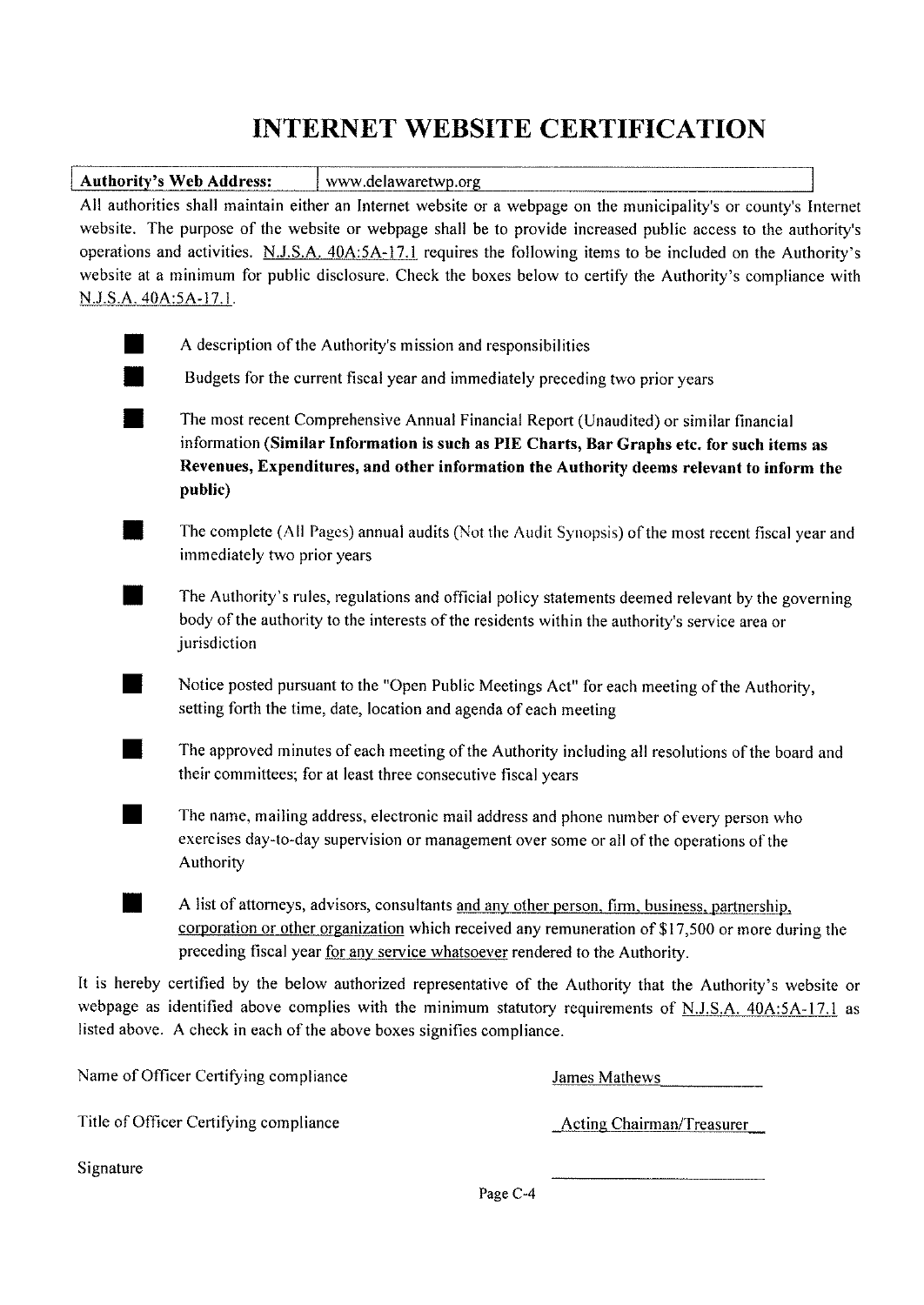## **2022 (2022-2023) AUTHORITY BUDGET RESOLUTION Delaware Township Municipal Utilities Authority**

(Name)

#### **Important --The Amounts on this page need to agree with budget pages F-1 and CB-3. Fill these amounts in after you finalize the amounts on**  pages F-1 and CB-3. Re-check before this resolution is adopted<br>**FISCAL YEAR:** FROM: February 1, 2022 TO: January 31, 2023 **FISCAL YEAR: FROM: February I, 2022 TO: January 31, 2023**

WHEREAS, the Annual Budget and Capital Budget for the Delaware Township Municipal Utilities Authority for the fiscal year beginning, February I. 2022 and ending, January 31, 2023 has been presented before the governing body of the Delaware Township Municipal Utilities Authority at its open public meeting of October 7, 2021 ; and

WHEREAS, the Annual Budget as introduced reflects Total Revenues of \$ 442,870 , Total Appropriations, including any Accumulated Deficit if any, of  $\frac{\sqrt{6468,000}}{25,130}$  and Total Unrestricted Net Position utilized of  $\ldots$ ; and

WHEREAS, the Capital Budget as introduced reflects Total Capital Appropriations of \$ -0- and Total Unrestricted Net Position planned to be utilized as funding thereof, of  $\$\sim 0$ - $\$\sim$ ; and

WHEREAS, the schedule of rates, fees and other charges in effect will produce sufficient revenues, together with all other anticipated revenues to satisfy all obligations to the holders of bonds of the Authority, to meet operating expenses, capital outlays, debt service requirements, and to provide for such reserves, all as may be required by law, regulation or terms of contracts and agreements; and

WHEREAS, the Capital Budget/Program, pursuant to N.J.A.C. 5:31-2, does not confer any authorization to raise or expend funds; rather it is a document to be used as part of the said Authority's planning and management objectives. Specific authorization to expend funds for the purposes described in this section of the budget, must be granted elsewhere; by bond resolution, by a project financing agreement, by resolution appropriating funds from the Renewal and Replacement Reserve or other means provided by law.

NOW, THEREFORE BE IT RESOLVED, by the governing body of the Delaware Township Municipal Utilities Authority, at an open public meeting held on October 7, 2021 that the Annual Budget, including all related schedules, and the Capital Budget/Program of the Delaware Township Municipal Utilities Authority for the fiscal year beginning, February I. 2022 and ending, January 31, 2023 is hereby approved; and

BE IT FURTHER RESOLVED, that the anticipated revenues as reflected in the Annual Budget are of sufficient amount to meet all proposed expenditures/expenses and all covenants, terms and provisions as stipulated in the said Authority's outstanding debt obligations, capital lease arrangements, service contracts, and other pledged agreements; and

BE IT FURTHER RESOLVED, that the governing body of the Delaware Township Municipal Utilities Authority will consider the Annual Budget and Capital Budget/Program for adoption on October 7, 2021

| (Secretary's Signature)                                                     | (Date)        |            |         |        |  |
|-----------------------------------------------------------------------------|---------------|------------|---------|--------|--|
| Governing Body                                                              | Recorded Vote |            |         |        |  |
| Member:                                                                     | Aye           | <b>Nay</b> | Abstain | Absent |  |
| Note Fill in the name of Each Commissioner and indicate their recorded Vote |               |            |         |        |  |
| Dwain Floyd                                                                 | X             |            |         |        |  |
| James Mathews                                                               | X             |            |         |        |  |
| Joe Vocke                                                                   |               |            |         | X      |  |
| Tim Soltis                                                                  |               |            |         | X      |  |
| <b>Steve Toy</b>                                                            | X             |            |         |        |  |
| Mario Russo                                                                 |               |            |         | X      |  |
|                                                                             |               |            |         |        |  |

Page C-5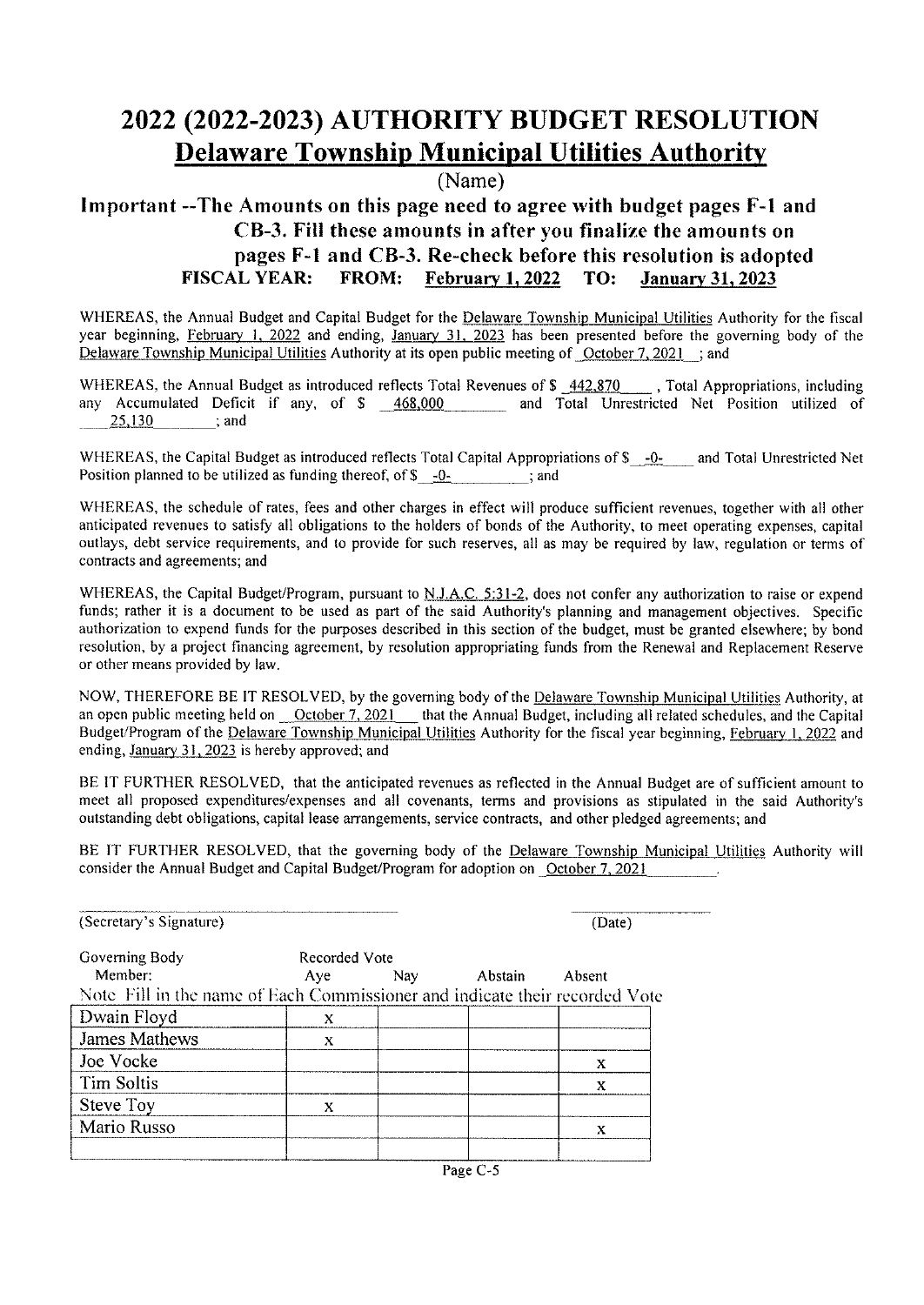## **2022 (2022-2023) ADOPTION CERTIFICATION**

## **Delaware Township Municipal Utilities**

(Name)

## **AUTHORITY BUDGET**

#### FISCAL YEAR: FROM: February I, 2022 TO: January 31, 2023

#### Note: This is filled on for Adoption of the Budget Don't fill in for Introduction of the Budget

It is hereby certified that the Authority Budget and Capital Budget/Program annexed hereto is a true copy of the Budget adopted by the governing body of the Delaware Township Municipal Utilities Authority, pursuant to N.J.A.C. 5:31-2.3, on the  $7th$  day of, October , 2021  $\sim$  .

| Officer's Signature: |                           |  |                              |  |  |  |  |
|----------------------|---------------------------|--|------------------------------|--|--|--|--|
| Name:                | <b>James Mathews</b>      |  |                              |  |  |  |  |
| Title:               | Acting Chairman/Treasurer |  |                              |  |  |  |  |
| Address:             | P.O. Box 103              |  |                              |  |  |  |  |
|                      | Sergeantsville, NJ 08557  |  |                              |  |  |  |  |
| Phone Number:        | $(908)$ 812-2940          |  | Phone Number: (908) 812-2940 |  |  |  |  |
| E-mail address       | Jim.mathews@live.com      |  |                              |  |  |  |  |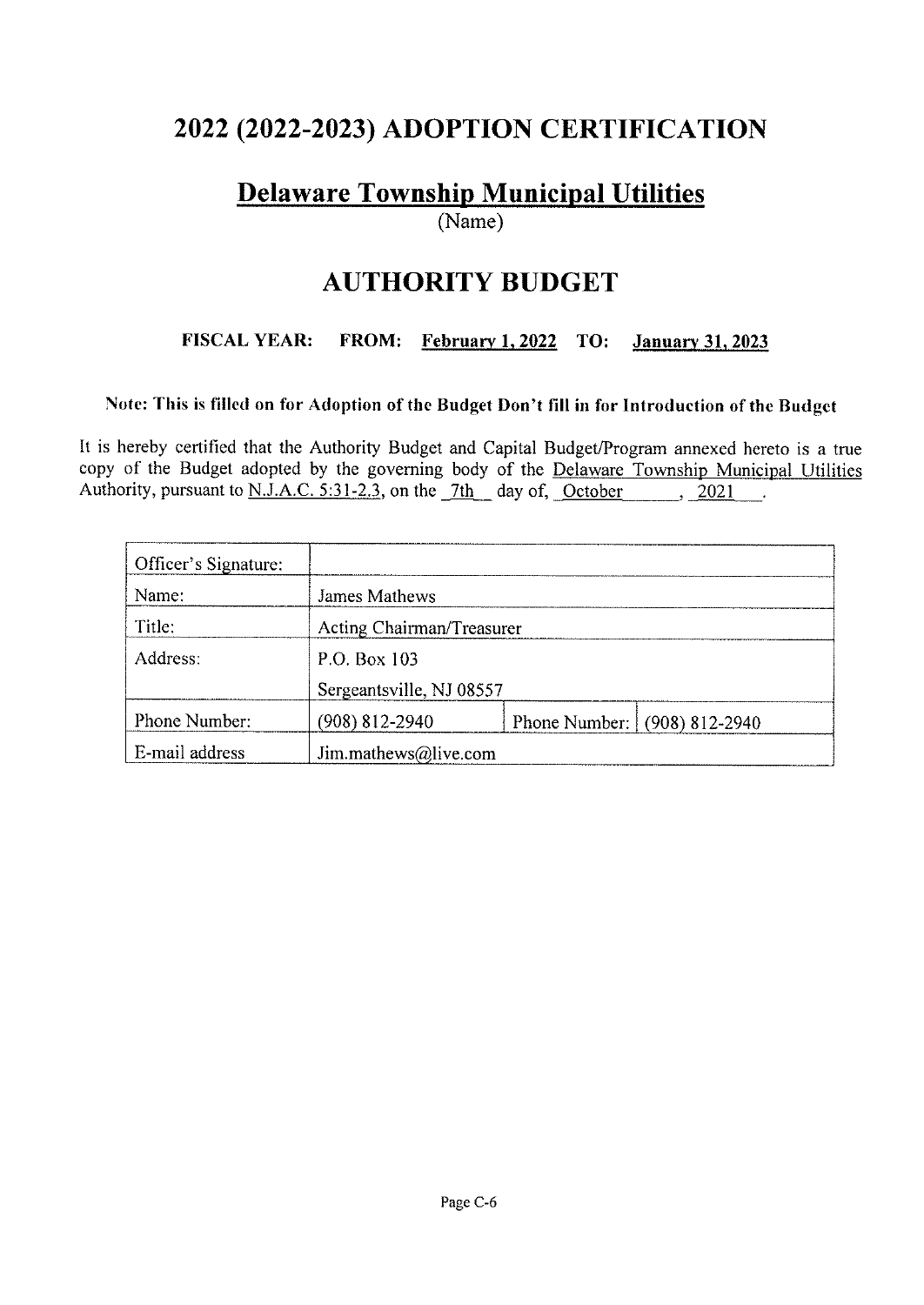## **2022 (2022-2023) ADOPTED BUDGET RESOLUTION**

This resolution is for Adoption of the Budget Only Don't use for introduction of the Budget

Note Fill in the name of Fach Commissioner and indicate their recorded Vote

### **Delaware Township Municipal Utilities**  (Name) **AUTHORITY**

#### **FISCAL YEAR: FROM: February 1, 2022 TO: January 31, 2023**

WHEREAS, the Annual Budget and Capital Budget/Program for the Delaware Township Municipal Utilities Authority for the fiscal year beginning February 1, 2022 and ending, January 31, 2023 has been presented for adoption before the governing body of the Delaware Township Municipal Utilities Authority at its open public meeting of 2021; and

WHEREAS, the Annual Budget and Capital Budget as presented for adoption reflects each item of revenue and appropriation in the same amount and title as set forth in the introduced and approved budget, including all amendments thereto, if any, which have been approved by the Director of the Division of Local Government Services; and

WHEREAS, the Annual Budget as presented for adoption reflects Total Revenues of \$  $\frac{442,870}{42,870}$ , Total Appropriations, including any Accumulated Deficit if any, of \$ 468,000 and Total Unrestricted Net Position utilized of  $25,130$  ; and

WHEREAS, the Capital Budget as presented for adoption reflects Total Capital Appropriations of  $\delta = -0$ . and Total Unrestricted Net Position planned to be utilized of  $\frac{\sqrt{6}}{2}$  -0- ; and

NOW, THEREFORE BE IT RESOLVED, by the governing body of Delaware Township Municipal Utilities Authority, at an open public meeting held on 2021 that the Annual Budget and Capital Budget/Program of the Delaware Township Municipal Utilities Authority for the fiscal year beginning February I, 2022 and ending, January 31, 2023 is hereby adopted and shall constitute appropriations for the purposes stated; and

BE IT FURTHER RESOLVED, that the Annual Budget and Capital Budget/Program as presented for adoption reflects each item of revenue and appropriation in the same amount and title as set forth in the introduced and approved budget, including all amendments thereto, if any, which have been approved by the Director of the Division of Local Government Services.

(Secretary's Signature)

Governing Body Member:

(Date)

Recorded Vote Aye Nay Abstain Absent

Note Fill in the name of Each Commissioner and indicate their recorded Vote

| Dwain Floyd       |  |  |
|-------------------|--|--|
| James Mathews     |  |  |
| Joe Vocke         |  |  |
| <b>Tim Soltis</b> |  |  |
| <b>Steve Toy</b>  |  |  |
| Mario Russo       |  |  |
|                   |  |  |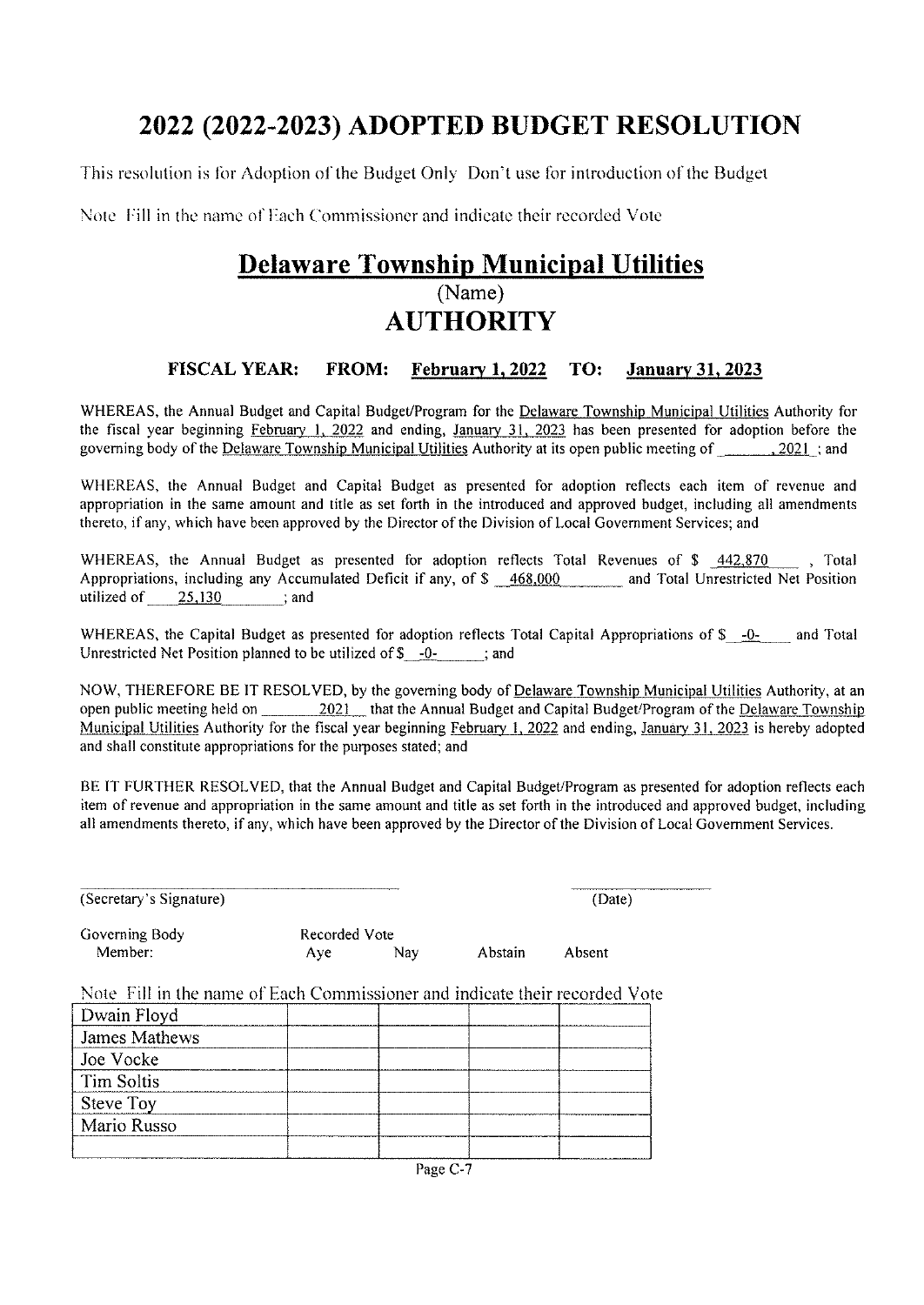## 2022 (2022-2023) AUTHORITY BUDGET

Narrative and Information Section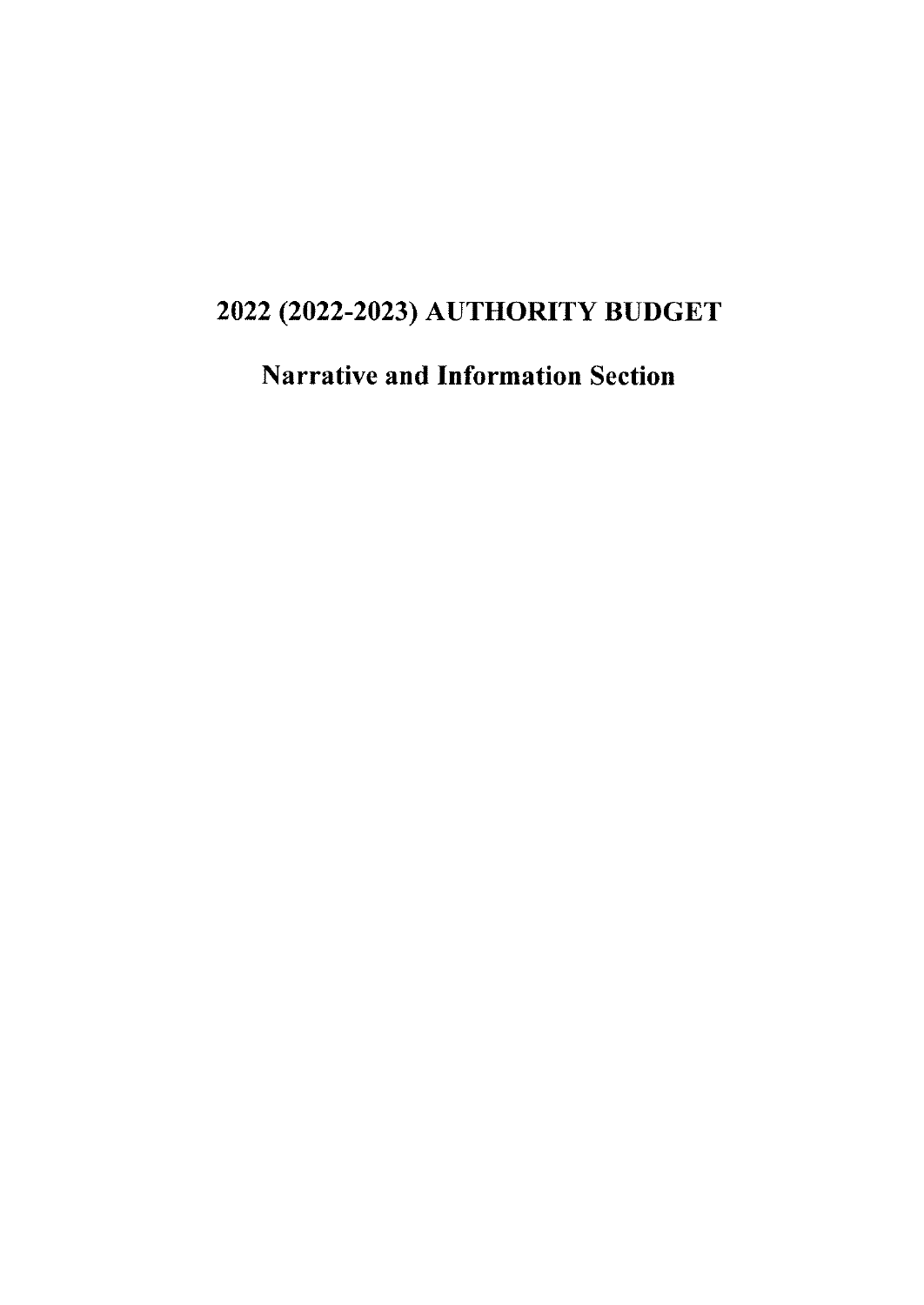## 2022 (2022-2023) AUTHORITY BUDGET MESSAGE & ANALYSIS

## Delaware Township Municipal Utilities

(Name)

## **AUTHORITY BUDGET**

#### **FISCAL YEAR: FROM: February** I, **2022 TO: January 31, 2023**

*Answer all questions below. Attach additional pages and schedules as needed.* 

**1.** Complete a brief statement on the 2021/2021-2022 proposed Annual Budget and make comparison to the 2020/2020-2021 adopted budget for each *Revenues and Appropriations.* Explain any variances over +/-10% **(As shown on budget pages F-2 and F-4 explain the reason for changes for each revenue and appropriation changing more than 10%)** for each individual revenue and appropriation line item. Explanations of variances should include a description of the reason for the increase/decrease in the budgeted line item, not just an indication of the amount and percent of the change. Attach any supporting documentation that will help to explain the reason for the increase/decrease in the budgeted line item. Additional staff hired. Operational services/Lab Fees due to increased service ..

**2.** Describe the state of the local/regional economy and how it may impact the proposed Annual Budget, including the planned Capital Budget/Program. **(Example Consider New Development projects such as Housing /Commercial projects impact on the Authorities expenses or revenues)**  Good

**3.** Describe the reasons for utilizing Unrestricted Net Position in the proposed Annual Budget and or Capital Budget, i.e. rate stabilization, debt service reduction, to balance the budget, etc. If the Authority's budget anticipates a use of Unrestricted Net Position, this question must be answered. None-N/A

**4.** Identify any sources of funds transferred to the County/Municipality as a budget subsidy or a shared service payments, pilot payments, or other types of contracts or agreements (Example to provide police services to the Authority etc. and explain the reason for the transfer (i.e.: to balance the County/Municipality budget, etc.).

None-NIA

5. The proposed budget must not reflect an anticipated deficit from 2021/2021-2022 operations. If there exists an accumulated deficit from prior years' budgets (and funding is included in the proposed budget as a result of a prior deficit) explain the funding plan to eliminate said deficit (N.J.S.A. 40A:5A-12). If the Authority has a net deficit reported in its most recent audit, it must provide a deficit reduction plan in response to this question.

None-N/A

**(Prepare a response to deficits in most recent audit report pertaining to Deficits to Unrestricted Net Position caused by recording Pension and Post-Employment Benefits liabilities as required by GASB 68 and GASB 75) and similar types of deficits in the audit report. How would these deficits be funded?** 

**6.** Attach a schedule of the Authority's existing rate structure (connection fees, parking fees, service charges, etc.) **if it has been changed since the prior year budget submission** and a schedule of the proposed rate structure for the upcoming fiscal year. Explain any proposed changes in the rate structure and attach the resolution approving the change in the rate structure, if applicable. (If no changes to fees or rates indicate **(Answer as "Rates Are Staying the Same")**  Rates Are Staying the Same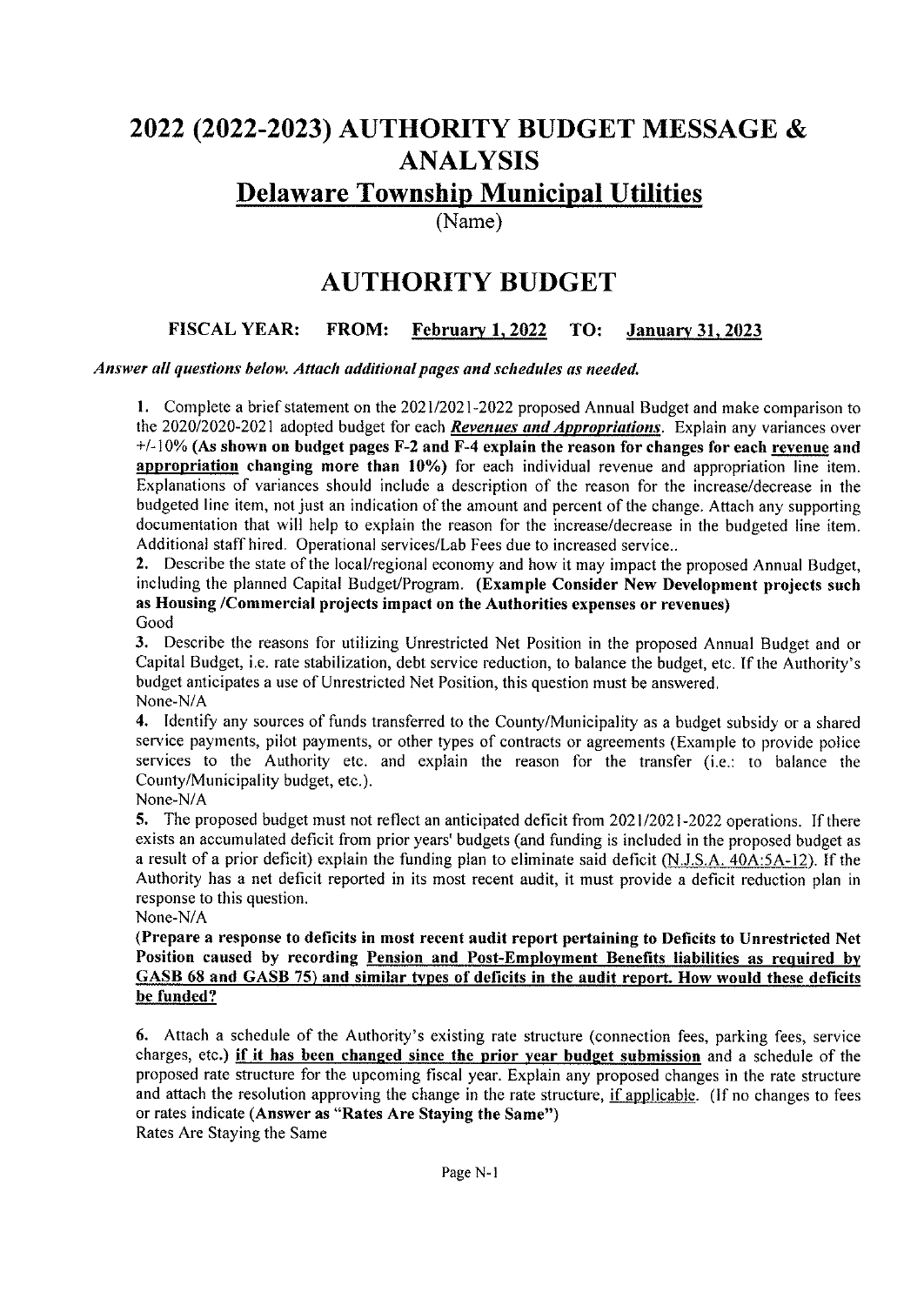## **AUTHORITY CONTACT INFORMATION 2022 (2022-2023)**

Please complete the following information regarding this Authority. **All** information requested below must be completed.

| <b>Name of Authority:</b> | Delaware Township Municipal Utilities Authority |      |                    |       |  |  |
|---------------------------|-------------------------------------------------|------|--------------------|-------|--|--|
| <b>Federal ID Number:</b> | 22-1859105                                      |      |                    |       |  |  |
| Address:                  | P.O. Box 103                                    |      |                    |       |  |  |
| City, State, Zip:         | Sergeantsville                                  |      | NJ                 | 08577 |  |  |
| Phone: (ext.)             | $(908) 782 - 9601$                              | Fax: | $(908) 782 - 4295$ |       |  |  |

| <b>Preparer's Name:</b> | James Mathews        |      |                  |       |
|-------------------------|----------------------|------|------------------|-------|
| Preparer's Address:     | P.O. Box 103         |      |                  |       |
| City, State, Zip:       | Sergeantsville       |      | NJ               | 08557 |
| Phone: (ext.)           | $(908)$ 812-2940     | Fax: | $(908)$ 782-4295 |       |
| $E$ -mail:              | Jim.mathews@live.com |      |                  |       |

| <b>Chief Executive Officer:</b> (1)                            | James Mathews        |      |                  |
|----------------------------------------------------------------|----------------------|------|------------------|
| (1) Or person who performs these functions under another Title |                      |      |                  |
| Phone: (ext.)                                                  | $(908)$ 812-2940     | Fax: | $(908)$ 782-4295 |
| E-mail:                                                        | Jim.mathews@live.com |      |                  |

| <b>Chief Financial Officer(1)</b>                              | Dianne Rankin                        |      |                    |  |  |  |  |  |  |
|----------------------------------------------------------------|--------------------------------------|------|--------------------|--|--|--|--|--|--|
| (1) Or person who performs these functions under another Title |                                      |      |                    |  |  |  |  |  |  |
| Phone: (ext.)                                                  | $(908)$ 812-2940                     | Fax: | $(908) 782 - 4295$ |  |  |  |  |  |  |
| E-mail:                                                        | $dranks01$ ( <i>a</i> )gmail.com.com |      |                    |  |  |  |  |  |  |

| <b>Name of Auditor:</b> | Robert J. Butvilla CPA |                           |                    |       |  |  |  |
|-------------------------|------------------------|---------------------------|--------------------|-------|--|--|--|
| Name of Firm:           |                        | Suplee, Clooney & Company |                    |       |  |  |  |
| Address:                | 308 East Broad Street  |                           |                    |       |  |  |  |
| City, State, Zip:       | Westfield              |                           | N.I                | 07090 |  |  |  |
| Phone: (ext.)           | $(908)$ 789-9300       | Fax:                      | $(908) 789 - 8535$ |       |  |  |  |
| $E$ -mail:              | rbutvilla@scnco.com    |                           |                    |       |  |  |  |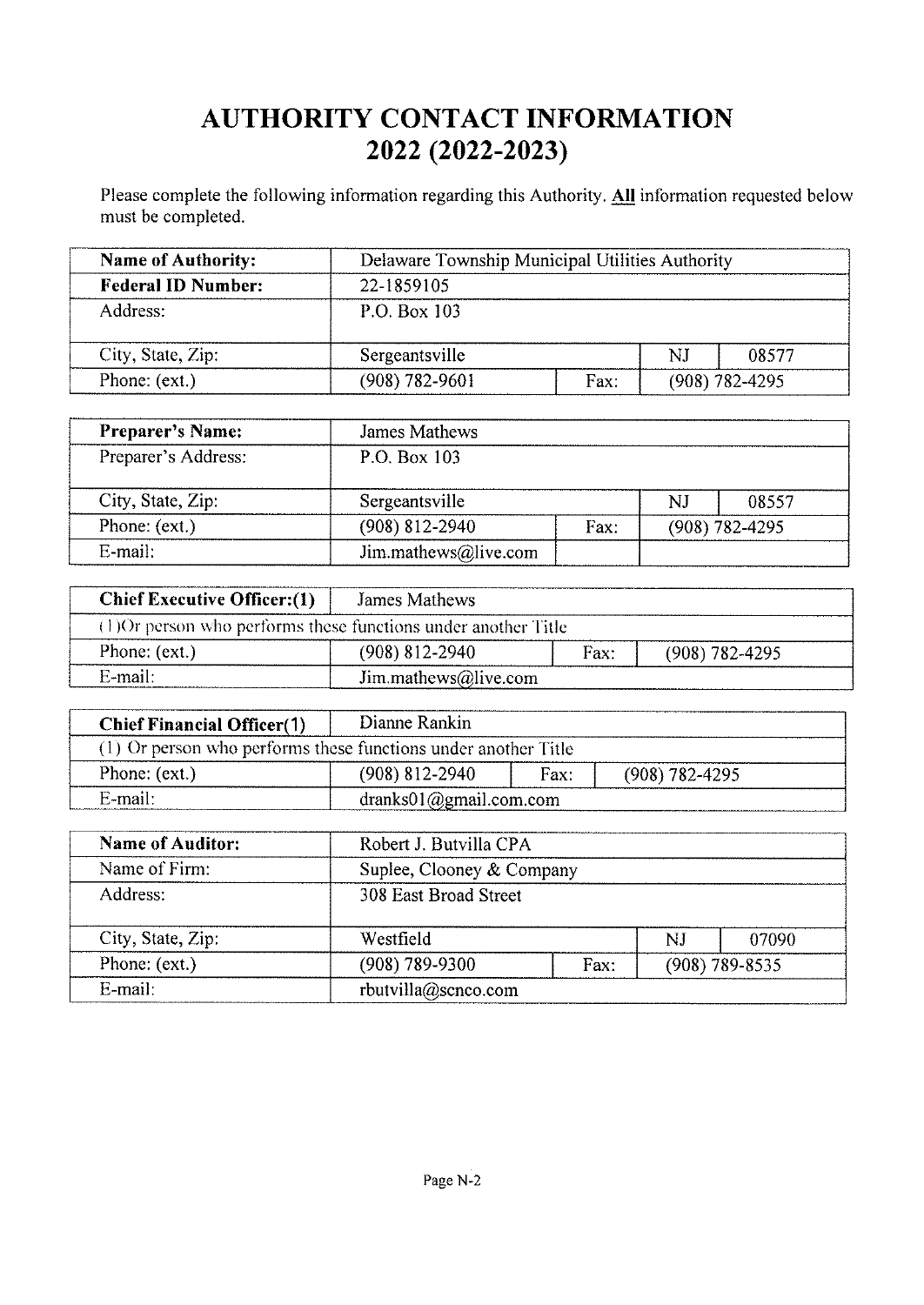## **AUTHORITY INFORMATIONAL QUESTIONNAIRE**

#### **Delaware Township Municipal Utilities Authority FISCAL YEAR: FROM: (Name) February 1, 2022 TO: January 31, 2023**

Answer all questions below completely and attach additional information as required.

- I) Provide the number of individuals employed in **(Use Most Recent W-3 Available 2019 or 2020)** as reported on the Authority's Form W-3, Transmittal of Wage and Tax Statements:  $\overline{3}$
- 2) Provide the amount of total salaries and wages as reported on the Authority's Form W-3, **(Use Most Recent W-3 Available 2019 or 2020**) Transmittal of Wage and Tax Statements: **\$44,000**<br>Provide the number of regular voting members of the governing body: 5 (Even if not all
- 3) Provide the number of regular voting members of the governing body: 5 **commissioners have been appointed (Total Commissioners are either 5 or** 7 *(Regional Authorities* may have more than 7 members) s per statute for your Authority)<br>Provide the number of alternate voting members of the governing body: 2 (Maximum is 2)
- 4) Provide the number of alternate voting members of the governing body: 2
- 5) Did any person listed on Page N-4 have a family or business relationship with any other person listed<br>on Page N-4 during the current fiscal year? No If "yes," attach a description of the on Page N-4 during the current fiscal year? *\_]'!Q \_\_ If 'yes,* " *attach a description of the relationship including the names of the individuals involved and their positions at the Authority.*
- 6) Did all individuals that were required to file a Financial Disclosure Statement for the current fiscal year **(Most Recent Filing that March 31. 2020 or 2021 deadline has passed 2020 or 2021)** because of their relationship with the Authority file the form as required? (Checked to see if individuals actually filed at http://www.state.nj.us/dca/divisions/dlgs/resources/fds.html before answering) Yes **If "no**," provide a list of those individuals who failed to file a Financial Disclosure

Statement and an explanation as to the reason for their failure to file.

- 7) Does the Authority have any amounts receivable from current or former commissioners, officers, key employees or highest compensated employees? No *If "yes," attach a list of those* individuals, their position, the amount receivable, and a description of the amount due to the *Authority.*
- 8) Was the Authority a party to a business transaction with one of the following parties:
	- a. A current or former commissioner, officer, key employee, or highest compensated employee? No
	- b. A family member of a current or former commissioner, officer, key employee, or highest compensated employee? No
	- c. An entity of which a current or former commissioner, officer, key employee, or highest compensated employee (or family member thereof) was an officer or direct or indirect owner?  $\overline{No}$

*If the answer to any of the above is "yes,* " *attach a description of the transaction including the name of the commissioner, officer, key employee, or highest compensated employee (or family member thereof) of the Authority; the name of the entity and relationship to the individual or family member; the amount paid; and whether the transaction was subject to a competitive bid process.* 

- 9) Did the Authority during the most recent fiscal year pay premiums, directly or indirectly, on a personal benefit contract? A personal benefit contract is generally any life insurance, annuity, or endowment contract that benefits, directly or indirectly, the transferor, a member of the transferor's family, or any other person designated by the transferor. No *If "yes," attach a description of the arrangement, the premiums paid, and indicate the beneficiary of the contract.*
- 10) Explain the Authority's process for determining compensation for all persons listed on Page  $N-4$ . Include whether the Authority's process includes any of the following: I) review and approval by the commissioners or a committee thereof; 2) study or survey of compensation data for comparable positions in similarly sized entities; 3) annual or periodic performance evaluation; 4) independent compensation consultant; and/or 5) written employment contract. *Attach a narrative of your*  Authorities procedures for all individuals listed on Page N-4 (2 of 2).

Commissioners approve all 3 employee salaries.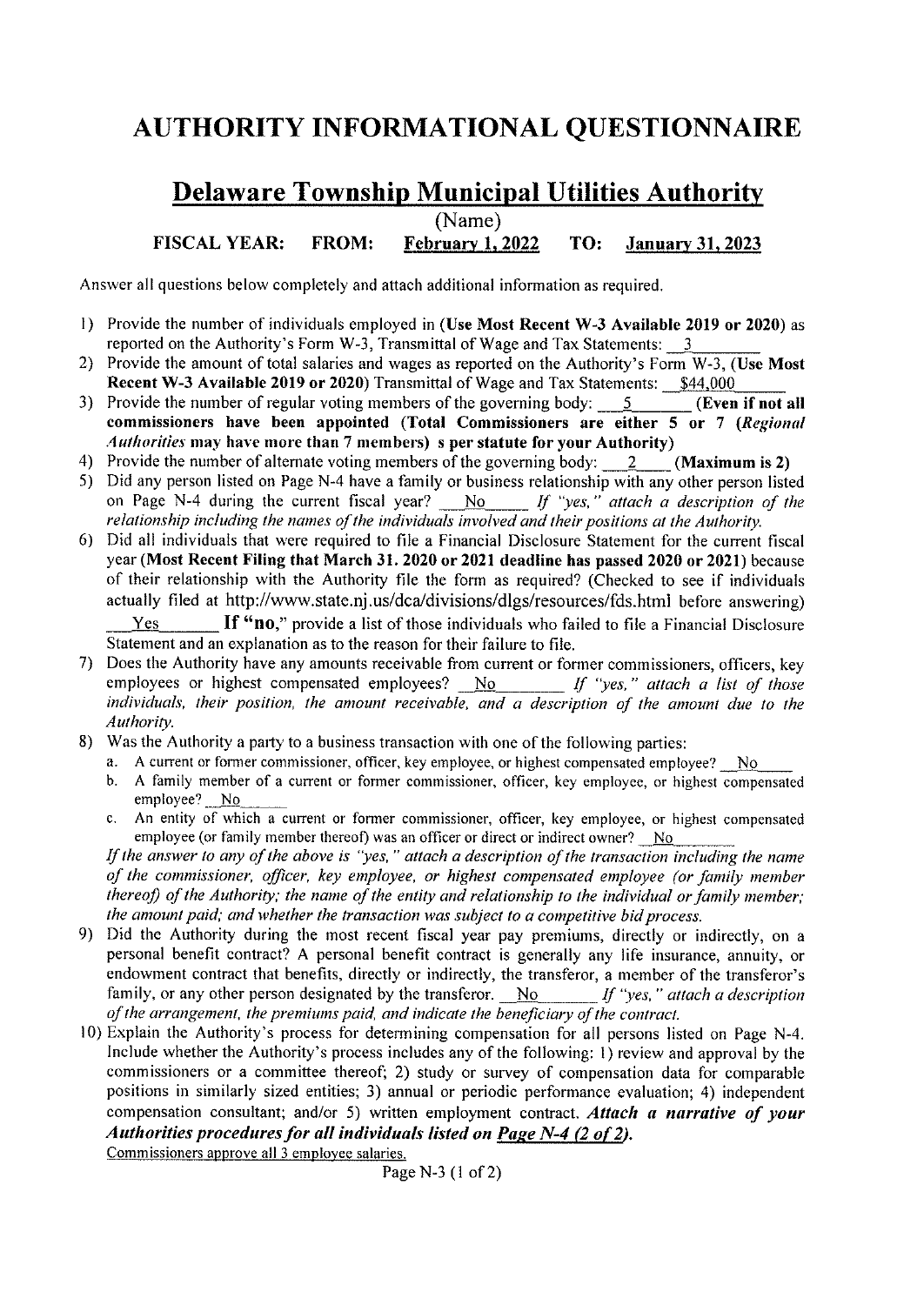- 11) Did the Authority pay for meals or catering during the current fiscal year? No *If "yes,* " *attach a detailed list of all meals and/or catering invoices for the current fiscal year and provide an explanation for each expenditure listed.*
- 12) Did the Authority pay for travel expenses for any employee or individual listed on Page N-4? No *If 'yes,* " *attach a detailed list of all travel expenses for the current fiscal year and provide an explanation for each expenditure listed.*
- 13) Did the Authority provide any of the following to or for a person listed on Page N-4 or any other employee of the Authority?
	- a. First class or charter travel No
	- b. Travel for companions No
	- c. Tax indemnification and gross-up payments  $N<sub>O</sub>$
	- d. Discretionary spending account  $\overline{N}$ .
	- e. Housing allowance or residence for personal use No-
	- f. Payments for business use of personal residence  $\Delta N$ .
	- g. Vehicle/auto allowance or vehicle for personal use  $\sim$  No
	- h. Health or social club dues or initiation fees  $\frac{N_0}{n}$ .
	- i. Personal services (i.e.: maid, chauffeur, chef)  $N_0$ .

*/f the answer to any of the above is "yes, "attach a description of the transaction including the name and position of the individual and the amount expended.* 

- 14) Did the Authority follow a written policy regarding payment or reimbursement for expenses incurred by employees and/or commissioners during the course of Authority business and does that policy require substantiation of expenses through receipts or invoices prior to reimbursement? Yes *If "no,* " *attach an explanation of the Authority's process for reimbursing employees and commissioners for expenses. (If your authority does not allow for reimbursements indicate that in answer)*
- 15) Did the Authority make any payments to current or former commissioners or employees for severance or termination? No *If "yes," attach explanation including amount paid.*
- 16) Did the Authority make any payments to current or former commissioners or employees that were contingent upon the performance of the Authority or that were considered discretionary bonuses? No *If "yes," attach explanation including amount paid.*
- 17) Did the Authority comply with its Continuing Disclosure Agreements for all debt issuances outstanding by submitting its audited annual financial statements, annual operating data, and notice of material events to the Municipal Securities Rulemaking Board's Electronic Municipal Marketplace Access (EMMA) as required? N/A *If "no," attach a description of the Authority's plan to ensure compliance with its Continuing Disclosure Agreements in the future. (If no bonded Debt answer is Not Applicable). (New Jersey Infrastructure Trust Loans are not bonded debt of an Authority)*
- 18) Did the Authority receive any notices from the Department of Environmental Protection or any other entity regarding maintenance or repairs required to the Authority's systems to bring them into compliance with current regulations and standards that it has not yet taken action to remediate? No *If "yes," allach explanation as to why the Authority has not yet undertaken the required maintenance or repairs and describe the Authority's plan to address the conditions identified.*
- 19) Did the Authority receive any notices of fines or assessments from the Department of Environmental Protection or any other entity due to noncompliance with current regulations (i.e.: sewer overflow, etc.)? No *If "yes," allach a description of the event or condition that resulted in the fine or assessment and indicate the amount of the fine or assessment.*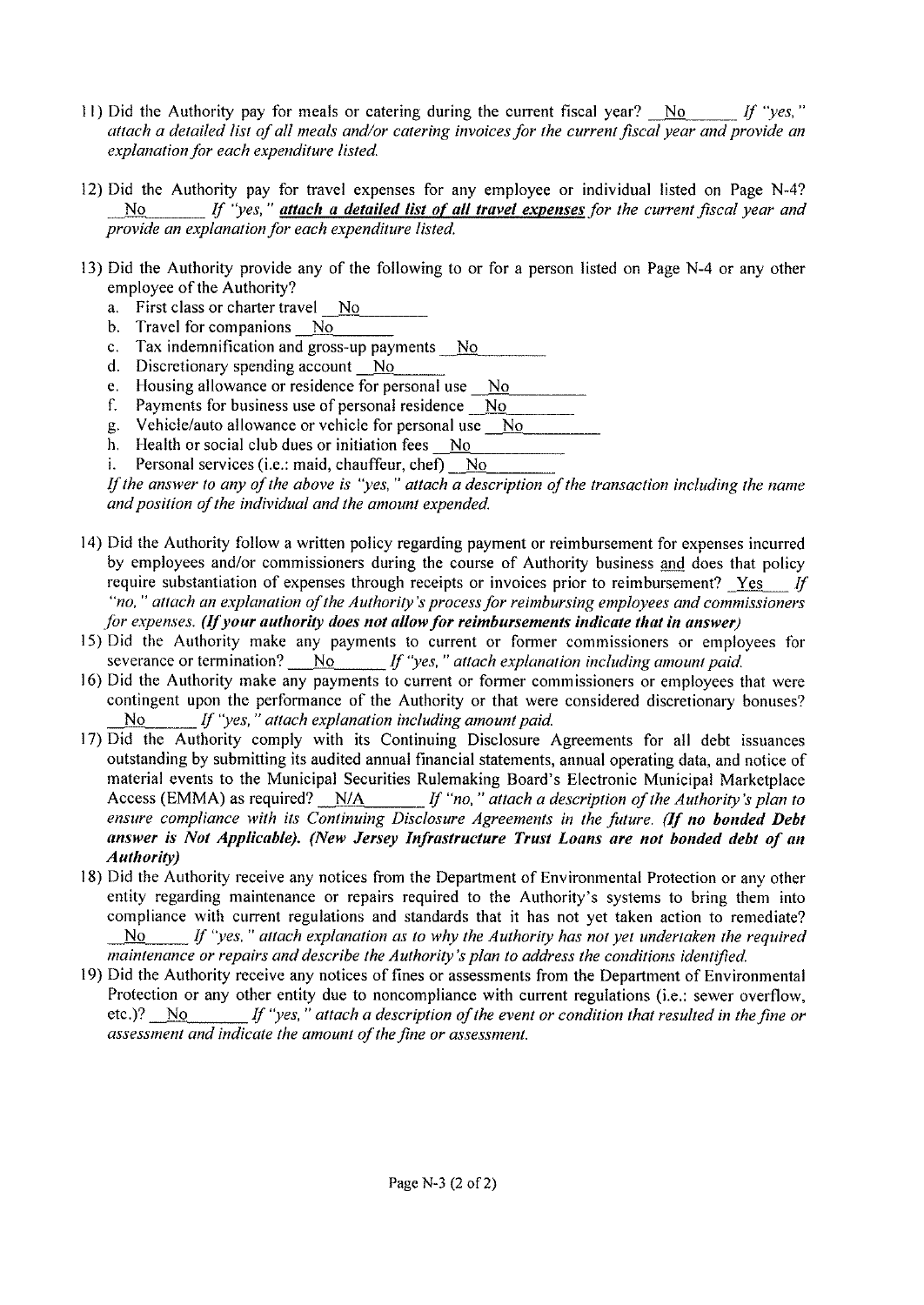*(This page is directions for filling in page (N-4 (2-of 2) (No answers should be entered on this page)* 

#### **AUTHORITY SCHEDULE OF COMMISSIONERS, OFFICERS, KEY EMPLOYEES, HIGHEST COMPENSATED EMPLOYEES AND INDEPENDENT CONTRACTORS Delaware Township Municipal Utilities Authority**

(Name)

#### **FISCAL YEAR: FROM: February** I, **2022 TO: January 31, 2023**

*Complete the attached table for all persons required to be listed per #1-4 below.* 

- I) List all of the Authority's current commissioners and officers and amount of compensation from the Authority and any other public entities as defined below. Enter zero if no compensation was paid.
- 2) List all of the Authority's key employees and highest compensated employees other than a commissioner or officer as defined below and amount of compensation from the Authority and any other public entities.
- 3) List all of the Authority's former officers, key employees and highest compensated employees who received more than \$100,000 in reportable compensation from the Authority and any other public entities during the most recent fiscal year completed.
- 4) List all of the Authority's former commissioners who received more than \$10,000 in reportable compensation from the Authority and any other public entities during the most recent fiscal year completed.
- **Commissioner:** A member of the governing body of the authority with voting rights. Include alternates for purposes of this schedule.
- **Officer:** A person elected or appointed to manage the authority's daily operations at any time during the year, such as the chairperson, vice-chairperson, secretary, or treasurer. For the purposes of this schedule, treat the authority's top management official and top financial official as officers. A member of the governing body may be both a commissioner and an officer for the purposes of this schedule.
- **Key employee:** An employee or independent contractor of the authority (other than a commissioner or officer) who meets both of the following criteria:

a) The individual received reportable compensation from the authority and other public entities in excess of \$150,000 for the most recent fiscal year completed; and

b) The individual has responsibilities or influence over the authority as a whole or has power to control or determine 10% or more of the authority's capital expenditures or operating budget.

- **Highest compensated employee:** One of the five highest compensated employees or independent contractors of the authority other than current commissioners, officers, or key employees whose aggregate reportable compensation from the authority and other public entities is greater than \$100,000 for the most recent fiscal year completed.
- **Compensation:** All forms of cash and non-cash payments or benefits provided in exchange for services, including salaries and wages, bonuses, severance payments, deferred payments, retirement benefits, fringe benefits, and other financial arrangements or transactions such as personal vehicles, meals, housing, personal and family education benefits, below-market loans, payment of personal or family travel, entertainment, and personal use of the Authority's property. Compensation includes payments and other benefits provided to both employees and independent contractors in exchange for services.
- **Reportable compensation: (Use the Most Recent W-2 available 2020 or 2021.** The aggregate compensation that is reported (or is required to be reported) on Form W-2, box I or 5, whichever amount is greater, and/or Form 1099-MISC, box 7, for the most recent calendar year ended 60 days before the start of the proposed budget year. For example, for fiscal years ending December 31, 2022, the **most recent W-2** and 1099 should be used 2021 or 2020 (60 days prior to start of budget year is November I, 2021, with 2020 being the most recent calendar year ended), and for fiscal years ending June 30, 2022, the calendar year 2020 W-2 and 1099 should be used (60 days prior to start of budget year is May 1, 2022, with 2021 being the most recent calendar year ended).
- **Other Public Entity:** Any municipality, county, local authority, fire district, or other government unit, regardless of whether it is related in any way to the Authority either by function or by physical location.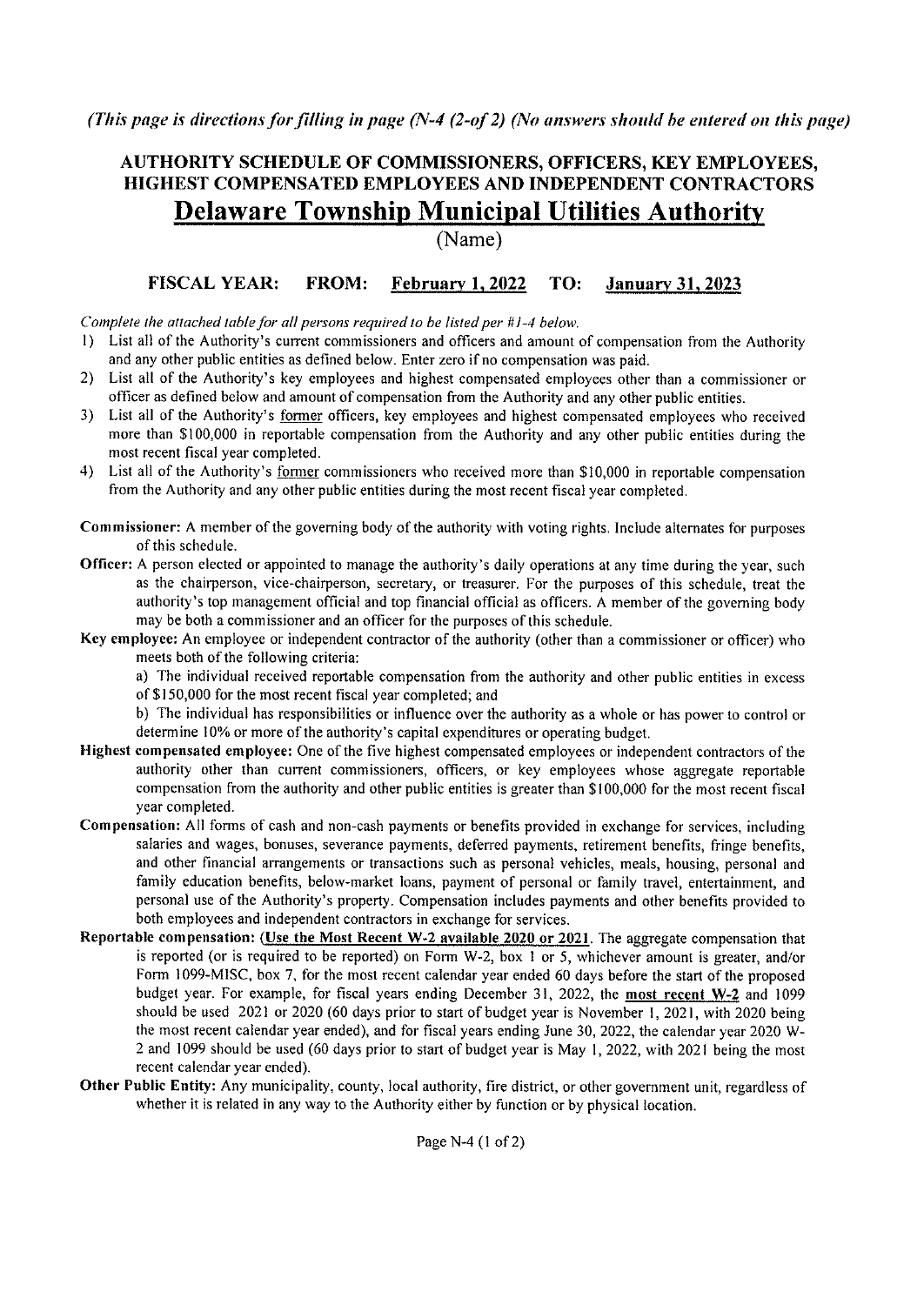|                 |                              |                                 |             |                    |                                                    | Deleware Township Municipal Utilities Authority |                  |                                            |                   |                |                                                                                                                 |                              |              |                        |                         |                 |
|-----------------|------------------------------|---------------------------------|-------------|--------------------|----------------------------------------------------|-------------------------------------------------|------------------|--------------------------------------------|-------------------|----------------|-----------------------------------------------------------------------------------------------------------------|------------------------------|--------------|------------------------|-------------------------|-----------------|
|                 |                              | For the Period February 1, 2022 |             | to                 |                                                    |                                                 | January 31, 2023 |                                            |                   |                |                                                                                                                 |                              |              |                        |                         |                 |
| в<br>А          |                              | D                               | E F         | G                  | H                                                  |                                                 | К                |                                            | M                 | N              | $\circ$                                                                                                         | P                            | Q            | R                      | s                       |                 |
|                 |                              |                                 |             |                    | Position (Can Check more<br>than I Column for each |                                                 |                  | Reportable Compensation from Authority (W- |                   |                |                                                                                                                 |                              |              |                        |                         |                 |
|                 |                              |                                 |             | person)            |                                                    |                                                 | 2/1099)          |                                            |                   |                |                                                                                                                 |                              |              |                        |                         |                 |
|                 |                              |                                 |             |                    |                                                    |                                                 |                  |                                            |                   |                |                                                                                                                 |                              |              |                        |                         |                 |
|                 |                              |                                 |             |                    |                                                    |                                                 |                  |                                            |                   |                |                                                                                                                 |                              |              |                        |                         |                 |
|                 |                              |                                 |             |                    |                                                    |                                                 |                  |                                            |                   |                |                                                                                                                 |                              | Average      |                        | <b>Estimated amount</b> |                 |
|                 |                              |                                 |             |                    |                                                    |                                                 |                  | Other (auto                                | Estimated         |                | Names of Other                                                                                                  |                              | Hours per    |                        | of other                |                 |
|                 |                              |                                 |             |                    |                                                    |                                                 |                  | allowance,                                 | amount of other   |                | Public Entities where                                                                                           |                              | Week         |                        | compensation from       |                 |
|                 |                              |                                 |             |                    |                                                    |                                                 |                  | expense                                    | compensation      |                | Individual is an                                                                                                |                              | Dedicated to | Reportable             | Other Public Entities   |                 |
|                 |                              | <b>Average Hours</b>            |             |                    |                                                    |                                                 |                  | account.                                   | from the          |                | <b>Employee or</b>                                                                                              | Positions held               | Positions at | Compensation           | (health benefits        | Total           |
|                 |                              | per Week                        |             |                    |                                                    |                                                 |                  | payment in                                 | Authority         | Total          | Member of the                                                                                                   | at Other Public Other Public |              | from Other             | pension, payment in     | Compensation    |
|                 |                              | Dedicated to                    |             | $\frac{9}{2}$<br>흫 | 통.                                                 | ğ<br>Base Salary/                               |                  | lieu of health                             | (health benefits, | Compensation   | Governing Body (1) Entities Listed in Entities Listed                                                           |                              |              | <b>Public Entities</b> | lieu of health          | All Public      |
| Name            | Title                        | Position                        |             |                    |                                                    | Stipend                                         | Bonus            | benefits, etc.)                            | pension, etc.)    | from Authority | See note below                                                                                                  | Column O                     | in Column O  | $(W-2/1099)$           | benefits, etc.)         | <b>Entities</b> |
| 1 James Mathews | Chairman/Treasurer           |                                 | $5x - x$    |                    |                                                    |                                                 | -S               | - S                                        | - 5               | - \$           | - NONE                                                                                                          | N/A                          | N/A          |                        |                         |                 |
| 2 Tim Drew      | Vice Chairman/Exec Secretary |                                 | $5x - x$    |                    |                                                    |                                                 |                  |                                            |                   |                | 0 NONE                                                                                                          | N/A                          | N/A          |                        |                         |                 |
|                 |                              |                                 | $5x \times$ |                    |                                                    |                                                 |                  |                                            |                   |                | 0 NONE                                                                                                          | N/A                          | $N/\Lambda$  |                        |                         |                 |
| 4 Dwain Floyd   | Vice Chairman/Exec Secretary |                                 | $5x - x$    |                    |                                                    |                                                 |                  |                                            |                   |                | <b>O NONE</b>                                                                                                   | N/A                          | N/A          |                        |                         |                 |
| 5 Steven Tov    | Member                       | 2x                              |             |                    |                                                    |                                                 |                  |                                            |                   |                | <b>O NONE</b>                                                                                                   | N/A                          | N/A          |                        |                         |                 |
| 6 Mario Russo   | Member                       | 2x                              |             |                    |                                                    |                                                 |                  |                                            |                   |                | 0 NONE                                                                                                          | N/A                          | N/A          |                        |                         |                 |
| 7 Tim Soltis    | 1st Alternate                | 1 x                             |             |                    |                                                    |                                                 |                  |                                            |                   |                | <b>O NONE</b>                                                                                                   | N/A                          | N/A          |                        |                         |                 |
| 8 Joe Vocke     | 2nd Alternate                | ıх                              |             |                    |                                                    |                                                 |                  |                                            |                   |                | <b>O NONE</b>                                                                                                   | N/A                          | N/A          |                        |                         |                 |
| 9 Diane Rankin  | Manager                      | 10                              |             |                    |                                                    | 14,200                                          |                  | $\Omega$                                   |                   |                | 14,200 NONE                                                                                                     | N/A                          | N/A          |                        | D                       | 14,200          |
| 10              |                              |                                 |             |                    |                                                    |                                                 |                  |                                            |                   |                |                                                                                                                 |                              |              |                        |                         |                 |
| 11              |                              |                                 |             |                    |                                                    |                                                 |                  |                                            |                   |                |                                                                                                                 |                              |              |                        |                         |                 |
| 12              |                              |                                 |             |                    |                                                    |                                                 |                  |                                            |                   |                |                                                                                                                 |                              |              |                        |                         |                 |
| 13              |                              |                                 |             |                    |                                                    |                                                 |                  |                                            |                   |                |                                                                                                                 |                              |              |                        |                         |                 |
| 14              |                              |                                 |             |                    |                                                    |                                                 |                  |                                            |                   |                |                                                                                                                 |                              |              |                        |                         |                 |
| 15              |                              |                                 |             |                    |                                                    |                                                 |                  |                                            |                   |                |                                                                                                                 |                              |              |                        |                         |                 |
| Total:          |                              |                                 |             |                    |                                                    | 14,200 \$                                       |                  | $\cdot$ s                                  | $\cdot$ s         | $-5$<br>14,200 |                                                                                                                 |                              |              | \$.                    | $\cdot$ 5               | 14,200<br>$-5$  |
|                 |                              |                                 |             |                    |                                                    |                                                 |                  |                                            |                   |                |                                                                                                                 |                              |              |                        |                         |                 |
|                 |                              |                                 |             |                    |                                                    |                                                 |                  |                                            |                   |                | . [1] insart "Nano" in this calumn for anch individual that does not hold a ansision with another Dublic Entiru |                              |              |                        |                         |                 |

 $(1)$  Insert "None" in this column for each individual that does not hold a position with another Public Entity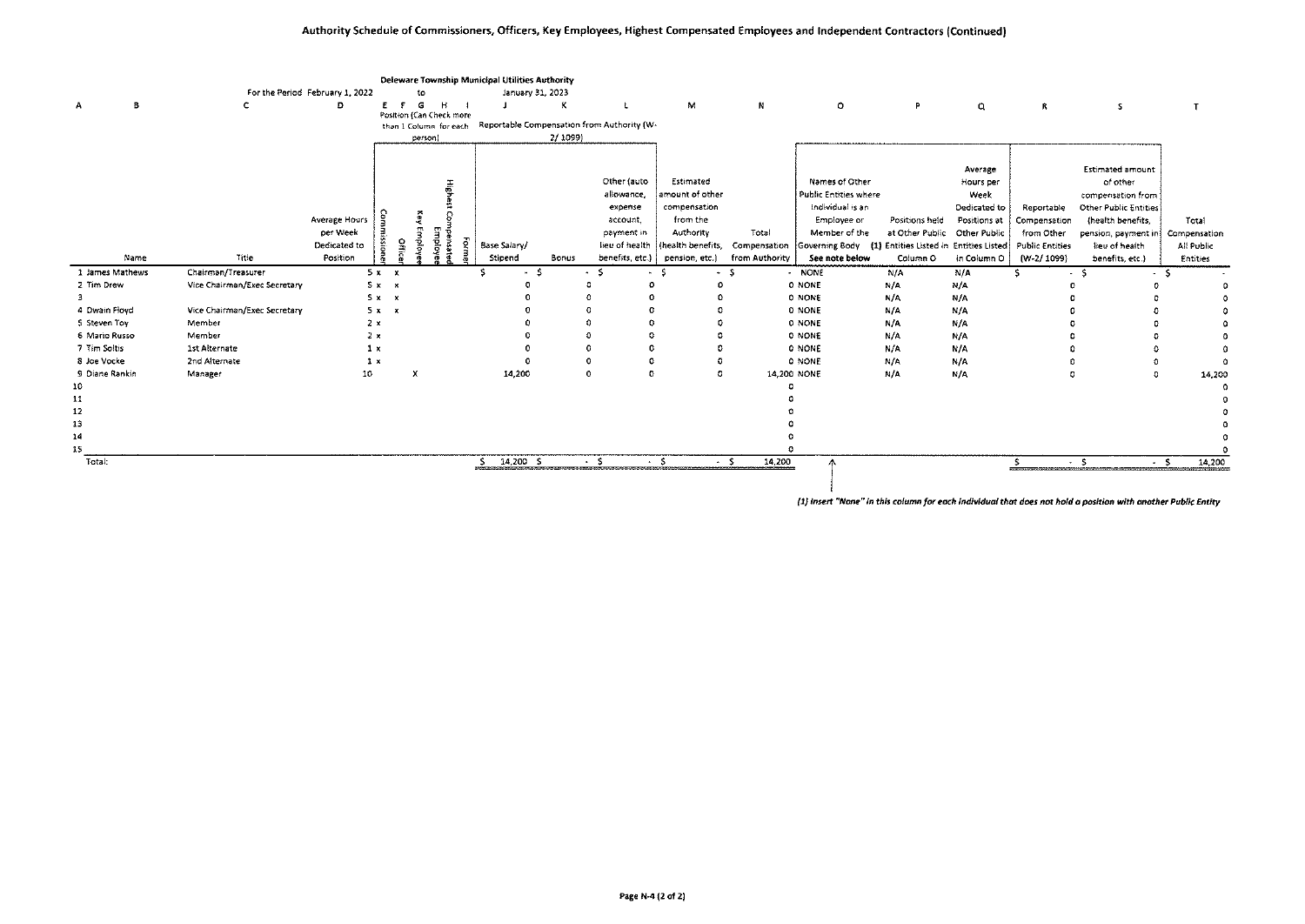#### **Schedule of Health Benefits** - **Detailed Cost Analysis**

|                                                                                       | Deleware Township Municipal Utilities Authority |                                                                                   |                   |                     |                     |                           |                          |            |
|---------------------------------------------------------------------------------------|-------------------------------------------------|-----------------------------------------------------------------------------------|-------------------|---------------------|---------------------|---------------------------|--------------------------|------------|
| If Not Applicable X this box Below                                                    | For the Period                                  | February 1, 2022                                                                  |                   | to                  | January 31, 2023    |                           |                          |            |
| X                                                                                     |                                                 |                                                                                   |                   |                     |                     |                           |                          |            |
|                                                                                       |                                                 | <b>Annual Cost</b>                                                                |                   |                     |                     |                           |                          |            |
|                                                                                       | # of Covered                                    | Estimate per                                                                      | <b>Total Cost</b> | # of Covered        |                     |                           |                          |            |
|                                                                                       | <b>Members</b>                                  | Employee                                                                          | Estimate          | <b>Members</b>      | <b>Annual Cost</b>  |                           |                          |            |
|                                                                                       | (Medical & Rx)                                  | Proposed                                                                          | Proposed          | (Medical & Rx)      | per Employee        | <b>Total Prior</b>        | \$ Increase              | % Increase |
|                                                                                       | <b>Proposed Budget</b>                          | <b>Budget</b>                                                                     | <b>Budget</b>     | <b>Current Year</b> | <b>Current Year</b> | year Year Cost (Decrease) |                          | (Decrease) |
|                                                                                       |                                                 |                                                                                   |                   |                     |                     |                           |                          |            |
| <b>Active Employees - Health Benefits - Annual Cost</b>                               |                                                 |                                                                                   |                   |                     |                     |                           |                          |            |
| Single Coverage                                                                       |                                                 |                                                                                   | \$                |                     |                     | \$.                       | $-5$                     | #DIV/0!    |
| Parent & Child                                                                        |                                                 |                                                                                   |                   |                     |                     |                           |                          | #DIV/0!    |
| Employee & Spouse (or Partner)                                                        |                                                 |                                                                                   |                   |                     |                     |                           |                          | #DIV/0!    |
| Family                                                                                |                                                 |                                                                                   |                   |                     |                     |                           |                          | #DIV/01    |
| Employee Cost Sharing Contribution (enter as negative - )                             |                                                 |                                                                                   |                   |                     |                     |                           |                          | #DIV/0!    |
| Subtotal                                                                              | 0                                               |                                                                                   |                   | 0                   |                     |                           |                          | #DIV/0!    |
|                                                                                       |                                                 |                                                                                   |                   |                     |                     |                           |                          |            |
| <b>Commissioners - Health Benefits - Annual Cost</b>                                  |                                                 |                                                                                   |                   |                     |                     |                           |                          |            |
| Single Coverage                                                                       |                                                 |                                                                                   |                   |                     |                     |                           | $\bullet$                | #DIV/0!    |
| Parent & Child                                                                        |                                                 |                                                                                   |                   |                     |                     |                           |                          | #DIV/0!    |
| Employee & Spouse (or Partner)                                                        |                                                 |                                                                                   |                   |                     |                     |                           |                          | #DIV/0!    |
| Family                                                                                |                                                 |                                                                                   |                   |                     |                     |                           |                          | #DIV/0!    |
| Employee Cost Sharing Contribution (enter as negative - )                             |                                                 |                                                                                   |                   |                     |                     |                           |                          | #DIV/0!    |
| Subtotal                                                                              |                                                 | $\mathbf{0}_{\mathrm{D}}$ , $\mathbf{0}_{\mathrm{D}}$ , $\mathbf{0}_{\mathrm{D}}$ |                   | 0                   |                     | $\sim$                    |                          | #DIV/0!    |
|                                                                                       |                                                 |                                                                                   |                   |                     |                     |                           |                          |            |
| Retirees - Health Benefits - Annual Cost                                              |                                                 |                                                                                   |                   |                     |                     |                           |                          |            |
| Single Coverage                                                                       |                                                 |                                                                                   |                   |                     |                     |                           |                          | #DIV/0!    |
| Parent & Child                                                                        |                                                 |                                                                                   |                   |                     |                     |                           |                          | #DIV/0!    |
| Employee & Spouse (or Partner)                                                        |                                                 |                                                                                   |                   |                     |                     |                           |                          | #DIV/0!    |
| Family                                                                                |                                                 |                                                                                   |                   |                     |                     |                           |                          | #DIV/0!    |
| Employee Cost Sharing Contribution (enter as negative - )                             |                                                 |                                                                                   |                   |                     |                     |                           |                          | #DIV/0!    |
| Subtotal                                                                              | 0                                               |                                                                                   |                   |                     |                     |                           |                          |            |
|                                                                                       |                                                 |                                                                                   |                   | 0                   |                     | $\blacksquare$            | $\bullet$                | #DIV/0!    |
| <b>GRAND TOTAL</b>                                                                    | 0.                                              |                                                                                   | S                 | 0                   |                     | $-5$<br>s                 |                          | #DIV/0!    |
|                                                                                       |                                                 |                                                                                   |                   |                     |                     |                           | $\overline{\phantom{a}}$ |            |
|                                                                                       |                                                 |                                                                                   |                   |                     |                     |                           |                          |            |
| is medical coverage provided by the SHBP (Yes or No)? (Place Answer in Box)           |                                                 |                                                                                   |                   | Yes or No           |                     |                           |                          |            |
| Is prescription drug coverage provided by the SHBP (Yes or No)? (Place Answer in Box) |                                                 |                                                                                   |                   | Yes or No           |                     |                           |                          |            |
|                                                                                       |                                                 |                                                                                   |                   |                     |                     |                           |                          |            |

#### **Note: Remember to Enter an amount in rows for Employee Cost Sharing**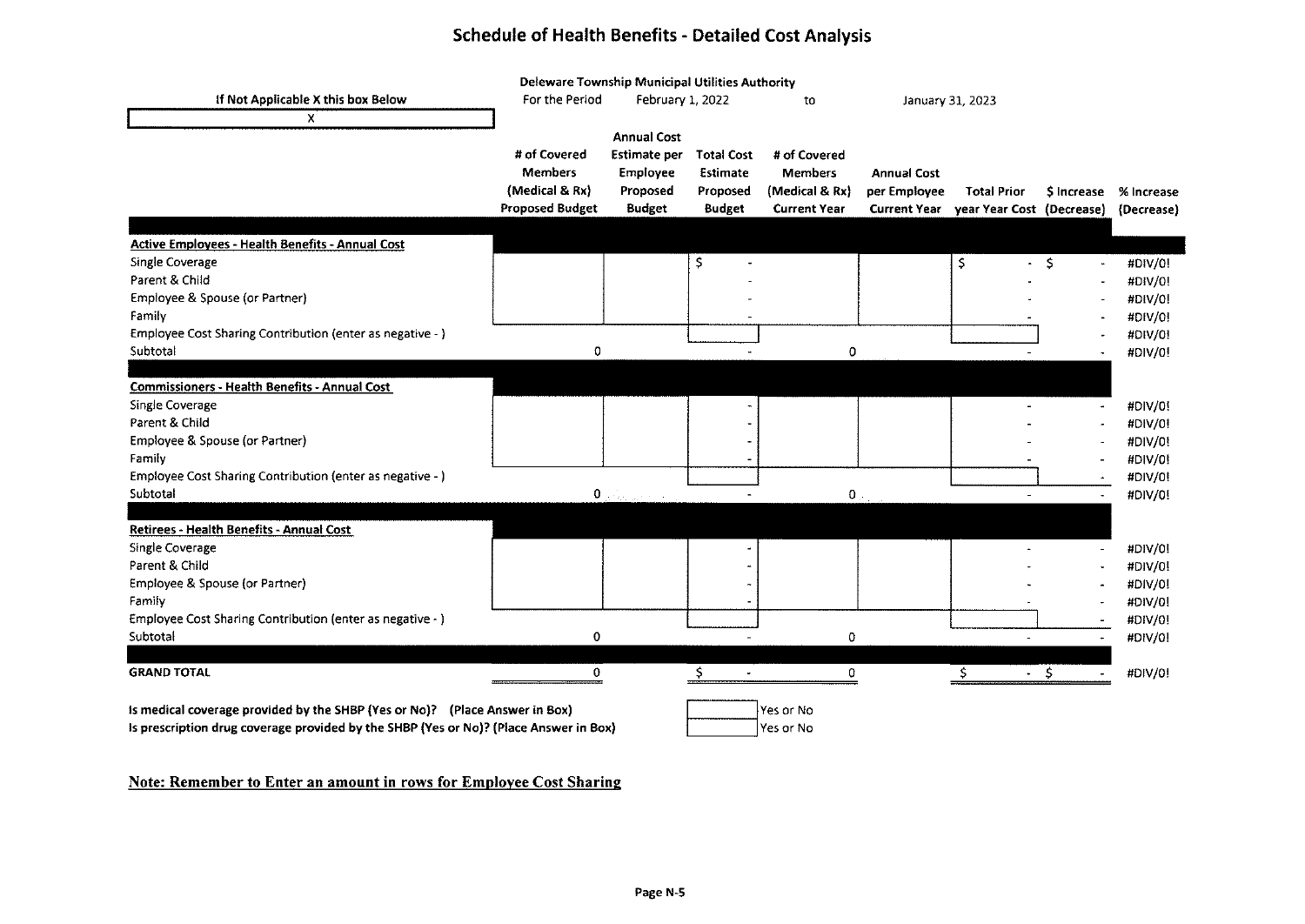## **Schedule of Accumulated Liability for Compensated Absences**

|                                                                                          | Deleware Township Municipal Utilities Authority                                                       |                                                                              |                                |            |            |            |           |
|------------------------------------------------------------------------------------------|-------------------------------------------------------------------------------------------------------|------------------------------------------------------------------------------|--------------------------------|------------|------------|------------|-----------|
| For the Period                                                                           | February 1, 2022                                                                                      | to                                                                           | January 31, 2023               |            |            |            |           |
|                                                                                          |                                                                                                       |                                                                              |                                |            |            |            |           |
| Complete the below table for the Authority's accrued liability for compensated absences. |                                                                                                       |                                                                              |                                |            |            |            |           |
| X Box if Authority has no Compensated Abcences                                           | X                                                                                                     |                                                                              |                                |            |            |            |           |
|                                                                                          |                                                                                                       |                                                                              | <b>Legal Basis for Benefit</b> |            |            |            |           |
|                                                                                          |                                                                                                       |                                                                              | (check applicable items)       |            |            |            |           |
| <b>Individuals Eligible for Benefit</b>                                                  | <b>Gross Days of Accumulated</b><br><b>Compensated Absences at End</b><br>of Last Issued Audit Report | Dollar Value of<br><b>Accrued</b><br>Compensated<br><b>Absence Liability</b> | Agreement<br>Approved<br>Labor | Resolution | Individual | Employment | Agreement |
|                                                                                          |                                                                                                       |                                                                              |                                |            |            |            |           |
|                                                                                          |                                                                                                       |                                                                              |                                |            |            |            |           |
|                                                                                          |                                                                                                       |                                                                              |                                |            |            |            |           |
|                                                                                          |                                                                                                       |                                                                              |                                |            |            |            |           |
|                                                                                          |                                                                                                       |                                                                              |                                |            |            |            |           |
|                                                                                          |                                                                                                       |                                                                              |                                |            |            |            |           |
|                                                                                          |                                                                                                       |                                                                              |                                |            |            |            |           |
|                                                                                          |                                                                                                       |                                                                              |                                |            |            |            |           |
|                                                                                          |                                                                                                       |                                                                              |                                |            |            |            |           |
|                                                                                          |                                                                                                       |                                                                              |                                |            |            |            |           |
|                                                                                          |                                                                                                       |                                                                              |                                |            |            |            |           |
|                                                                                          |                                                                                                       |                                                                              |                                |            |            |            |           |
|                                                                                          |                                                                                                       |                                                                              |                                |            |            |            |           |
|                                                                                          |                                                                                                       |                                                                              |                                |            |            |            |           |
| Total liability for accumulated compensated absences at beginning of current year        |                                                                                                       | \$                                                                           |                                |            |            |            |           |

The total Amount Should agree to most recently issued audit report for the Authority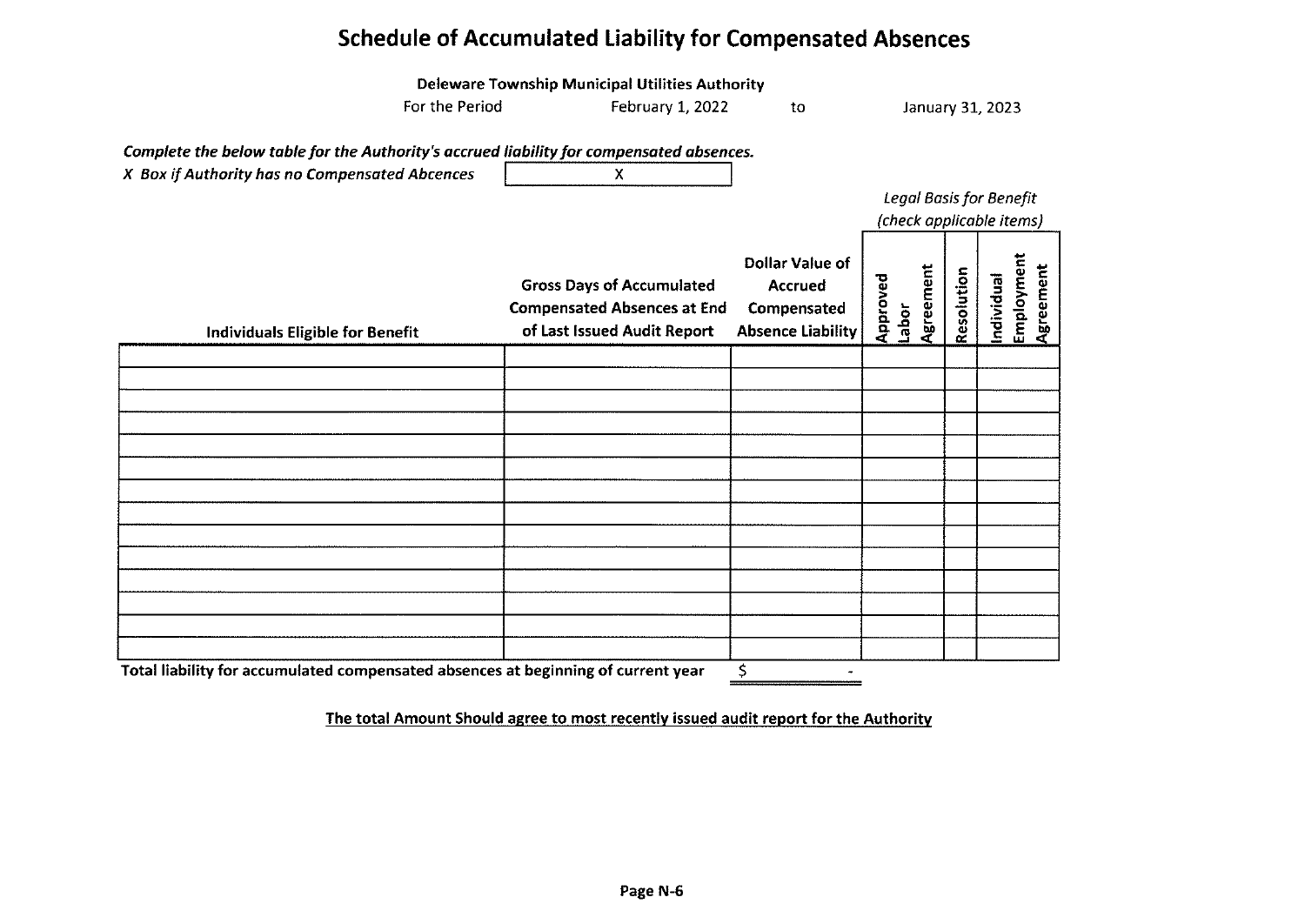## **Schedule of Shared Service Agreements**

|                                                                                                                                               |                                         | Deleware Township Municipal Utilities Authority |                                                     |                                       |                                     |                                                               |
|-----------------------------------------------------------------------------------------------------------------------------------------------|-----------------------------------------|-------------------------------------------------|-----------------------------------------------------|---------------------------------------|-------------------------------------|---------------------------------------------------------------|
| For the Period                                                                                                                                | February 1, 2022                        | to                                              | January 31, 2023                                    |                                       |                                     |                                                               |
| If No Shared Services X this Box                                                                                                              | Х                                       |                                                 |                                                     |                                       |                                     |                                                               |
| Enter the shared service agreements that the Authority currently engages in and identify the amount that is received/paid for those services. |                                         |                                                 |                                                     |                                       |                                     |                                                               |
| <b>Name of Entity Providing Service</b>                                                                                                       | <b>Name of Entity Receiving Service</b> | <b>Type of Shared Service Provided</b>          | <b>Comments (Enter more specifics if</b><br>needed) | Agreement<br><b>Effective</b><br>Date | <b>Agreement</b><br><b>End Date</b> | Amount to be<br>Received by/<br>Paid from<br><b>Authority</b> |
|                                                                                                                                               |                                         |                                                 |                                                     |                                       |                                     |                                                               |
|                                                                                                                                               |                                         |                                                 |                                                     |                                       |                                     |                                                               |
|                                                                                                                                               |                                         |                                                 |                                                     |                                       |                                     |                                                               |
|                                                                                                                                               |                                         |                                                 |                                                     |                                       |                                     |                                                               |
|                                                                                                                                               |                                         |                                                 |                                                     |                                       |                                     |                                                               |
|                                                                                                                                               |                                         |                                                 |                                                     |                                       |                                     |                                                               |
|                                                                                                                                               |                                         |                                                 |                                                     |                                       |                                     |                                                               |
|                                                                                                                                               |                                         |                                                 |                                                     |                                       |                                     |                                                               |
|                                                                                                                                               |                                         |                                                 |                                                     |                                       |                                     |                                                               |
|                                                                                                                                               |                                         |                                                 |                                                     |                                       |                                     |                                                               |
|                                                                                                                                               |                                         |                                                 |                                                     |                                       |                                     |                                                               |
|                                                                                                                                               |                                         |                                                 |                                                     |                                       |                                     |                                                               |
|                                                                                                                                               |                                         |                                                 |                                                     |                                       |                                     |                                                               |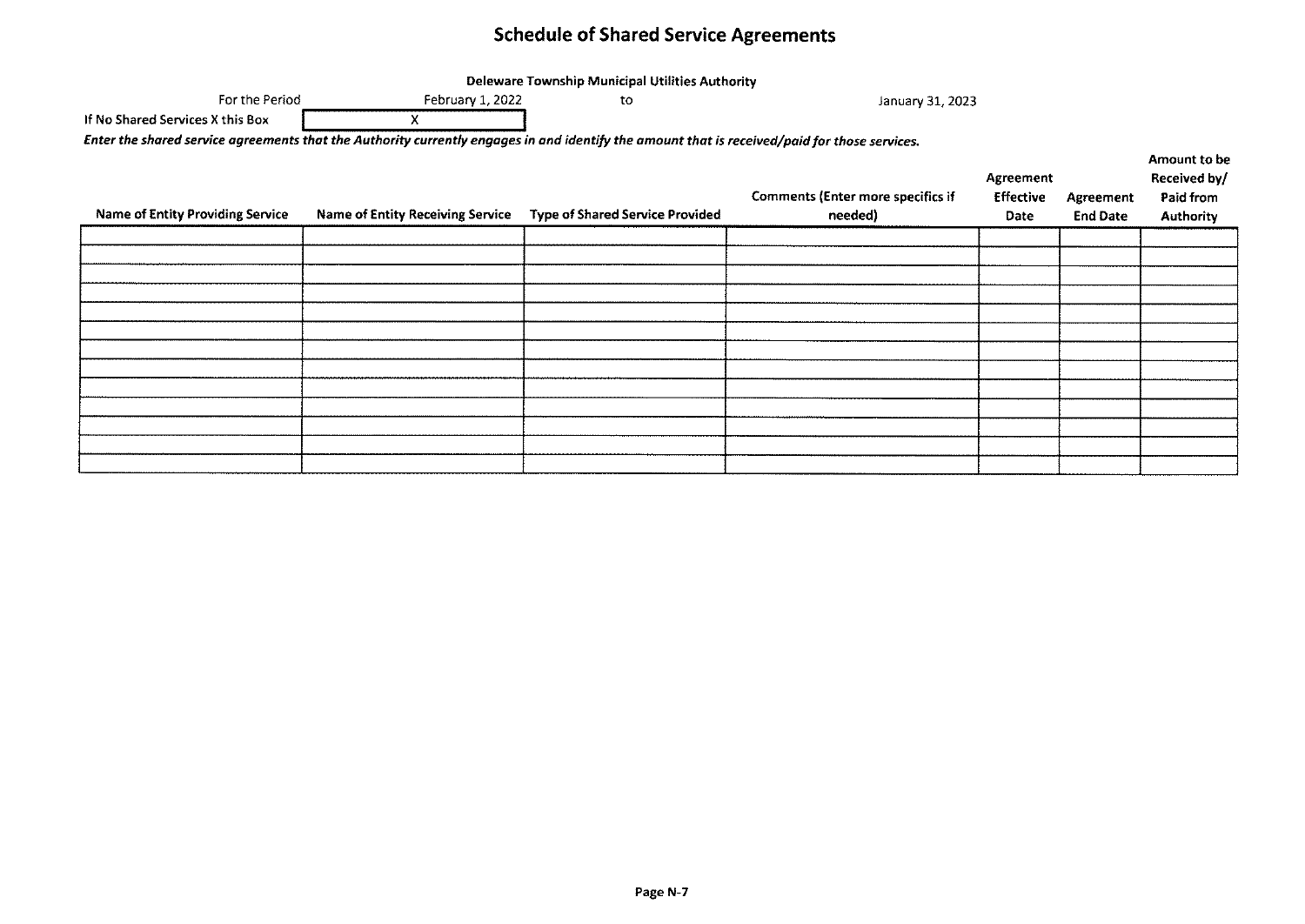# 2022 (2022-2023) **Delaware Township Municipal Utilities**

## AUTHORITY CAPITAL BUDGET/ PROGRAM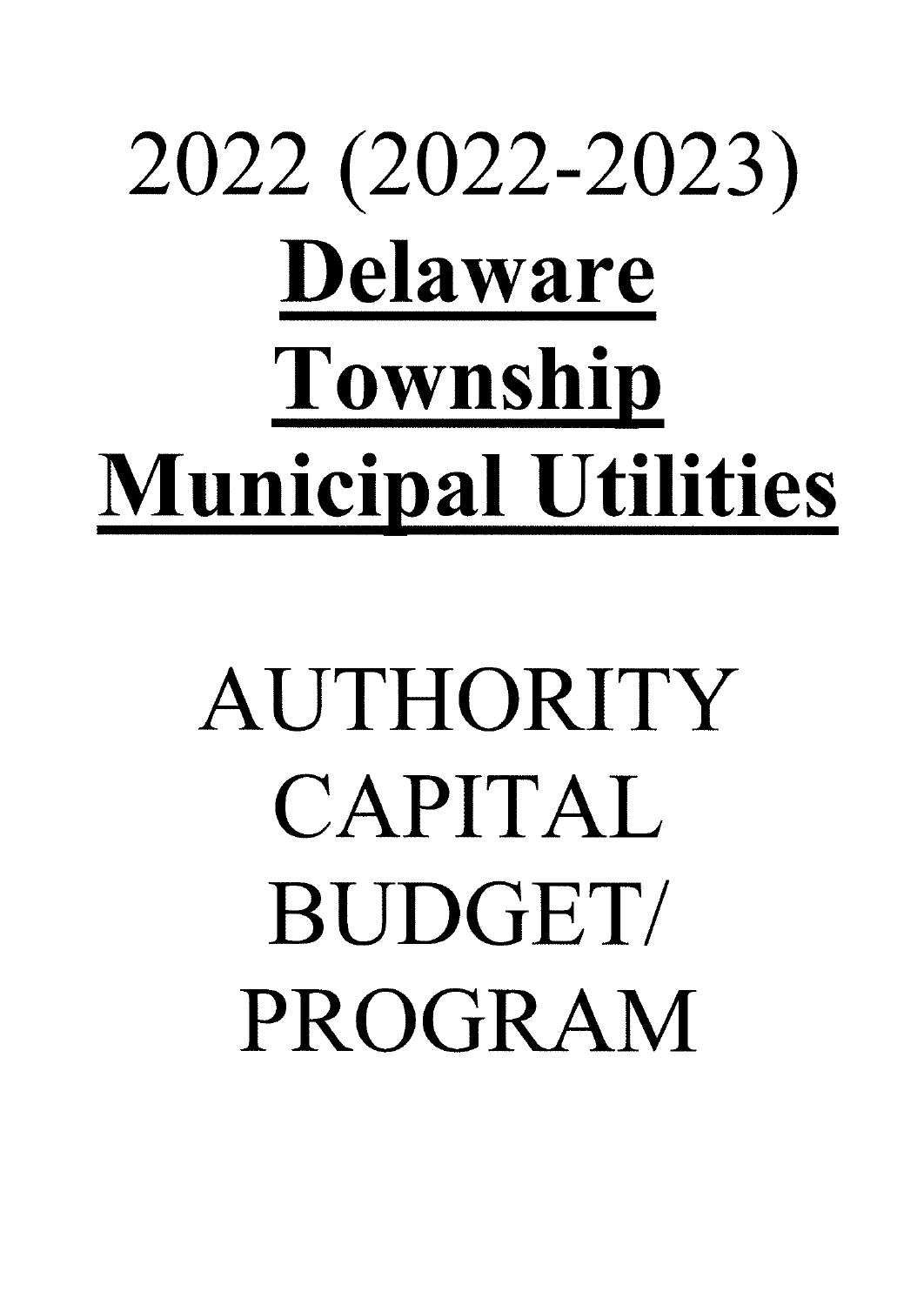## **2022 (2022-2022) CERTIFICATION OF AUTHORITY CAPITAL BUDGET/PROGRAM**

## **Delaware Township Municipal Utilities Authority**

(Name)

#### **FISCAL YEAR: FROM: February** I, **2022 TO: January 31, 2023**

#### I ) **enter X to the left if this paragraph is applicable**

It is hereby certified that the Authority Capital Budget/Program annexed hereto is a true copy of the Capital Budget/Program approved, pursuant to N.J.A.C. 5:31-2.2, along with the Annual Budget, by the governing body of the \_\_\_\_\_\_\_\_\_\_\_\_\_\_\_\_\_\_\_\_ Authority, on the \_\_\_\_\_\_\_\_\_\_\_ day of \_\_\_\_\_\_\_\_\_\_\_\_\_\_,

#### **OR**

#### I **X** ) **enter X to the left if this paragraph is applicable**

It is hereby certified that the governing body of the Delaware Township Municipal Utilities Authority have elected **NOT** to adopt a Capital Budget /Program for the aforesaid fiscal year, pursuant to N.J.A.C. 5:31-2.2 for the following reason(s): NOT NEEDED AT THIS TIME

| Officer's Signature: |                           |                              |
|----------------------|---------------------------|------------------------------|
| Name:                | James Mathews             |                              |
| Title:               | Acting Chairman/Treasurer |                              |
| Address:             | P.O. Box 103              |                              |
|                      | Sergeantsville, NJ 08557  |                              |
| Phone Number:        | (908) 812-2940            | Phone Number: (908) 812-2940 |
| E-mail address       | Jim.mathews@live.com      |                              |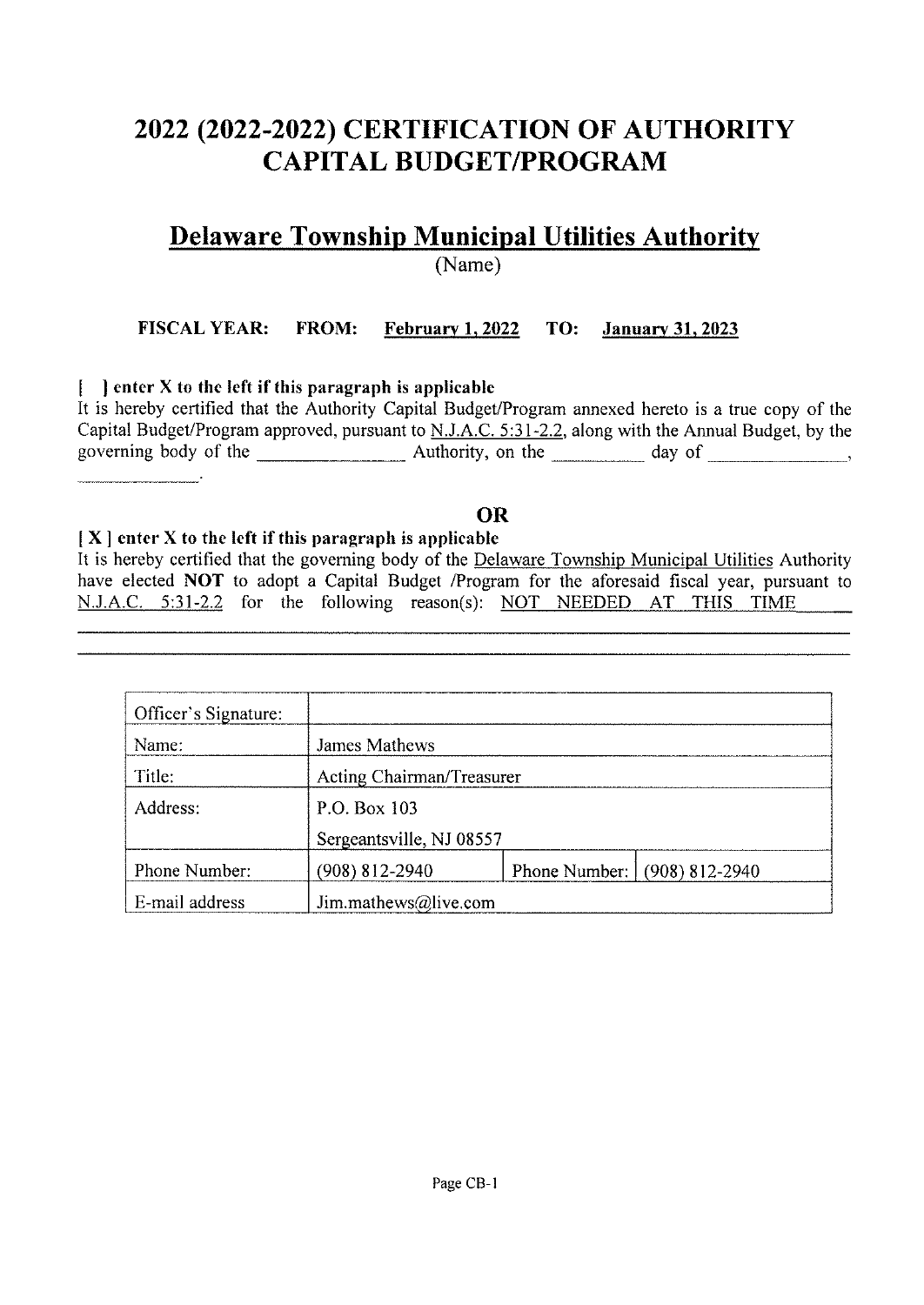## **2022 (2022-2023) CAPITAL BUDGET/PROGRAM MESSAGE**

#### **Delaware Township Municipal Utilities Authority**  (Name)

**FISCAL YEAR: FROM: February 1, 2022 TO: January 31, 2023** 

I. Has each municipality or county affected by the actions of the authority participated in the development of the capital plan and reviewed or approved the plans or projects included within the Capital Budget/Program (This may include the governing body or certain officials such as planning boards, Construction Code Officials) as to these Projects?

*NIA* 

2. Has each capital project/project financing been developed from a specific capital improvement plan or report; does it include full lifecycle costs; and is it consistent with appropriate elements of Master Plans or other plans in the jurisdiction(s) served by the authority?

*NIA* 

3. Has a long-term (5 years or more) infrastructure needs and other capital items (Vehicles, Equipment) needs assessment been prepared?

*NIA* 

4. If amounts are on Page CB-3 in the column Debt Authorizations. Indicate the primary source of funding the debt service for the Debt Authorizations (Example Rate Increases Funding or Other sources)

*NIA* 

5. Please indicate which capital projects/project financings are being undertaken in the Metropolitan or Suburban Planning Areas as defined in the State Development and Redevelopment Plan.

*NIA* 

6. Please indicate which capital projects/project financings are being undertaken within the boundary of a State Planning Commission-designated Center and/or Endorsed Plan and if the project was included in the Plan Implementation Agenda for that Center/Endorsed Plan.

*NIA* 

*Add additional sheets if necessary.* 

Page CB-2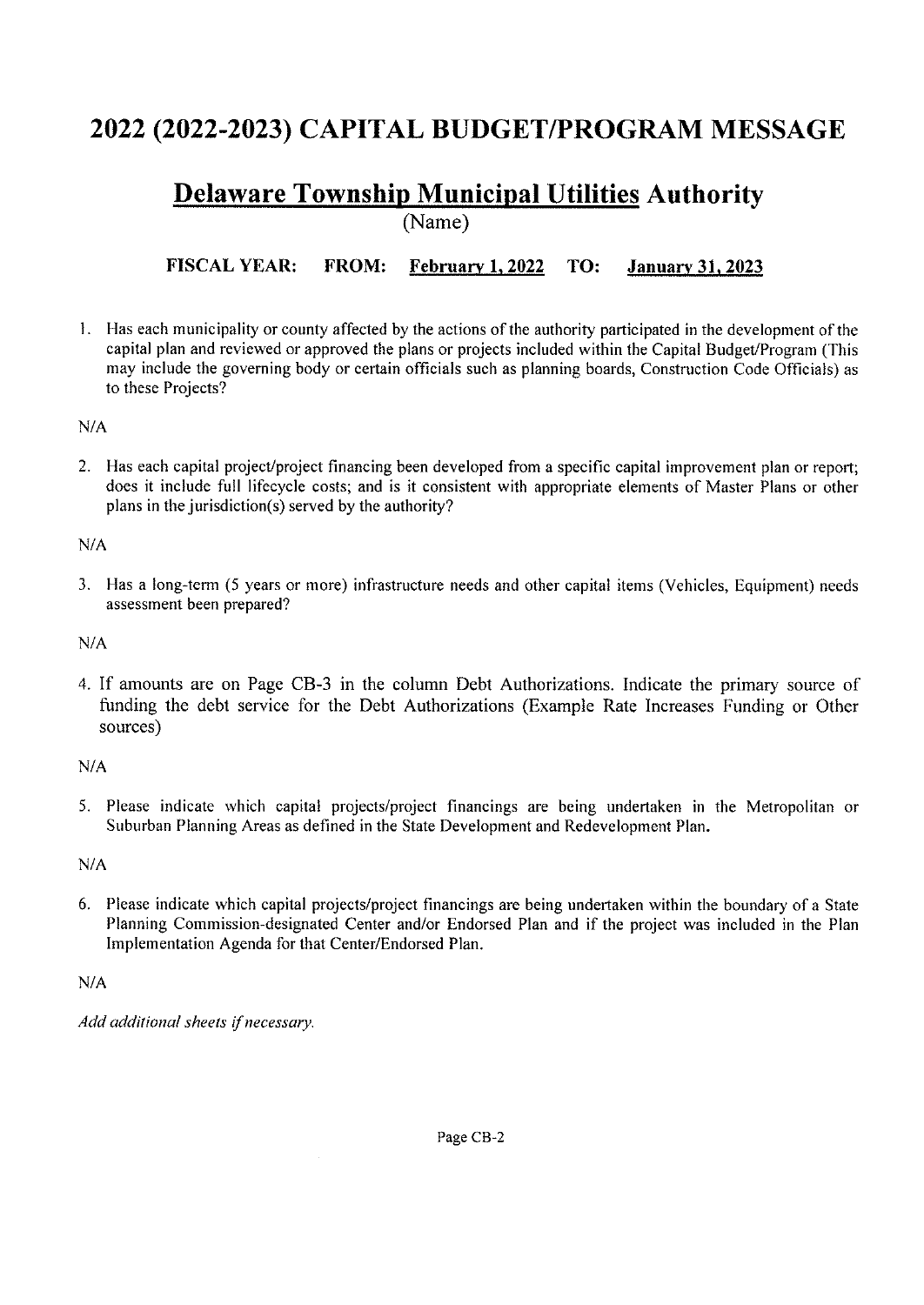#### **Proposed Capital Budget**

**Deleware Township Municipal Utilities Authority** 

For the Period February 1, 2022 to January 31, 2023

|                               |                        |                              |                                                     | <b>Funding Sources</b>                                |                                     |                |
|-------------------------------|------------------------|------------------------------|-----------------------------------------------------|-------------------------------------------------------|-------------------------------------|----------------|
|                               |                        |                              | Renewal &                                           |                                                       |                                     |                |
|                               | <b>Estimated Total</b> | <b>Unrestricted Net</b>      | Replacement                                         | Debt                                                  |                                     | Other          |
|                               | Cost                   | <b>Position Utilized</b>     | Reserve                                             |                                                       | <b>Authorization Capital Grants</b> | <b>Sources</b> |
| Sewer                         |                        |                              |                                                     |                                                       |                                     |                |
| Type in Description           | \$                     |                              |                                                     |                                                       |                                     |                |
| Type in Description           |                        |                              |                                                     |                                                       |                                     |                |
| Type in Description           |                        |                              |                                                     |                                                       |                                     |                |
| Type in Description           |                        |                              |                                                     |                                                       |                                     |                |
| Total                         |                        | $\blacksquare$               | $\blacksquare$                                      | $\blacksquare$                                        | $\overline{\phantom{a}}$            |                |
| Water                         |                        |                              |                                                     |                                                       |                                     |                |
| Type in Description           |                        |                              |                                                     |                                                       |                                     |                |
| Type in Description           |                        |                              |                                                     |                                                       |                                     |                |
| Type in Description           |                        |                              |                                                     |                                                       |                                     |                |
| Type in Description           |                        |                              |                                                     |                                                       |                                     |                |
| Total                         |                        | $\ddot{\phantom{a}}$         | $\sim$                                              | $\sim$                                                | $\blacksquare$                      |                |
| N/A                           |                        |                              |                                                     |                                                       |                                     |                |
| Type in Description           |                        |                              |                                                     |                                                       |                                     |                |
| Type in Description           |                        |                              |                                                     |                                                       |                                     |                |
| Type in Description           |                        |                              |                                                     |                                                       |                                     |                |
| Type in Description           |                        |                              |                                                     |                                                       |                                     |                |
| Total                         |                        |                              | $\overline{a}$                                      | $\overline{a}$                                        |                                     |                |
| N/A                           |                        |                              |                                                     |                                                       |                                     |                |
| Type in Description           |                        |                              |                                                     |                                                       |                                     |                |
| Type in Description           |                        |                              |                                                     |                                                       |                                     |                |
| Type in Description           |                        |                              |                                                     |                                                       |                                     |                |
| Type in Description           |                        |                              |                                                     |                                                       |                                     |                |
| Total                         |                        | $\overline{\phantom{a}}$     | $\omega$                                            | $\overline{\phantom{a}}$                              | $\blacksquare$                      |                |
| N/A                           |                        |                              |                                                     |                                                       |                                     |                |
| Type in Description           |                        |                              |                                                     |                                                       |                                     |                |
| Type in Description           |                        |                              |                                                     |                                                       |                                     |                |
| Type in Description           |                        |                              |                                                     |                                                       |                                     |                |
| Type in Description           |                        |                              |                                                     |                                                       |                                     |                |
| Total                         |                        | $\tilde{\phantom{a}}$        | $\overline{\phantom{a}}$                            | $\blacksquare$                                        | $\overline{\phantom{a}}$            |                |
| N/A                           |                        |                              |                                                     |                                                       |                                     |                |
| Type in Description           |                        |                              |                                                     |                                                       |                                     |                |
| Type in Description           |                        |                              |                                                     |                                                       |                                     |                |
|                               |                        |                              |                                                     |                                                       |                                     |                |
| Type in Description           |                        |                              |                                                     |                                                       |                                     |                |
| Type in Description           |                        |                              |                                                     |                                                       |                                     |                |
| Total                         |                        | $\blacksquare$               | $\blacksquare$                                      | $\hat{\phantom{a}}$                                   | $\blacksquare$                      |                |
| TOTAL PROPOSED CAPITAL BUDGET | \$                     | $\overline{\varsigma}$<br>÷. | $\overline{\boldsymbol{\varsigma}}$<br>$\mathbf{r}$ | $\overline{\boldsymbol{\varsigma}}$<br>$\blacksquare$ | $\overline{\varsigma}$              | $\varsigma$    |

Enter brief description of up to four projects for each operation above. For operations with more than four budgeted projects, please attach additional schedules. Input total amount of all projects for the operation on single line and enter "See Attached Schedule" instead of project description.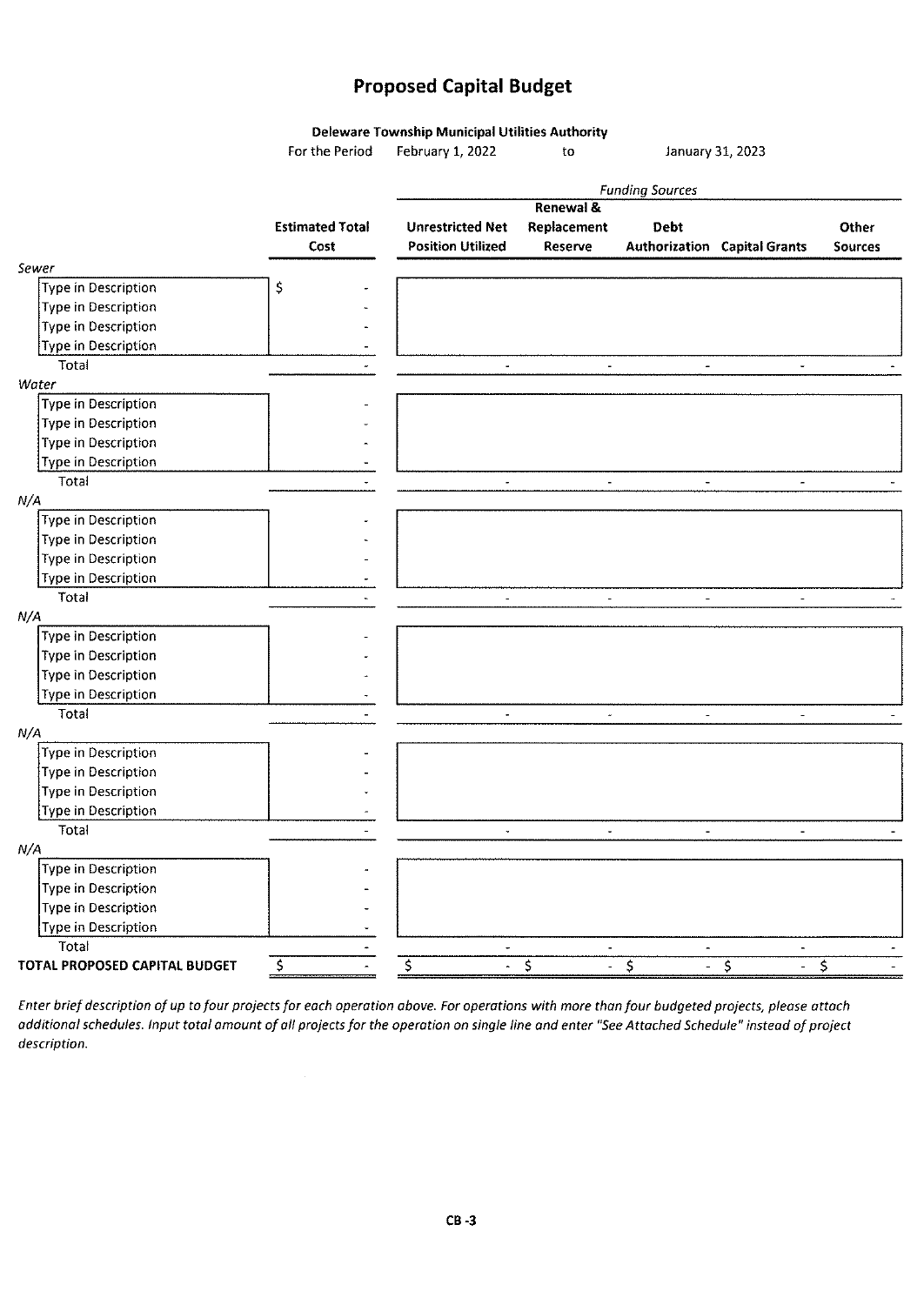#### **5 Year Capital Improvement Plan**

**Deleware Township Municipal Utilities Authority**  For the Period February 1, 2022 to January 31, 2023

|                     |                                |                                           |                                  | Fiscal Year Beginning in |                                          |                                  |                         |
|---------------------|--------------------------------|-------------------------------------------|----------------------------------|--------------------------|------------------------------------------|----------------------------------|-------------------------|
|                     | <b>Estimated Total</b><br>Cost | <b>Current Budget</b><br><b>Year 2023</b> | 2024                             | 2025                     | 2026                                     | 2027                             | 2028                    |
| Sewer               |                                |                                           |                                  |                          |                                          |                                  |                         |
| Type in Description | \$                             | \$                                        |                                  |                          |                                          |                                  |                         |
| Type in Description |                                |                                           |                                  |                          |                                          |                                  |                         |
| Type in Description |                                |                                           |                                  |                          |                                          |                                  |                         |
| Type in Description |                                |                                           |                                  |                          |                                          |                                  |                         |
| Total               |                                |                                           | $\overline{a}$                   | $\overline{\phantom{a}}$ | $\overline{\phantom{a}}$                 | $\overline{\phantom{a}}$         |                         |
| Water               |                                |                                           |                                  |                          |                                          |                                  |                         |
| Type in Description |                                |                                           |                                  |                          |                                          |                                  |                         |
| Type in Description |                                |                                           |                                  |                          |                                          |                                  |                         |
| Type in Description |                                |                                           |                                  |                          |                                          |                                  |                         |
| Type in Description |                                |                                           |                                  |                          |                                          |                                  |                         |
| Total               |                                | $\overline{\phantom{0}}$                  | $\star$                          | $\sim$                   | $\overline{\phantom{a}}$                 | $\overline{\phantom{a}}$         |                         |
| N/A                 |                                |                                           |                                  |                          |                                          |                                  |                         |
| Type in Description |                                |                                           |                                  |                          |                                          |                                  |                         |
| Type in Description |                                |                                           |                                  |                          |                                          |                                  |                         |
| Type in Description |                                |                                           |                                  |                          |                                          |                                  |                         |
| Type in Description |                                |                                           |                                  |                          |                                          |                                  |                         |
| Total               |                                | $\bullet$                                 | ¥,                               | $\overline{\phantom{a}}$ | $\overline{\phantom{a}}$                 | $\blacksquare$                   |                         |
| N/A                 |                                |                                           |                                  |                          |                                          |                                  |                         |
| Type in Description |                                |                                           |                                  |                          |                                          |                                  |                         |
| Type in Description |                                |                                           |                                  |                          |                                          |                                  |                         |
| Type in Description |                                |                                           |                                  |                          |                                          |                                  |                         |
| Type in Description |                                |                                           |                                  |                          |                                          |                                  |                         |
| Total               |                                |                                           | ä,                               |                          | $\overline{a}$                           | $\overline{a}$                   |                         |
| N/A                 |                                |                                           |                                  |                          |                                          |                                  |                         |
| Type in Description |                                |                                           |                                  |                          |                                          |                                  |                         |
| Type in Description |                                |                                           |                                  |                          |                                          |                                  |                         |
| Type in Description |                                |                                           |                                  |                          |                                          |                                  |                         |
| Type in Description |                                |                                           |                                  |                          |                                          |                                  |                         |
| Total               |                                | $\overline{\phantom{a}}$                  | $\omega$                         | $\overline{\phantom{a}}$ | $\bullet$                                | $\omega$                         |                         |
| N/A                 |                                |                                           |                                  |                          |                                          |                                  |                         |
| Type in Description |                                |                                           |                                  |                          |                                          |                                  |                         |
| Type in Description |                                |                                           |                                  |                          |                                          |                                  |                         |
| Type in Description |                                |                                           |                                  |                          |                                          |                                  |                         |
| Type in Description |                                |                                           |                                  |                          |                                          |                                  |                         |
| Total               |                                | $\tilde{\phantom{a}}$                     | $\overline{\phantom{a}}$         | $\blacksquare$           | $\overline{\phantom{a}}$                 | $\scriptstyle\star$              |                         |
| <b>TOTAL</b>        | \$                             | \$<br>$\blacksquare$                      | $\overline{\varsigma}$<br>$\sim$ | Ţ<br>$\sim$              | $\overline{\varsigma}$<br>$\blacksquare$ | $\overline{\varsigma}$<br>$\sim$ | $\overline{\mathsf{S}}$ |

Project descriptions entered on Page CB-3 will carry forward to Pages CB-4 and CB-5. No need to re-enter project descriptions above.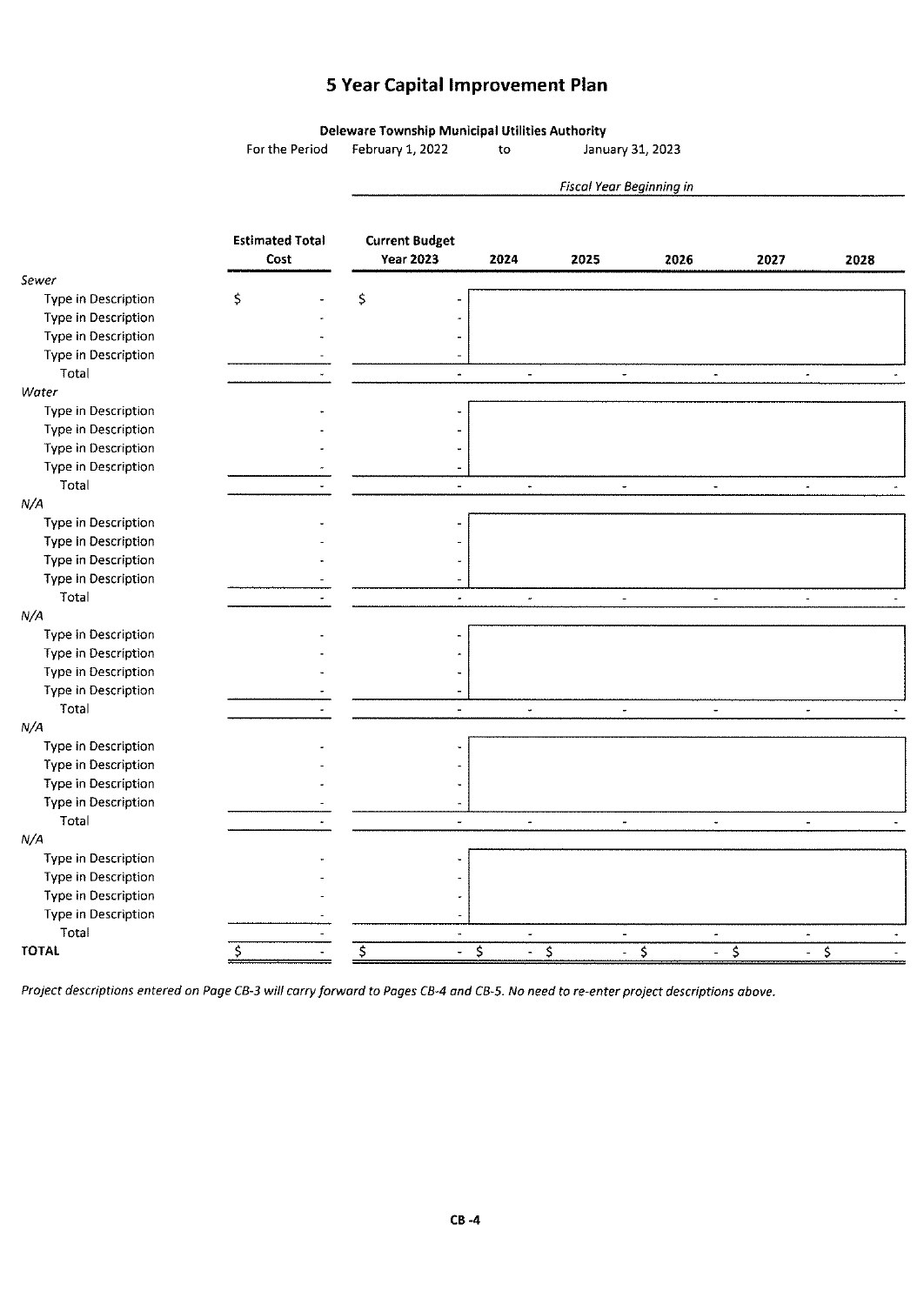## **5 Year Capital Improvement Plan Funding Sources**

|                            |                        | Deleware Township Municipal Utilities Authority                                                  |                       |                          |                                            |    |
|----------------------------|------------------------|--------------------------------------------------------------------------------------------------|-----------------------|--------------------------|--------------------------------------------|----|
|                            | For the Period         | February 1, 2022                                                                                 | to                    |                          | January 31, 2023                           |    |
|                            |                        |                                                                                                  |                       | <b>Funding Sources</b>   |                                            |    |
|                            |                        |                                                                                                  | <b>Renewal &amp;</b>  |                          |                                            |    |
|                            | <b>Estimated Total</b> | <b>Unrestricted Net</b>                                                                          | Replacement           | Debt                     |                                            |    |
|                            | Cost                   | <b>Position Utilized</b>                                                                         | Reserve               |                          | Authorization Capital Grants Other Sources |    |
| Sewer                      |                        |                                                                                                  |                       |                          |                                            |    |
| Type in Description        | \$                     |                                                                                                  |                       |                          |                                            |    |
| Type in Description        |                        |                                                                                                  |                       |                          |                                            |    |
| Type in Description        |                        |                                                                                                  |                       |                          |                                            |    |
| <b>Type in Description</b> |                        |                                                                                                  |                       |                          |                                            |    |
| Total                      |                        | $\tilde{\phantom{a}}$                                                                            | $\tilde{\phantom{a}}$ | $\blacksquare$           | $\omega$                                   |    |
| Water                      |                        |                                                                                                  |                       |                          |                                            |    |
| Type in Description        |                        |                                                                                                  |                       |                          |                                            |    |
| Type in Description        |                        |                                                                                                  |                       |                          |                                            |    |
| Type in Description        |                        |                                                                                                  |                       |                          |                                            |    |
| Type in Description        |                        |                                                                                                  |                       |                          |                                            |    |
| Total                      |                        | $\sim$                                                                                           | $\omega$              | $\mathbf{r}$             | $\tilde{\phantom{a}}$                      |    |
| N/A                        |                        |                                                                                                  |                       |                          |                                            |    |
| Type in Description        |                        |                                                                                                  |                       |                          |                                            |    |
| Type in Description        |                        |                                                                                                  |                       |                          |                                            |    |
| Type in Description        |                        |                                                                                                  |                       |                          |                                            |    |
| Type in Description        |                        |                                                                                                  |                       |                          |                                            |    |
| Total                      |                        |                                                                                                  | $\blacksquare$        |                          |                                            |    |
| N/A                        |                        |                                                                                                  |                       |                          | $\bar{a}$                                  |    |
| Type in Description        |                        |                                                                                                  |                       |                          |                                            |    |
| <b>Type in Description</b> |                        |                                                                                                  |                       |                          |                                            |    |
|                            |                        |                                                                                                  |                       |                          |                                            |    |
| Type in Description        |                        |                                                                                                  |                       |                          |                                            |    |
| Type in Description        |                        |                                                                                                  |                       |                          |                                            |    |
| Total                      |                        |                                                                                                  |                       | $\overline{\phantom{a}}$ | $\overline{\phantom{a}}$                   |    |
| N/A                        |                        |                                                                                                  |                       |                          |                                            |    |
| Type in Description        |                        |                                                                                                  |                       |                          |                                            |    |
| Type in Description        |                        |                                                                                                  |                       |                          |                                            |    |
| Type in Description        |                        |                                                                                                  |                       |                          |                                            |    |
| Type in Description        |                        |                                                                                                  |                       |                          |                                            |    |
| Total                      |                        | $\blacksquare$                                                                                   | $\omega$              | $\blacksquare$           | $\overline{\phantom{a}}$                   |    |
| N/A                        |                        |                                                                                                  |                       |                          |                                            |    |
| Type in Description        |                        |                                                                                                  |                       |                          |                                            |    |
| Type in Description        |                        |                                                                                                  |                       |                          |                                            |    |
| Type in Description        |                        |                                                                                                  |                       |                          |                                            |    |
| Type in Description        |                        |                                                                                                  |                       |                          |                                            |    |
| Total                      |                        |                                                                                                  |                       |                          | $\blacksquare$                             |    |
| <b>TOTAL</b>               | \$,                    | \$                                                                                               | \$                    | \$                       | \$                                         | \$ |
| Total 5 Year Plan per CB-4 | $\zeta$                |                                                                                                  |                       |                          |                                            |    |
| <b>Balance check</b>       |                        | - If amount is other than zero, verify that projects listed above match projects listed on CB-4. |                       |                          |                                            |    |

Project descriptions entered on Poge CB-3 will carry forward to Pages CB-4 ond CB-5. No need to re-enter project descriptions above.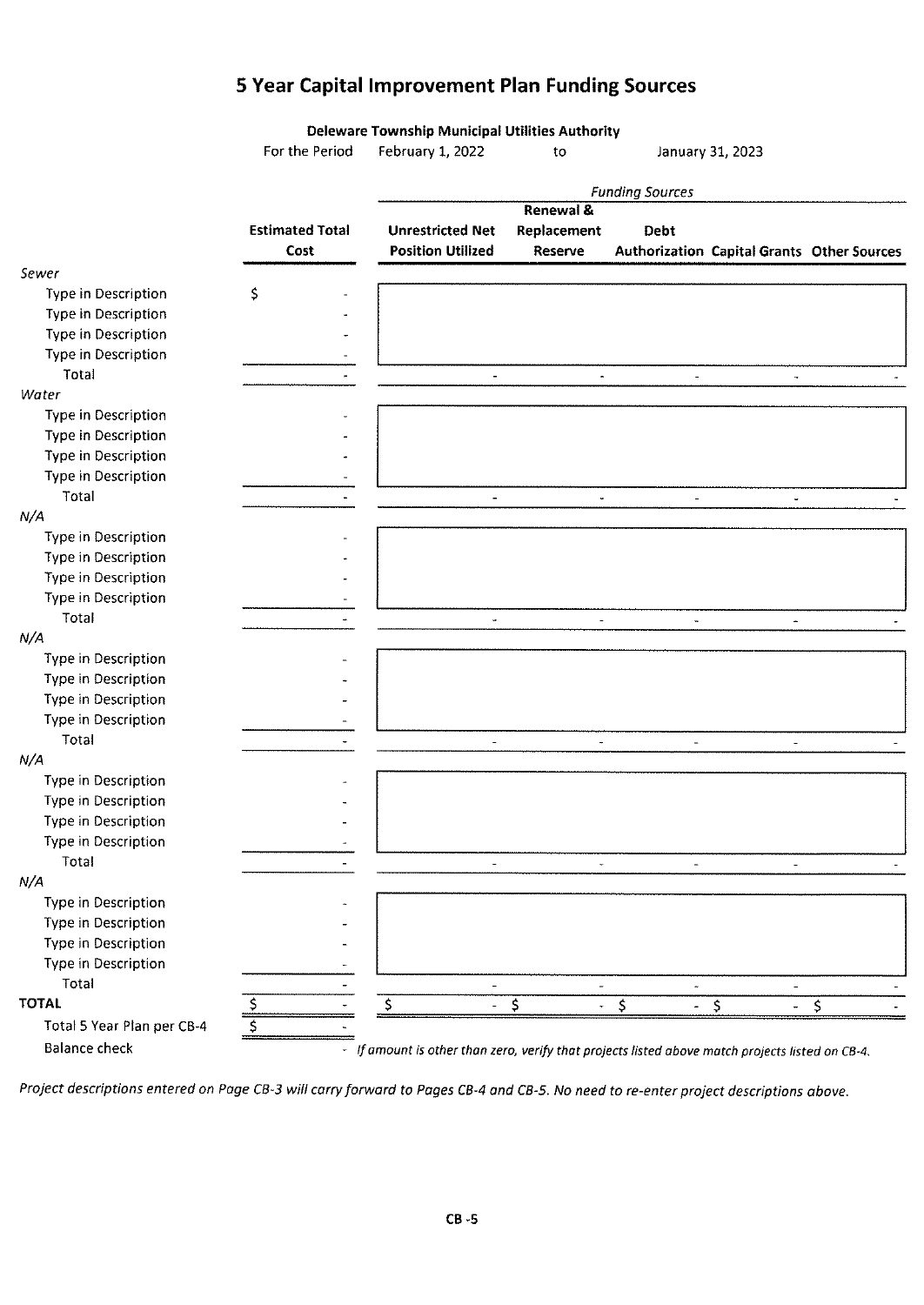## 2022 (2022-2023) AUTHORITY BUDGET

Financial Schedules Section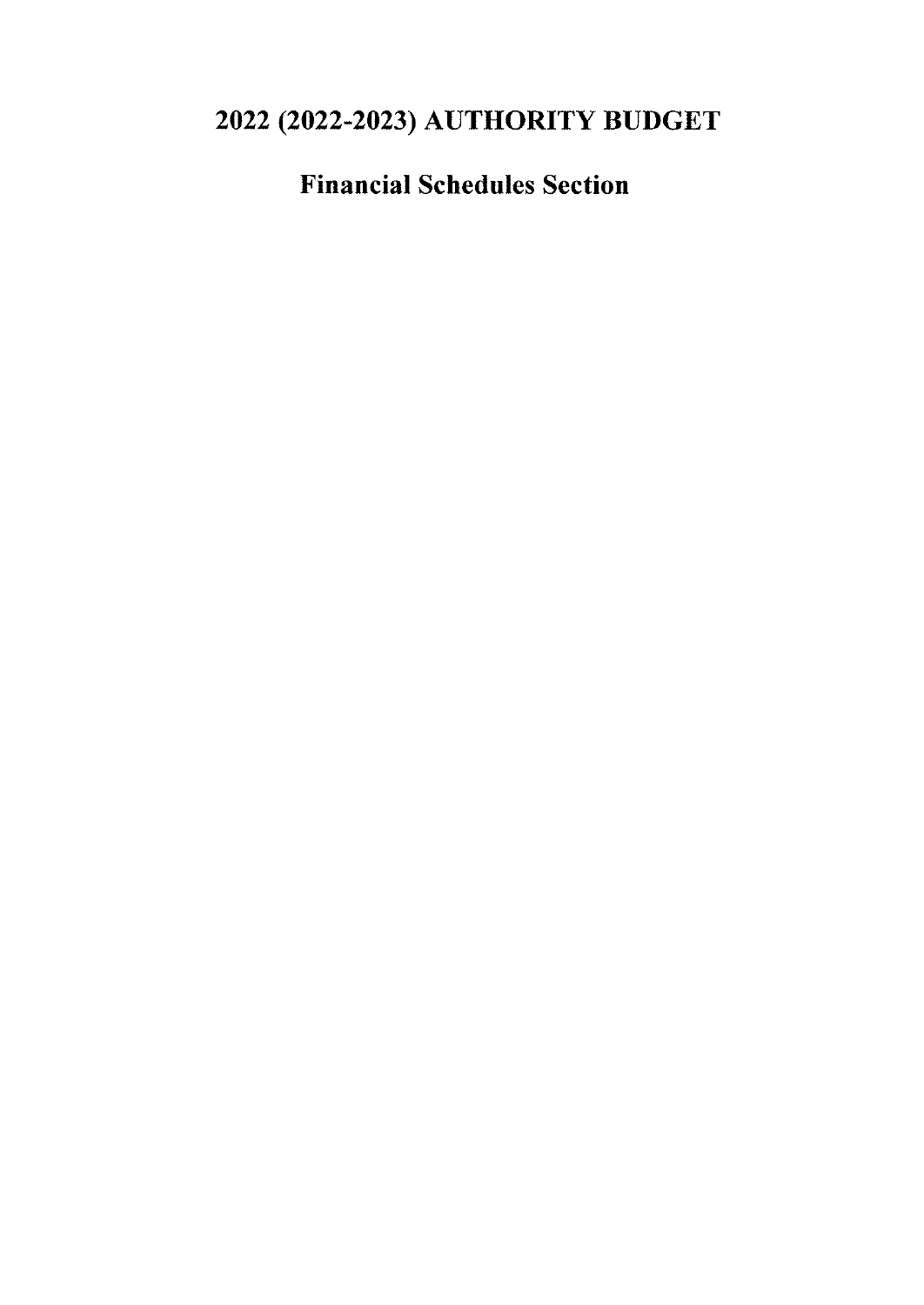#### **SUMMARY**

## Deleware Township Municipal Utilities Authority<br>February 1, 2022 to January 31, 2023

For the Period **February 1, 2022** 

|                                                                                              |                  |                         |            |      |          |      |                |                                       | FY 2022 Adopted                       | $$$ Increase<br>(Decrease)<br>Proposed vs. | % increase<br>(Decrease)<br>Proposed vs. |
|----------------------------------------------------------------------------------------------|------------------|-------------------------|------------|------|----------|------|----------------|---------------------------------------|---------------------------------------|--------------------------------------------|------------------------------------------|
|                                                                                              |                  | FY 2023 Proposed Budget |            |      |          |      | <b>Budget</b>  | Adopted                               | Adopted                               |                                            |                                          |
|                                                                                              | Sewer            | Water                   | N/A        | N/A  | N/A      |      | N/A            | <b>Total All</b><br><b>Operations</b> | <b>Total All</b><br><b>Operations</b> | All Operations All Operations              |                                          |
| <b>REVENUES</b>                                                                              |                  |                         |            |      |          |      |                |                                       |                                       |                                            |                                          |
| <b>Total Operating Revenues</b>                                                              |                  | \$189,630 \$111,370 \$  | $-5$       | $-5$ |          | $-5$ | $\blacksquare$ | 301,000<br>S.                         | 301,000<br>\$                         | \$                                         | 0.0%                                     |
| <b>Total Non-Operating Revenues</b>                                                          | 89,378           | 52,492                  |            |      |          |      |                | 141,870                               | 142,000                               | (130)                                      | $-0.1%$                                  |
| <b>Total Anticipated Revenues</b>                                                            | 279,008          | 163,862                 |            |      |          |      | $\bullet$      | 442,870                               | 443,000                               | (130)                                      | 0.0%                                     |
| <b>APPROPRIATIONS</b>                                                                        |                  |                         |            |      |          |      |                |                                       |                                       |                                            |                                          |
| <b>Total Administration</b>                                                                  | 66,812           | 39,239                  |            |      |          |      |                | 106,051                               | 106,000                               | 51                                         | 0.0%                                     |
| <b>Total Cost of Providing Services</b>                                                      | 133,528          | 78,421                  |            |      |          |      |                | 211,949                               | 188,000                               | 23.949                                     | 12.7%                                    |
| Total Principal Payments on Debt Service in<br>Lieu of Depreciation                          |                  | $\bullet$               |            |      |          |      |                |                                       |                                       |                                            | #DIV/0!                                  |
| <b>Total Operating Appropriations</b>                                                        | 200,340          | 117,660                 |            |      |          |      |                | 318,000                               | 294,000                               | 24,000                                     | 8.2%                                     |
| Total Interest Payments on Debt                                                              | $\blacksquare$   |                         |            |      |          |      |                |                                       |                                       |                                            | #DIV/0!                                  |
| <b>Total Other Non-Operating Appropriations</b><br><b>Total Non-Operating Appropriations</b> | 94,500<br>94,500 | 55,500<br>55,500        | $\bullet$  |      |          |      | $\bullet$      | 150,000<br>150,000                    | 149,000<br>149,000                    | 1,000<br>1,000                             | 0.7%<br>0.7%                             |
| <b>Accumulated Deficit</b>                                                                   |                  | $\sim$                  |            |      |          |      |                |                                       |                                       |                                            | #DIV/0!                                  |
| <b>Total Appropriations and Accumulated</b><br>Deficit                                       | 294,840          | 173,160                 |            |      |          |      |                | 468,000                               | 443,000                               | 25,000                                     | 5.6%                                     |
| Less: Total Unrestricted Net Position Utilized                                               | 15,832           | 9,298                   |            |      |          |      |                | 25,130                                |                                       | 25,130                                     | #DIV/0!                                  |
| <b>Net Total Appropriations</b>                                                              | 279,008          | 163,862                 |            |      |          |      |                | 442,870                               | 443,000                               | (130)                                      | 0.0%                                     |
| <b>ANTICIPATED SURPLUS (DEFICIT)</b>                                                         | Ś.               | $-5$<br>$\sim$          | - \$<br>-S | - \$ | $\omega$ | - \$ | $\omega$ .     | -S                                    | S                                     | Ŝ                                          | #DIV/0!                                  |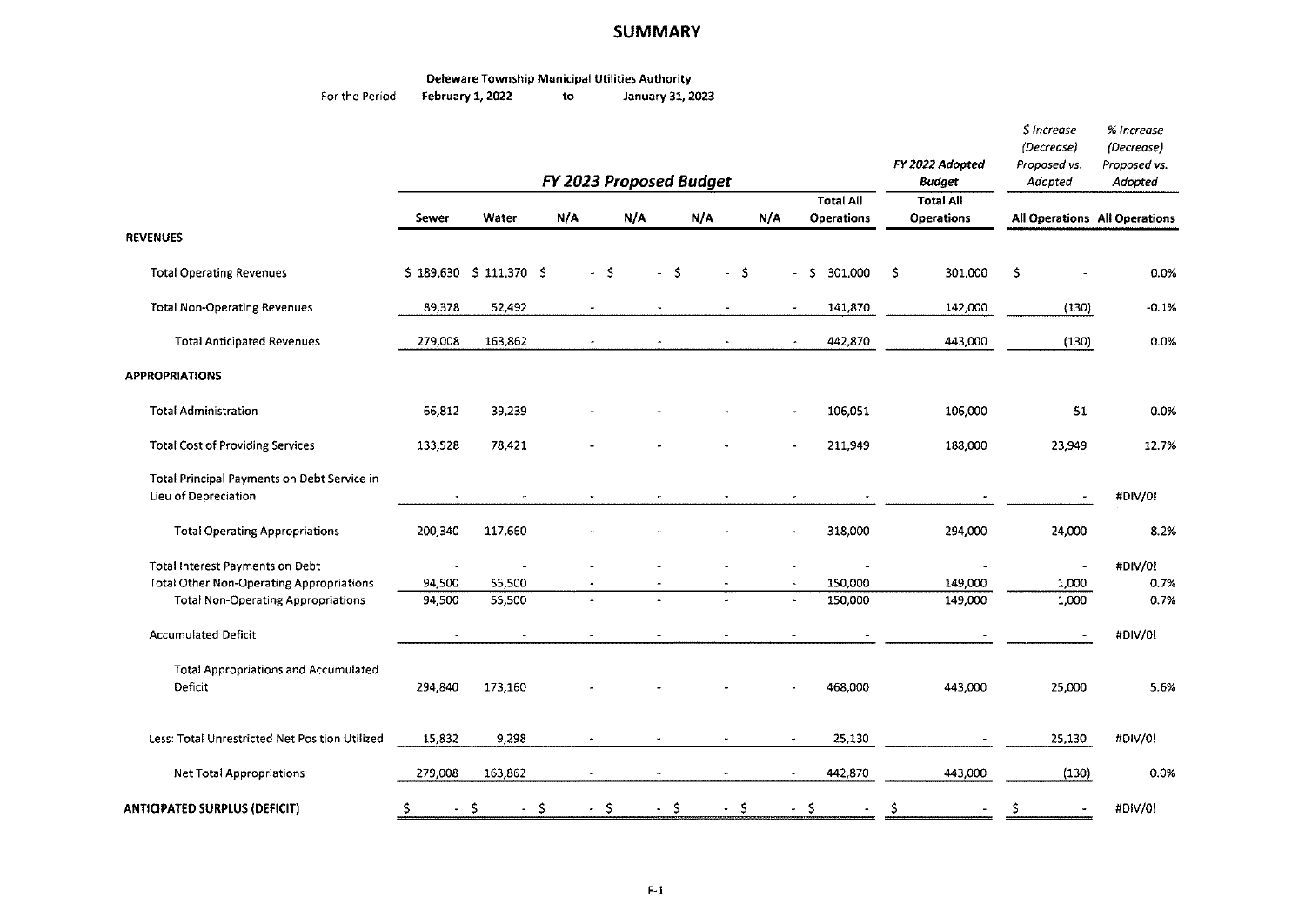#### **Revenue Schedule**

|                |                  |    | Deleware Township Municipal Utilities Authority |
|----------------|------------------|----|-------------------------------------------------|
| For the Period | February 1, 2022 | tο | January 31, 2023                                |

|                                           |                      |            | FY 2023 Proposed Budget |                      |      |                | <b>Total All</b>                         | FY 2022 Adopted<br>Budget             |         | \$ Increase<br>(Decrease)<br>Proposed vs.<br>Adopted |                | % Increase<br>(Decrease)<br>Proposed vs.<br>Adopted |
|-------------------------------------------|----------------------|------------|-------------------------|----------------------|------|----------------|------------------------------------------|---------------------------------------|---------|------------------------------------------------------|----------------|-----------------------------------------------------|
|                                           | Sewer                | Water      | N/A                     | N/A                  | N/A  | N/A            | <b>Operations</b>                        | <b>Total All</b><br><b>Operations</b> |         |                                                      |                | All Operations All Operations                       |
| <b>OPERATING REVENUES</b>                 |                      |            |                         |                      |      |                |                                          |                                       |         |                                                      |                |                                                     |
| Service Charges                           |                      |            |                         |                      |      |                |                                          |                                       |         |                                                      |                |                                                     |
| Residential                               | 189,630              | 111,370    |                         |                      |      |                | \$ 301,000                               | s                                     | 301,000 | \$                                                   |                | 0.0%                                                |
| <b>Business/Commercial</b>                |                      |            |                         |                      |      |                |                                          |                                       |         |                                                      |                | #DIV/0!                                             |
| Industrial                                |                      |            |                         |                      |      |                |                                          |                                       |         |                                                      |                | #DIV/0!                                             |
| Intergovernmental                         |                      |            |                         |                      |      |                |                                          |                                       |         |                                                      |                | #DIV/0!                                             |
| Other                                     |                      |            |                         |                      |      |                |                                          |                                       |         |                                                      |                | #DIV/0!                                             |
| <b>Total Service Charges</b>              | 189,630              | 111,370    | $\blacksquare$          | $\blacksquare$       |      | $\blacksquare$ | 301,000<br>$\blacksquare$                |                                       | 301,000 |                                                      |                | 0.0%                                                |
| <b>Connection Fees</b>                    |                      |            |                         |                      |      |                |                                          |                                       |         |                                                      |                |                                                     |
| Residential                               |                      |            |                         |                      |      |                |                                          |                                       |         |                                                      |                | #DIV/0!                                             |
| Business/Commercial                       |                      |            |                         |                      |      |                |                                          |                                       |         |                                                      |                | #DIV/0!                                             |
| Industrial                                |                      |            |                         |                      |      |                |                                          |                                       |         |                                                      |                | #DIV/0!                                             |
| intergovernmental                         |                      |            |                         |                      |      |                |                                          |                                       |         |                                                      |                | #DIV/0!                                             |
| Other                                     |                      |            |                         |                      |      |                |                                          |                                       |         |                                                      |                | #DIV/0!                                             |
| <b>Total Connection Fees</b>              | $\ddot{\phantom{0}}$ | $\omega$   | $\omega$                | $\ddot{\phantom{a}}$ |      | $\omega$       | $\bullet$<br>$\tilde{\phantom{a}}$       |                                       |         |                                                      |                | #DIV/0!                                             |
| <b>Parking Fees</b>                       |                      |            |                         |                      |      |                |                                          |                                       |         |                                                      |                |                                                     |
| <b>Meters</b>                             |                      |            |                         |                      |      |                |                                          |                                       |         |                                                      |                | #DIV/0!                                             |
| Permits                                   |                      |            |                         |                      |      |                |                                          |                                       |         |                                                      |                | #DIV/0!                                             |
| Fines/Penalties                           |                      |            |                         |                      |      |                |                                          |                                       |         |                                                      |                | #DIV/0!                                             |
| Other                                     |                      |            |                         |                      |      |                |                                          |                                       |         |                                                      |                | #DIV/0!                                             |
| <b>Total Parking Fees</b>                 | $\ddot{\phantom{a}}$ | $\star$    | $\sim$                  | $\bar{\phantom{a}}$  |      | $\sigma$       | $\mathcal{L}_{\mathcal{A}}$<br>$\bullet$ |                                       |         |                                                      | $\sim$         | #DIV/0!                                             |
| Other Operating Revenues (List)           |                      |            |                         |                      |      |                |                                          |                                       |         |                                                      |                |                                                     |
| Type in (Grant, Other Rev)                |                      |            |                         |                      |      |                |                                          |                                       |         |                                                      |                | #DIV/0!                                             |
| Type in (Grant, Other Rev)                |                      |            |                         |                      |      |                |                                          |                                       |         |                                                      |                | #DIV/0!                                             |
| Type in (Grant, Other Rev)                |                      |            |                         |                      |      |                |                                          |                                       |         |                                                      |                | #DIV/0!                                             |
| Type in (Grant, Other Rev)                |                      |            |                         |                      |      |                |                                          |                                       |         |                                                      |                | #DIV/0!                                             |
| Type in (Grant, Other Rev)                |                      |            |                         |                      |      |                |                                          |                                       |         |                                                      |                | #DIV/0!                                             |
| Type in (Grant, Other Rev)                |                      |            |                         |                      |      |                |                                          |                                       |         |                                                      |                | #DIV/0!                                             |
| Type in (Grant, Other Rev)                |                      |            |                         |                      |      |                |                                          |                                       |         |                                                      |                | #DIV/0!                                             |
| Type in (Grant, Other Rev)                |                      |            |                         |                      |      |                |                                          |                                       |         |                                                      |                | #DIV/0!                                             |
| Type in (Grant, Other Rev)                |                      |            |                         |                      |      |                |                                          |                                       |         |                                                      |                | #DIV/0!                                             |
| Type in (Grant, Other Rev)                |                      |            |                         |                      |      |                |                                          |                                       |         |                                                      |                | #DIV/0!                                             |
| Type in (Grant, Other Rev)                |                      |            |                         |                      |      |                |                                          |                                       |         |                                                      |                | #DIV/0!                                             |
| <b>Total Other Revenue</b>                |                      |            | $\tilde{\phantom{a}}$   | $\blacksquare$       |      | $\omega$       | $\blacksquare$                           |                                       |         |                                                      | $\blacksquare$ | #DIV/0!                                             |
| <b>Total Operating Revenues</b>           | 189.630              | 111,370    | $\star$                 | ÷,                   |      | $\blacksquare$ | 301,000<br>$\blacksquare$                |                                       | 301,000 |                                                      | ٠              | 0.0%                                                |
| <b>NON-OPERATING REVENUES</b>             |                      |            |                         |                      |      |                |                                          |                                       |         |                                                      |                |                                                     |
| Other Non-Operatina Revenues (List)       |                      |            |                         |                      |      |                |                                          |                                       |         |                                                      |                |                                                     |
| Rents- Cell Tower                         | 88,200               | 51,800     |                         |                      |      |                | 140,000                                  |                                       | 140,000 |                                                      |                | 0.0%                                                |
| Type in                                   |                      |            |                         |                      |      |                |                                          |                                       |         |                                                      |                | #DIV/0!                                             |
| Type in                                   |                      |            |                         |                      |      |                |                                          |                                       |         |                                                      |                | #DIV/0!                                             |
| Type in                                   |                      |            |                         |                      |      |                |                                          |                                       |         |                                                      |                | #DIV/0!                                             |
| Type in                                   |                      |            |                         |                      |      |                |                                          |                                       |         |                                                      |                | #DIV/0!                                             |
| Type in                                   |                      |            |                         |                      |      |                |                                          |                                       |         |                                                      |                | #DIV/0!                                             |
| <b>Total Other Non-Operating Revenue</b>  | 88,200               | 51,800     | $\mathbf{v}$            | $\bullet$            |      | $\bullet$      | 140,000<br>$\omega$                      |                                       | 140,000 |                                                      |                | 0.0%                                                |
| Interest on Investments & Deposits (List) |                      |            |                         |                      |      |                |                                          |                                       |         |                                                      |                |                                                     |
| Interest Earned                           | 315                  | 185        |                         |                      |      |                | 500                                      |                                       | 1,000   |                                                      | (500)          | -50.0%                                              |
| Penalties                                 | 315                  | 185        |                         |                      |      |                | 500                                      |                                       | 500     |                                                      |                | 0.0%                                                |
| Other                                     | 548                  | 322        |                         |                      |      |                | 870                                      |                                       | 500     |                                                      | 370            | 74.0%                                               |
| Total Interest                            | 1,178                | 692        | $\omega$                | $\sim$               |      | $\bullet$      | 1,870<br>$\sim$                          |                                       | 2,000   |                                                      | (130)          | $-6.5%$                                             |
| <b>Total Non-Operating Revenues</b>       | 89,378               | 52,492     | $\omega$                | $\blacksquare$       |      | $\blacksquare$ | 141,870<br>$\omega$                      |                                       | 142,000 |                                                      | (130)          | $-0.1%$                                             |
| TOTAL ANTICIPATED REVENUES                | \$279,008\$          | 163,862 \$ | $-5$                    |                      | $-5$ | $-5$           | S.<br>442,870<br>$\sim$                  | -\$                                   | 443,000 | -\$                                                  | (130)          | 0.0%                                                |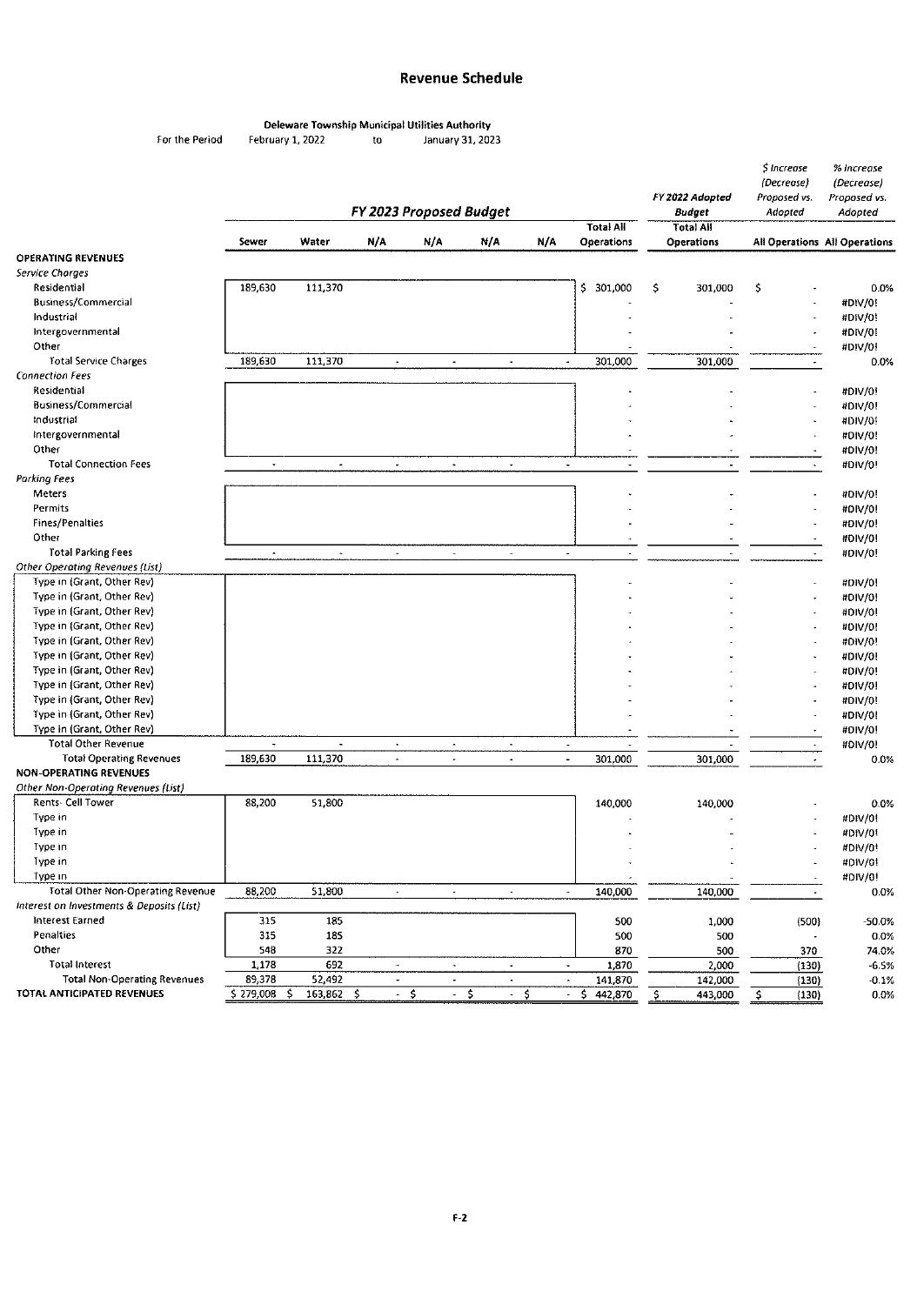### **Prior Year Adopted Revenue Schedule**

#### Deleware Township Municipal Utilities Authority

|                                        |                          |                |                          | FY 2022 Adopted Budget                |                          |                          |                         |
|----------------------------------------|--------------------------|----------------|--------------------------|---------------------------------------|--------------------------|--------------------------|-------------------------|
|                                        |                          |                |                          |                                       |                          |                          | <b>Total All</b>        |
|                                        | Sewer                    | Water          | N/A                      | N/A                                   | N/A                      | N/A                      | <b>Operations</b>       |
| <b>OPERATING REVENUES</b>              |                          |                |                          |                                       |                          |                          |                         |
| Service Charges                        |                          |                |                          |                                       |                          |                          |                         |
| Residential                            | 189,630                  | 111,370        |                          |                                       |                          |                          | \$<br>301,000           |
| <b>Business/Commercial</b>             |                          |                |                          |                                       |                          |                          |                         |
| Industrial                             |                          |                |                          |                                       |                          |                          |                         |
| Intergovernmental<br>Other             |                          |                |                          |                                       |                          |                          |                         |
|                                        |                          |                |                          |                                       |                          |                          |                         |
| <b>Total Service Charges</b>           | 189,630                  | 111,370        | $\mathbf{r}$             | $\overline{\phantom{a}}$              | $\blacksquare$           | w.                       | 301,000                 |
| <b>Connection Fees</b>                 |                          |                |                          |                                       |                          |                          |                         |
| Residential                            |                          |                |                          |                                       |                          |                          |                         |
| <b>Business/Commercial</b>             |                          |                |                          |                                       |                          |                          |                         |
| Industrial                             |                          |                |                          |                                       |                          |                          |                         |
| Intergovernmental                      |                          |                |                          |                                       |                          |                          |                         |
| Other                                  |                          |                |                          |                                       |                          |                          |                         |
| <b>Total Connection Fees</b>           | $\overline{\phantom{a}}$ | $\blacksquare$ | $\overline{\phantom{a}}$ | $\blacksquare$                        | $\blacksquare$           | $\omega$                 |                         |
| Parking Fees                           |                          |                |                          |                                       |                          |                          |                         |
| Meters                                 |                          |                |                          |                                       |                          |                          |                         |
| Permits                                |                          |                |                          |                                       |                          |                          |                         |
| <b>Fines/Penalties</b>                 |                          |                |                          |                                       |                          |                          |                         |
| Other                                  |                          |                |                          |                                       |                          |                          |                         |
| <b>Total Parking Fees</b>              | $\overline{\phantom{a}}$ | $\blacksquare$ | $\blacksquare$           | $\blacksquare$                        | $\overline{a}$           | $\blacksquare$           |                         |
| <b>Other Operating Revenues (List)</b> |                          |                |                          |                                       |                          |                          |                         |
| Type in (Grant, Other Rev)             |                          |                |                          |                                       |                          |                          |                         |
| Type in (Grant, Other Rev)             |                          |                |                          |                                       |                          |                          |                         |
| Type in (Grant, Other Rev)             |                          |                |                          |                                       |                          |                          |                         |
| Type in (Grant, Other Rev)             |                          |                |                          |                                       |                          |                          |                         |
| Type in (Grant, Other Rev)             |                          |                |                          |                                       |                          |                          |                         |
| Type in (Grant, Other Rev)             |                          |                |                          |                                       |                          |                          |                         |
| Type in (Grant, Other Rev)             |                          |                |                          |                                       |                          |                          |                         |
| Type in (Grant, Other Rev)             |                          |                |                          |                                       |                          |                          |                         |
| Type in (Grant, Other Rev)             |                          |                |                          |                                       |                          |                          |                         |
| Type in (Grant, Other Rev)             |                          |                |                          |                                       |                          |                          |                         |
| Type in (Grant, Other Rev)             |                          |                |                          |                                       |                          |                          |                         |
| <b>Total Other Revenue</b>             | $\blacksquare$           |                | $\overline{\phantom{a}}$ | $\overline{\phantom{0}}$              | $\overline{\phantom{a}}$ | $\overline{\phantom{m}}$ |                         |
| <b>Total Operating Revenues</b>        | 189,630                  | 111,370        |                          |                                       |                          |                          | 301,000                 |
| <b>NON-OPERATING REVENUES</b>          |                          |                |                          |                                       |                          |                          |                         |
| Other Non-Operating Revenues (List)    |                          |                |                          |                                       |                          |                          |                         |
| Rents- Cell Tower                      | 88,940                   | 51,060         |                          |                                       |                          |                          | 140,000                 |
| Type in                                |                          |                |                          |                                       |                          |                          |                         |
| Type in                                |                          |                |                          |                                       |                          |                          |                         |
| Type in                                |                          |                |                          |                                       |                          |                          |                         |
| Type in                                |                          |                |                          |                                       |                          |                          |                         |
| Type in                                |                          |                |                          |                                       |                          |                          |                         |
| <b>Other Non-Operating Revenues</b>    | 88,940                   | 51,060         |                          |                                       |                          |                          | 140,000                 |
| Interest on Investments & Deposits     |                          |                |                          |                                       |                          |                          |                         |
| Interest Earned                        | 675                      | 325            |                          |                                       |                          |                          | 1,000                   |
| Penalties                              | 300                      | 200            |                          |                                       |                          |                          | 500                     |
| Other                                  | 350                      | 150            |                          |                                       |                          |                          | 500                     |
| <b>Total Interest</b>                  | 1,325                    | 675            |                          |                                       |                          |                          | 2,000                   |
| <b>Total Non-Operating Revenues</b>    | 90,265                   | 51,735         |                          |                                       |                          |                          | 142,000                 |
| TOTAL ANTICIPATED REVENUES             | \$279,895                | \$163,105      | -\$<br>$\blacksquare$    | $\ddot{\mathsf{S}}$<br>$\blacksquare$ | $\sim$                   | $-5$<br>$\blacksquare$   | $\mathsf{S}$<br>443,000 |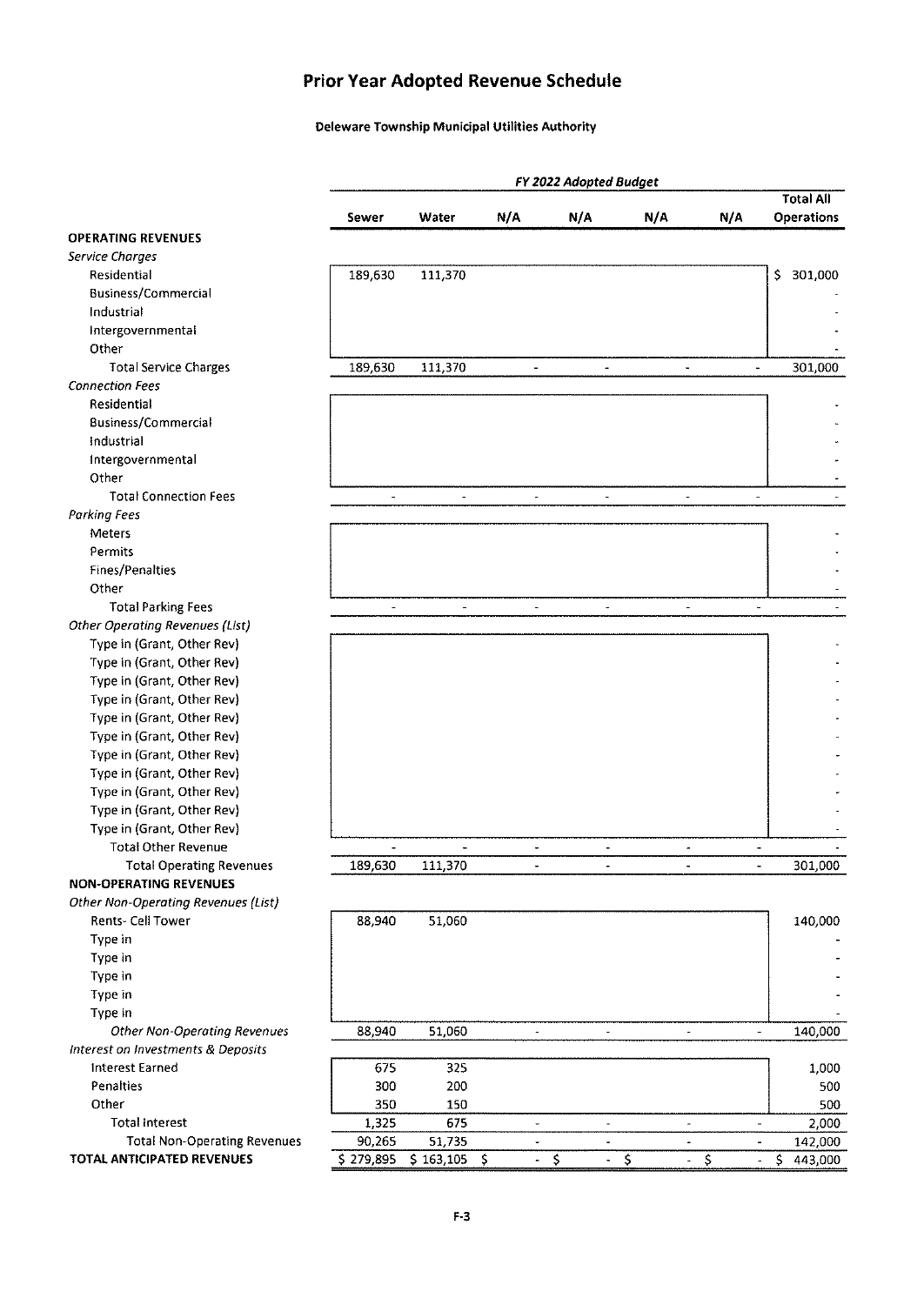#### **Appropriations Schedule**

Deleware Township Municipal Utilities Authority<br>February 1, 2022 to January 31, 2 For the Period February 1, 2022 to January 31, 2023

|                                                                       |            |             | FY 2023 Proposed Budget  |                       |                          |                          |                          |                                       |    | FY 2022 Adopted<br><b>Budget</b>      | S Increase<br>(Decrease)<br>Proposed vs.<br>Adopted |                          | % Increase<br>(Decrease)<br>Proposed vs.<br>Adopted |
|-----------------------------------------------------------------------|------------|-------------|--------------------------|-----------------------|--------------------------|--------------------------|--------------------------|---------------------------------------|----|---------------------------------------|-----------------------------------------------------|--------------------------|-----------------------------------------------------|
|                                                                       | Sewer      | Water       | N/A                      | N/A                   | N/A                      | N/A                      |                          | <b>Total All</b><br><b>Operations</b> |    | <b>Total All</b><br><b>Operations</b> |                                                     |                          | All Operations All Operations                       |
| <b>OPERATING APPROPRIATIONS</b>                                       |            |             |                          |                       |                          |                          |                          |                                       |    |                                       |                                                     |                          |                                                     |
| Administration - Personnel                                            |            |             |                          |                       |                          |                          |                          |                                       |    |                                       |                                                     |                          |                                                     |
| Salary & Wages                                                        | 9,979<br>Ś | \$<br>5,861 |                          |                       |                          |                          |                          | \$<br>15,840                          | Ś  | 14,000                                | \$                                                  | 1,840                    | 13.1%                                               |
| <b>Fringe Benefits</b>                                                | 763        | 448         |                          |                       |                          |                          |                          | 1,211                                 |    | 3,000                                 |                                                     | (1,789)                  | -59.6%                                              |
| <b>Total Administration - Personnel</b>                               | 10.742     | 6,309       | $\overline{\phantom{a}}$ | $\tilde{\phantom{a}}$ |                          | $\overline{\phantom{a}}$ | $\blacksquare$           | 17.051                                |    | 17,000                                |                                                     | 51                       | 0.3%                                                |
| Administration - Other (List)                                         |            |             |                          |                       |                          |                          |                          |                                       |    |                                       |                                                     |                          |                                                     |
| Insurance                                                             | 11,340     | 6,660       |                          |                       |                          |                          |                          | 18,000                                |    | 20,000                                |                                                     | (2,000)                  | $-10.0%$                                            |
| Professional Fees                                                     | 42,210     | 24,790      |                          |                       |                          |                          |                          | 67,000                                |    | 65,000                                |                                                     | 2,000                    | 3.1%                                                |
| Telephone/Postage                                                     | 2,520      | 1,480       |                          |                       |                          |                          |                          | 4,000                                 |    | 4,000                                 |                                                     |                          | 0.0%                                                |
| <b>Type in Description</b>                                            |            |             |                          |                       |                          |                          |                          |                                       |    |                                       |                                                     |                          | #DIV/0!                                             |
| Miscellaneous Administration*                                         |            |             |                          |                       |                          |                          |                          |                                       |    |                                       |                                                     |                          | #DIV/0!                                             |
| Total Administration - Other                                          | 56.070     | 32,930      | $\tilde{\phantom{a}}$    |                       |                          |                          | $\overline{\phantom{a}}$ | 89,000                                |    | 89,000                                |                                                     | $\overline{\phantom{a}}$ | 0.0%                                                |
| <b>Total Administration</b>                                           | 66,812     | 39,239      | $\tilde{\phantom{a}}$    | $\blacksquare$        |                          | $\tilde{\phantom{a}}$    | $\blacksquare$           | 106,051                               |    | 106,000                               |                                                     | 51                       | 0.0%                                                |
| Cost of Providing Services - Personnel                                |            |             |                          |                       |                          |                          |                          |                                       |    |                                       |                                                     |                          |                                                     |
| Salary & Wages                                                        | 20,261     | 11.899      |                          |                       |                          |                          |                          | 32,160                                |    | 30,000                                |                                                     | 2,160                    | 7.2%                                                |
| <b>Fringe Benefits</b>                                                | 3,647      | 2,142       |                          |                       |                          |                          |                          | 5,789                                 |    | 3,000                                 |                                                     | 2,789                    | 93.0%                                               |
| Total COPS - Personnel                                                | 23,908     | 14,041      |                          | $\tilde{\phantom{a}}$ |                          | $\overline{\phantom{a}}$ |                          | 37,949                                |    | 33,000                                |                                                     | 4,949                    | 15.0%                                               |
| Cost of Providing Services - Other (List)                             |            |             |                          |                       |                          |                          |                          |                                       |    |                                       |                                                     |                          |                                                     |
| Repair and Maint/Materials and Supplies                               | 18,270     | 10,730      |                          |                       |                          |                          |                          | 29,000                                |    | 26,000                                |                                                     | 3,000                    | 11.5%                                               |
| Operation Svcs/Lab Fees                                               | 40.950     | 24,050      |                          |                       |                          |                          |                          | 65,000                                |    | 50,000                                |                                                     | 15,000                   | 30.0%                                               |
| Sludge Removal/Electric/Propane/Chemicals                             | 39.690     | 23,310      |                          |                       |                          |                          |                          | 63,000                                |    | 63,000                                |                                                     |                          | 0.0%                                                |
| Permits/Inspections/Misc/Contract Services                            | 10,710     | 6,290       |                          |                       |                          |                          |                          | 17,000                                |    | 16,000                                |                                                     | 1,000                    | 6.3%                                                |
| Miscellaneous COPS*                                                   |            |             |                          |                       |                          |                          |                          |                                       |    |                                       |                                                     |                          |                                                     |
| Total COPS - Other                                                    | 109,620    | 64,380      | $\overline{\phantom{a}}$ | $\tilde{\phantom{a}}$ |                          | $\tilde{\phantom{a}}$    | $_{\star}$               | 174,000                               |    |                                       |                                                     |                          | #DIV/01                                             |
| <b>Total Cost of Providing Services</b>                               | 133,528    | 78,421      |                          |                       |                          |                          |                          |                                       |    | 155,000                               |                                                     | 19,000                   | 12.3%                                               |
| Total Principal Payments on Debt Service in Lieu                      |            |             |                          |                       |                          |                          |                          | 211,949                               |    | 188,000                               |                                                     | 23,949                   | 12.7%                                               |
| of Depreciation                                                       |            |             |                          |                       |                          |                          |                          |                                       |    |                                       |                                                     |                          | #DIV/01                                             |
|                                                                       | 200,340    | 117,660     | $\mathcal{L}$            |                       | $\sim$                   | $\tilde{\phantom{a}}$    | $\overline{\phantom{a}}$ | 318,000                               |    | 294,000                               |                                                     | 24,000                   | 8.2%                                                |
| <b>Total Operating Appropriations</b><br>NON-OPERATING APPROPRIATIONS |            |             |                          |                       |                          |                          |                          |                                       |    |                                       |                                                     |                          |                                                     |
| <b>Total Interest Payments on Debt</b>                                |            |             |                          |                       |                          |                          |                          |                                       |    |                                       |                                                     |                          |                                                     |
| Operations & Maintenance Reserve                                      |            |             |                          |                       |                          |                          |                          |                                       |    |                                       |                                                     |                          | #DIV/0!                                             |
|                                                                       | 94,500     | 55,500      |                          |                       |                          |                          |                          | 150,000                               |    | 149,000                               |                                                     | 1,000                    | 0.7%                                                |
| Renewal & Replacement Reserve                                         |            |             |                          |                       |                          |                          |                          |                                       |    |                                       |                                                     |                          | #DIV/0!                                             |
| Municipality/County Appropriation                                     |            |             |                          |                       |                          |                          |                          |                                       |    |                                       |                                                     |                          | #DIV/0!                                             |
| <b>Other Reserves</b>                                                 |            |             |                          |                       |                          |                          |                          |                                       |    |                                       |                                                     |                          | #DIV/0!                                             |
| <b>Total Non-Operating Appropriations</b>                             | 94.500     | 55,500      | $\blacksquare$           |                       | ÷,                       | $\tilde{\phantom{a}}$    |                          | 150,000                               |    | 149,000                               |                                                     | 1,000                    | 0.7%                                                |
| TOTAL APPROPRIATIONS                                                  | 294,840    | 173,160     | $\blacksquare$           |                       | $\overline{a}$           | $\tilde{\phantom{a}}$    | $\ddot{\phantom{a}}$     | 468,000                               |    | 443,000                               |                                                     | 25,000                   | 5.6%                                                |
| ACCUMULATED DEFICIT                                                   |            |             |                          |                       |                          |                          |                          |                                       |    |                                       |                                                     |                          | #DIV/0!                                             |
| TOTAL APPROPRIATIONS & ACCUMULATED                                    |            |             |                          |                       |                          |                          |                          |                                       |    |                                       |                                                     |                          |                                                     |
| DEFICIT                                                               | 294,840    | 173,160     |                          |                       |                          |                          |                          | 468,000                               |    | 443,000                               |                                                     | 25,000                   | 5.6%                                                |
| UNRESTRICTED NET POSITION UTILIZED                                    |            |             |                          |                       |                          |                          |                          |                                       |    |                                       |                                                     |                          |                                                     |
| Municipality/County Appropriation                                     |            |             |                          |                       |                          |                          |                          |                                       |    |                                       |                                                     |                          | #DIV/0!                                             |
| Other                                                                 | 15.832     | 9,298       |                          |                       |                          |                          |                          | 25,130                                |    |                                       |                                                     | 25,130                   | #DIV/0!                                             |
| <b>Total Unrestricted Net Position Utilized</b>                       | 15.832     | 9,298       | $\tilde{\phantom{a}}$    |                       | $\overline{\phantom{a}}$ |                          |                          | 25,130                                |    |                                       |                                                     | 25,130                   | #DIV/0!                                             |
| TOTAL NET APPROPRIATIONS                                              | \$279,008  | \$163,862   | Ŝ<br>$\omega$            | Ś                     | -S<br>$\omega$           | - \$                     | $\blacksquare$           | \$<br>442,870                         | Š. | 443,000                               | Ś                                                   | (130)                    | 0.0%                                                |

• Miscellaneous line items may not exceed 5% of total operating appropriations shown below. If amount in misce!!aneous is greater than the amount shown below, then the line item must be itemized above.

5% of Total Operating Appropriations ##tl####tl# \$5,883.00 \$ \$ \$ \$ #########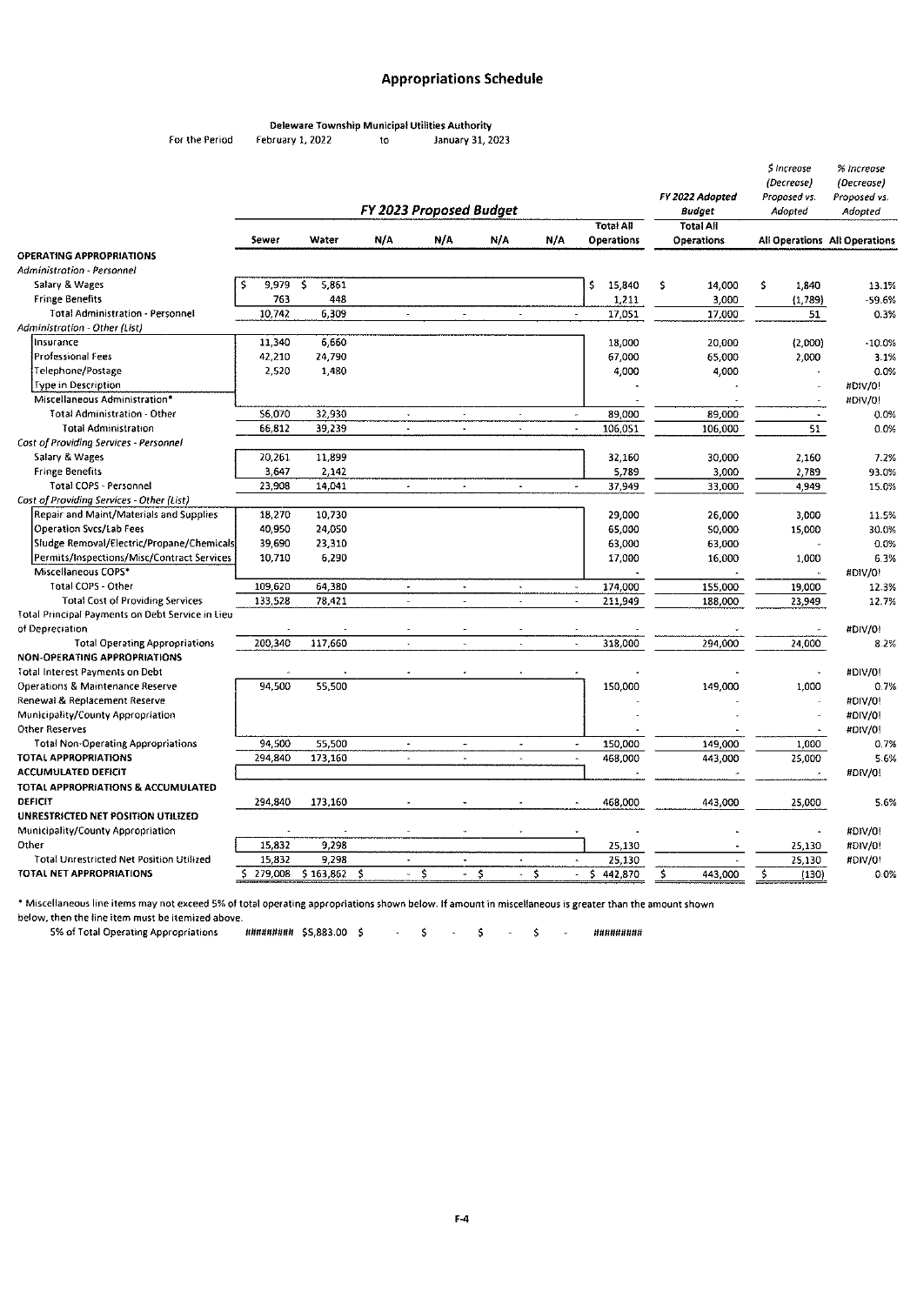#### **Prior Year Adopted Appropriations Schedule**

#### **Deleware Township Municipal Utilities Authority**

|                                                  | FY 2022 Adopted Budget |                              |                          |                        |                          |                       |                                    |  |  |  |  |
|--------------------------------------------------|------------------------|------------------------------|--------------------------|------------------------|--------------------------|-----------------------|------------------------------------|--|--|--|--|
|                                                  |                        |                              |                          |                        |                          |                       | <b>Total All</b>                   |  |  |  |  |
|                                                  | Sewer                  | Water                        | N/A                      | N/A                    | N/A                      | N/A                   | <b>Operations</b>                  |  |  |  |  |
| <b>OPERATING APPROPRIATIONS</b>                  |                        |                              |                          |                        |                          |                       |                                    |  |  |  |  |
| Administration - Personnel                       |                        |                              |                          |                        |                          |                       |                                    |  |  |  |  |
| Salary & Wages                                   | 8,968<br>S             | $\ddot{\mathsf{S}}$<br>5,032 |                          |                        |                          |                       | \$<br>14,000                       |  |  |  |  |
| <b>Fringe Benefits</b>                           | 1,980                  | 1,020                        |                          |                        |                          |                       | 3,000                              |  |  |  |  |
| <b>Total Administration - Personnel</b>          | 10,948                 | 6,052                        |                          |                        | $\blacksquare$           |                       | 17,000                             |  |  |  |  |
| Administration - Other (List)                    |                        |                              |                          |                        |                          |                       |                                    |  |  |  |  |
| Insurance                                        | 12,460                 | 7,540                        |                          |                        |                          |                       | 20,000                             |  |  |  |  |
| <b>Professional Fees</b>                         | 43,140                 | 21,860                       |                          |                        |                          |                       | 65,000                             |  |  |  |  |
| Telephone/Postage                                | 2,520                  | 1,480                        |                          |                        |                          |                       | 4,000                              |  |  |  |  |
| <b>Type In Description</b>                       |                        |                              |                          |                        |                          |                       |                                    |  |  |  |  |
| Miscellaneous Administration*                    |                        |                              |                          |                        |                          |                       |                                    |  |  |  |  |
| <b>Total Administration - Other</b>              | 58,120                 | 30,880                       |                          |                        |                          |                       | 89,000<br>$\bar{a}$                |  |  |  |  |
| <b>Total Administration</b>                      | 69,068                 | 36,932                       |                          |                        |                          |                       | 106,000                            |  |  |  |  |
| Cost of Providing Services - Personnel           |                        |                              |                          |                        |                          |                       |                                    |  |  |  |  |
| Salary & Wages                                   | 18,950                 | 11,050                       |                          |                        |                          |                       | 30,000                             |  |  |  |  |
| <b>Fringe Benefits</b>                           | 1,920                  | 1,080                        |                          |                        |                          |                       | 3,000                              |  |  |  |  |
| <b>Total COPS - Personnel</b>                    | 20,870                 | 12,130                       | $\overline{\phantom{a}}$ |                        | $\overline{\phantom{a}}$ | $\tilde{\phantom{a}}$ | 33,000<br>$\overline{\phantom{a}}$ |  |  |  |  |
| Cost of Providing Services - Other (List)        |                        |                              |                          |                        |                          |                       |                                    |  |  |  |  |
| Repair and Maint/Materials and Supplies          | 18,780                 | 7,220                        |                          |                        |                          |                       | 26,000                             |  |  |  |  |
| <b>Operation Svcs/Lab Fees</b>                   | 30,260                 | 19,740                       |                          |                        |                          |                       | 50,000                             |  |  |  |  |
| Sludge Removal/Electric/Propane/Chemicals        | 36,360                 | 26,640                       |                          |                        |                          |                       | 63,000                             |  |  |  |  |
| Permits/inspections/Misc/Contract Services       | 10,687                 | 5,313                        |                          |                        |                          |                       | 16,000                             |  |  |  |  |
| Miscellaneous COPS*                              |                        |                              |                          |                        |                          |                       |                                    |  |  |  |  |
| <b>Total COPS - Other</b>                        | 96,087                 | 58,913                       |                          |                        | $\ddot{\phantom{1}}$     |                       | 155,000<br>$\ddot{\phantom{1}}$    |  |  |  |  |
| <b>Total Cost of Providing Services</b>          | 116,957                | 71,043                       |                          |                        | $\ddot{\phantom{0}}$     |                       | 188,000                            |  |  |  |  |
| Total Principal Payments on Debt Service in Lieu |                        |                              |                          |                        |                          |                       |                                    |  |  |  |  |
| of Depreciation                                  |                        |                              |                          |                        |                          |                       |                                    |  |  |  |  |
| <b>Total Operating Appropriations</b>            | 186,025                | 107,975                      | $\overline{\phantom{a}}$ |                        |                          |                       | 294,000<br>$\overline{a}$          |  |  |  |  |
| <b>NON-OPERATING APPROPRIATIONS</b>              |                        |                              |                          |                        |                          |                       |                                    |  |  |  |  |
| <b>Total Interest Payments on Debt</b>           |                        |                              |                          |                        |                          |                       |                                    |  |  |  |  |
| <b>Operations &amp; Maintenance Reserve</b>      | 93,870                 | 55,130                       |                          |                        |                          |                       | 149,000                            |  |  |  |  |
| Renewal & Replacement Reserve                    |                        |                              |                          |                        |                          |                       |                                    |  |  |  |  |
| Municipality/County Appropriation                |                        |                              |                          |                        |                          |                       |                                    |  |  |  |  |
| Other Reserves                                   |                        |                              |                          |                        |                          |                       |                                    |  |  |  |  |
| <b>Total Non-Operating Appropriations</b>        | 93,870                 | 55,130                       |                          |                        |                          |                       | 149,000                            |  |  |  |  |
| <b>TOTAL APPROPRIATIONS</b>                      | 279,895                | 163,105                      |                          |                        |                          |                       | 443,000<br>٠                       |  |  |  |  |
| <b>ACCUMULATED DEFICIT</b>                       |                        |                              |                          |                        |                          |                       |                                    |  |  |  |  |
| TOTAL APPROPRIATIONS & ACCUMULATED               |                        |                              |                          |                        |                          |                       |                                    |  |  |  |  |
| <b>DEFICIT</b>                                   | 279,895                | 163,105                      |                          |                        |                          |                       | 443,000                            |  |  |  |  |
| UNRESTRICTED NET POSITION UTILIZED               |                        |                              |                          |                        |                          |                       |                                    |  |  |  |  |
| Municipality/County Appropriation                |                        |                              |                          |                        |                          |                       |                                    |  |  |  |  |
| Other                                            |                        |                              |                          |                        |                          |                       |                                    |  |  |  |  |
| <b>Total Unrestricted Net Position Utilized</b>  |                        |                              |                          |                        |                          |                       |                                    |  |  |  |  |
| TOTAL NET APPROPRIATIONS                         |                        | \$279,895 \$163,105 \$       |                          | $\overline{\varsigma}$ | \$                       | $\hat{\mathsf{S}}$    | $\overline{5}$ 443,000             |  |  |  |  |

\* **Miscellaneous line items may not exceed 5% of total operating appropriations shown below. If amount in miscellaneous is greater than the amount shown below, then the line item must be itemized above.** 

5% ofTotal Operating Appropriations \$9,301.25 \$5,398.75 \$ \$ \$ \$ \$14,700.00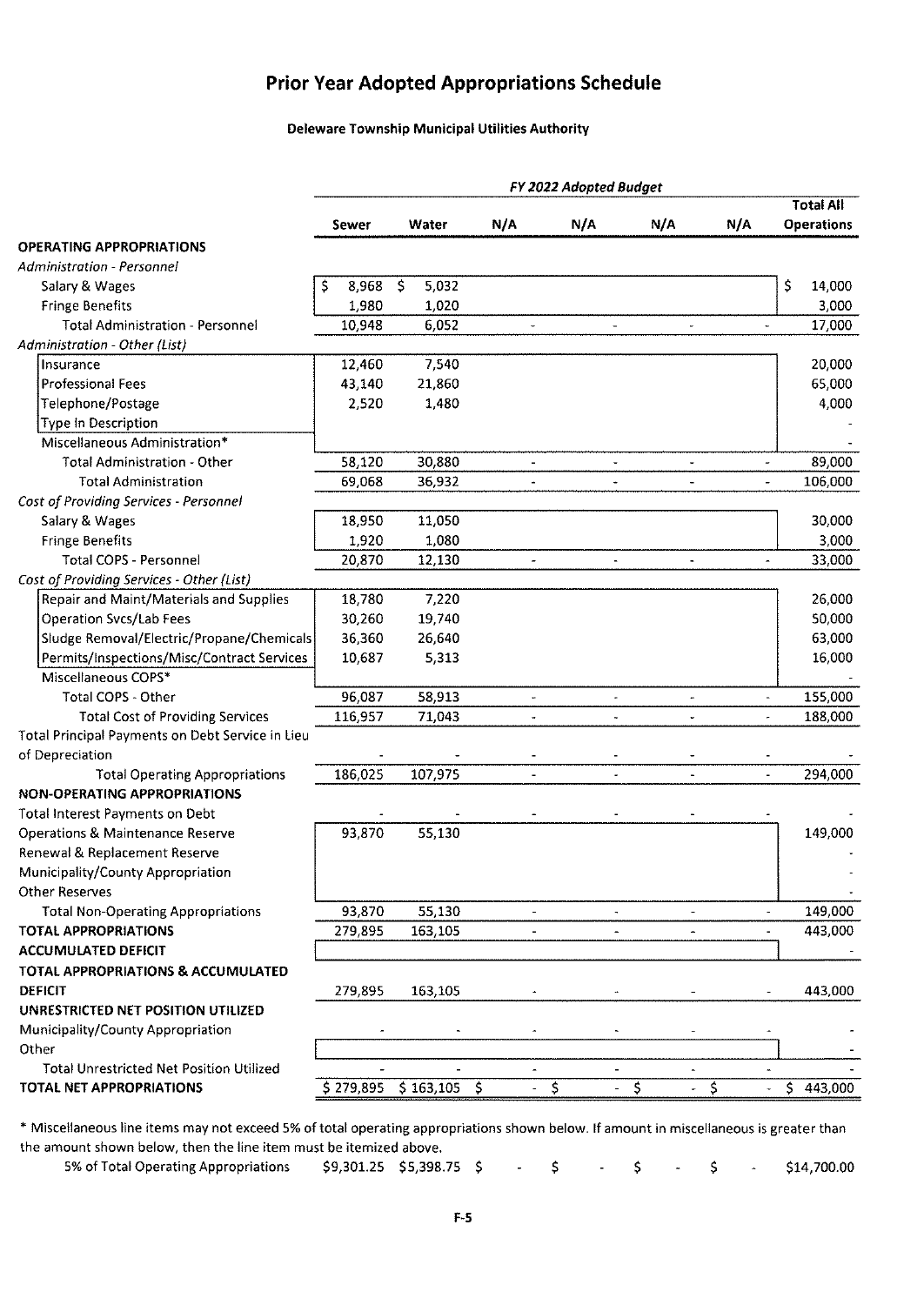#### **Debt Service Schedule** - **Principal**

| If Authority has no debt X this box | $\boldsymbol{\mathsf{X}}$                 |                                        |                          |                                      |                          |                                  |        |                                            |                                       |
|-------------------------------------|-------------------------------------------|----------------------------------------|--------------------------|--------------------------------------|--------------------------|----------------------------------|--------|--------------------------------------------|---------------------------------------|
|                                     | <b>Adopted Budget</b><br><b>Year 2022</b> | Proposed<br><b>Budget Year</b><br>2023 | 2024                     | <b>Fiscal Year Ending in</b><br>2025 | 2026                     | 2027                             | 2028   | Thereafter                                 | <b>Total Principal</b><br>Outstanding |
| Sewer                               |                                           |                                        |                          |                                      |                          |                                  |        |                                            |                                       |
| Type in Issue Name                  |                                           |                                        |                          |                                      |                          |                                  |        |                                            | \$                                    |
| Type in Issue Name                  |                                           |                                        |                          |                                      |                          |                                  |        |                                            |                                       |
| Type in Issue Name                  |                                           |                                        |                          |                                      |                          |                                  |        |                                            |                                       |
| Type in Issue Name                  |                                           |                                        |                          |                                      |                          |                                  |        |                                            |                                       |
| <b>Total Principal</b>              |                                           |                                        |                          | $\overline{\phantom{a}}$             | $\blacksquare$           | $\omega$                         |        | $\ddot{\phantom{a}}$<br>÷,                 |                                       |
| Water                               |                                           |                                        |                          |                                      |                          |                                  |        |                                            |                                       |
| Type in Issue Name                  |                                           |                                        |                          |                                      |                          |                                  |        |                                            |                                       |
| Type in Issue Name                  |                                           |                                        |                          |                                      |                          |                                  |        |                                            |                                       |
| Type in Issue Name                  |                                           |                                        |                          |                                      |                          |                                  |        |                                            |                                       |
| Type in Issue Name                  |                                           |                                        |                          |                                      |                          |                                  |        |                                            |                                       |
| <b>Total Principal</b>              |                                           |                                        | $\sim$                   | $\sim$                               | $\sim$                   | $\alpha$                         | $\sim$ | $\bullet$                                  |                                       |
| N/A                                 |                                           |                                        |                          |                                      |                          |                                  |        |                                            |                                       |
| Type in Issue Name                  |                                           |                                        |                          |                                      |                          |                                  |        |                                            |                                       |
| Type in Issue Name                  |                                           |                                        |                          |                                      |                          |                                  |        |                                            |                                       |
| Type in Issue Name                  |                                           |                                        |                          |                                      |                          |                                  |        |                                            |                                       |
| Type in Issue Name                  |                                           |                                        |                          |                                      |                          |                                  |        |                                            |                                       |
| <b>Total Principal</b>              |                                           |                                        | $\omega$                 | $\ddot{\phantom{a}}$                 | $\blacksquare$           | $\blacksquare$                   |        | $\blacksquare$<br>$_{\star}$               |                                       |
| N/A                                 |                                           |                                        |                          |                                      |                          |                                  |        |                                            |                                       |
| Type in Issue Name                  |                                           |                                        |                          |                                      |                          |                                  |        |                                            |                                       |
| Type in Issue Name                  |                                           |                                        |                          |                                      |                          |                                  |        |                                            |                                       |
| Type in Issue Name                  |                                           |                                        |                          |                                      |                          |                                  |        |                                            |                                       |
| Type in Issue Name                  |                                           |                                        |                          |                                      |                          |                                  |        |                                            |                                       |
| <b>Total Principal</b>              |                                           |                                        | $\overline{\phantom{a}}$ | $\bullet$                            | $\tilde{\phantom{a}}$    | $\sim$                           |        | $\blacksquare$<br>$\overline{\phantom{a}}$ |                                       |
| N/A                                 |                                           |                                        |                          |                                      |                          |                                  |        |                                            |                                       |
| Type in Issue Name                  |                                           |                                        |                          |                                      |                          |                                  |        |                                            |                                       |
| Type in Issue Name                  |                                           |                                        |                          |                                      |                          |                                  |        |                                            |                                       |
|                                     |                                           |                                        |                          |                                      |                          |                                  |        |                                            |                                       |
| Type in Issue Name                  |                                           |                                        |                          |                                      |                          |                                  |        |                                            |                                       |
| Type in Issue Name                  |                                           |                                        | $\tilde{\phantom{a}}$    | $\blacksquare$                       | $\overline{\phantom{a}}$ | $\omega$                         |        | $_{\rm w}$<br>$\bullet$                    |                                       |
| <b>Total Principal</b>              |                                           |                                        |                          |                                      |                          |                                  |        |                                            |                                       |
| N/A                                 |                                           |                                        |                          |                                      |                          |                                  |        |                                            |                                       |
| Type in Issue Name                  |                                           |                                        |                          |                                      |                          |                                  |        |                                            |                                       |
| Type in Issue Name                  |                                           |                                        |                          |                                      |                          |                                  |        |                                            |                                       |
| Type in Issue Name                  |                                           |                                        |                          |                                      |                          |                                  |        |                                            |                                       |
| Type in Issue Name                  |                                           |                                        |                          |                                      |                          |                                  |        |                                            |                                       |
| <b>Total Principal</b>              |                                           |                                        | $\sim$                   | $\sim$                               | $\sim$                   | $\sim$                           | $\sim$ | $\blacksquare$                             |                                       |
| TOTAL PRINCIPAL ALL OPERATIONS      | \$                                        | Ś.                                     | \$                       | $-5$                                 | $-5$                     | $-5$<br>$\overline{\phantom{a}}$ |        | $\overline{\cdot}$ \$                      | $-5$                                  |

Bond Rating  $\sim$  $\overline{\phantom{0}}$ Year of Last Rating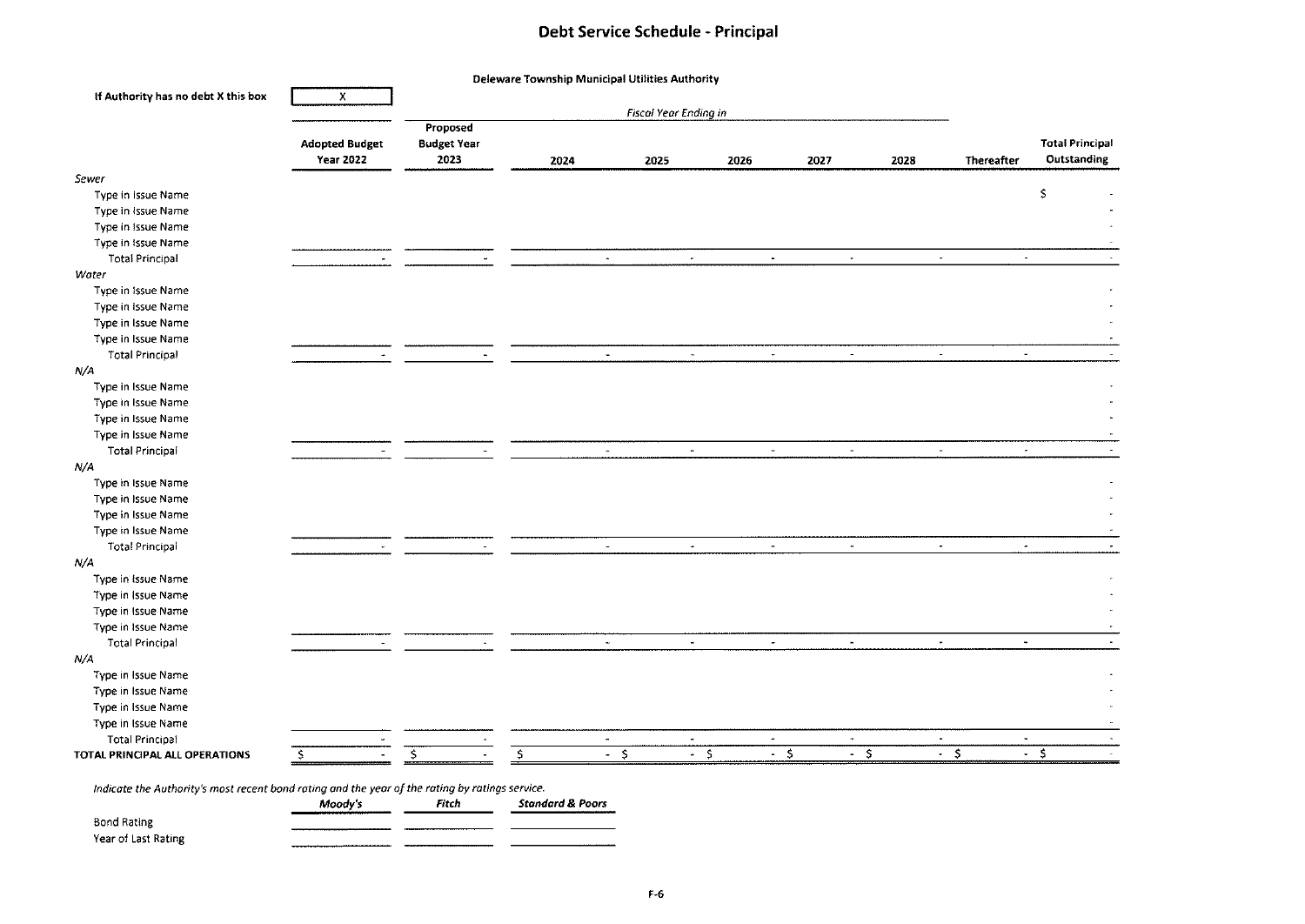#### **Debt Service Schedule** - **Interest**

Deleware Township Municipal Utilities Authority

| If Authority has no debt X this box | X.                    |                       |  |      |                          |      |                          |                       |                       |      |          |                          |                       |
|-------------------------------------|-----------------------|-----------------------|--|------|--------------------------|------|--------------------------|-----------------------|-----------------------|------|----------|--------------------------|-----------------------|
|                                     |                       | Fiscal Year Ending in |  |      |                          |      |                          |                       |                       |      |          |                          |                       |
|                                     |                       | Proposed              |  |      |                          |      |                          |                       |                       |      |          |                          | <b>Total Interest</b> |
|                                     | <b>Adopted Budget</b> | <b>Budget Year</b>    |  |      |                          |      |                          |                       |                       |      |          |                          | Payments              |
|                                     | <b>Year 2022</b>      | 2023                  |  | 2024 |                          | 2025 | 2026                     |                       | 2027                  | 2028 |          | <b>Thereafter</b>        | Outstanding           |
| Sewer                               |                       |                       |  |      |                          |      |                          |                       |                       |      |          |                          |                       |
| Type in Issue Name                  |                       |                       |  |      |                          |      |                          |                       |                       |      |          |                          | \$                    |
| Type in Issue Name                  |                       |                       |  |      |                          |      |                          |                       |                       |      |          |                          |                       |
| Type in Issue Name                  |                       |                       |  |      |                          |      |                          |                       |                       |      |          |                          |                       |
| Type in Issue Name                  |                       |                       |  |      |                          |      |                          |                       |                       |      |          |                          |                       |
| <b>Total Interest Payments</b>      |                       |                       |  |      | $\tilde{\mathcal{A}}$    |      | $\sim$                   | $\sim$                | $\sim$                |      | $\sim$   | $\star$                  |                       |
| <b>Water</b>                        |                       |                       |  |      |                          |      |                          |                       |                       |      |          |                          |                       |
| Type in Issue Name                  |                       |                       |  |      |                          |      |                          |                       |                       |      |          |                          |                       |
| Type in Issue Name                  |                       |                       |  |      |                          |      |                          |                       |                       |      |          |                          |                       |
| Type in Issue Name                  |                       |                       |  |      |                          |      |                          |                       |                       |      |          |                          |                       |
| Type in Issue Name                  |                       |                       |  |      |                          |      |                          |                       |                       |      |          |                          |                       |
| <b>Total Interest Payments</b>      |                       |                       |  |      | $\sim$                   |      | $\bullet$                | $\sim$                | $\sim$                |      | $\omega$ | $\blacksquare$           |                       |
| N/A                                 |                       |                       |  |      |                          |      |                          |                       |                       |      |          |                          |                       |
| Type in Issue Name                  |                       |                       |  |      |                          |      |                          |                       |                       |      |          |                          |                       |
| Type in Issue Name                  |                       |                       |  |      |                          |      |                          |                       |                       |      |          |                          |                       |
| Type in Issue Name                  |                       |                       |  |      |                          |      |                          |                       |                       |      |          |                          |                       |
| Type in Issue Name                  |                       |                       |  |      |                          |      |                          |                       |                       |      |          |                          |                       |
| <b>Total Interest Payments</b>      |                       |                       |  |      | $\blacksquare$           |      | $\sim$                   | $\bullet$             | $\sim$                |      | $\sim$   | $\overline{\phantom{a}}$ |                       |
| N/A                                 |                       |                       |  |      |                          |      |                          |                       |                       |      |          |                          |                       |
| Type in Issue Name                  |                       |                       |  |      |                          |      |                          |                       |                       |      |          |                          |                       |
| Type in Issue Name                  |                       |                       |  |      |                          |      |                          |                       |                       |      |          |                          |                       |
| Type in Issue Name                  |                       |                       |  |      |                          |      |                          |                       |                       |      |          |                          |                       |
| Type in Issue Name                  |                       |                       |  |      |                          |      |                          |                       |                       |      |          |                          |                       |
| <b>Total Interest Payments</b>      |                       |                       |  |      | $\sim$                   |      | $\blacksquare$           | $\omega$              | $\blacksquare$        |      | $\omega$ | $\blacksquare$           |                       |
| $\Lambda/\Lambda$                   |                       |                       |  |      |                          |      |                          |                       |                       |      |          |                          |                       |
| Type in Issue Name                  |                       |                       |  |      |                          |      |                          |                       |                       |      |          |                          |                       |
| Type in Issue Name                  |                       |                       |  |      |                          |      |                          |                       |                       |      |          |                          |                       |
| Type in Issue Name                  |                       |                       |  |      |                          |      |                          |                       |                       |      |          |                          |                       |
| Type in Issue Name                  |                       |                       |  |      |                          |      |                          |                       |                       |      |          |                          |                       |
| <b>Total Interest Payments</b>      |                       |                       |  |      | $\omega$                 |      | $\omega$                 | $\omega$              | $\omega$              |      | $\sim$   | $\blacksquare$           |                       |
| N/A                                 |                       |                       |  |      |                          |      |                          |                       |                       |      |          |                          |                       |
| Type in Issue Name                  |                       |                       |  |      |                          |      |                          |                       |                       |      |          |                          |                       |
| Type in Issue Name                  |                       |                       |  |      |                          |      |                          |                       |                       |      |          |                          |                       |
| Type in Issue Name                  |                       |                       |  |      |                          |      |                          |                       |                       |      |          |                          |                       |
| Type in Issue Name                  |                       |                       |  |      |                          |      |                          |                       |                       |      |          |                          |                       |
| <b>Total Interest Payments</b>      |                       |                       |  |      | $\overline{\phantom{a}}$ |      | $\overline{\phantom{a}}$ | $\bullet$             | $\tilde{\phantom{a}}$ |      | $\sim$   | $\overline{\phantom{a}}$ |                       |
| TOTAL INTEREST ALL OPERATIONS       | $\mathsf{S}$          | s.                    |  | \$   | $-$ \$                   |      | $-5$                     | -\$<br>$\mathbf{a}$ . |                       | $-5$ |          | -\$                      | $-5$                  |